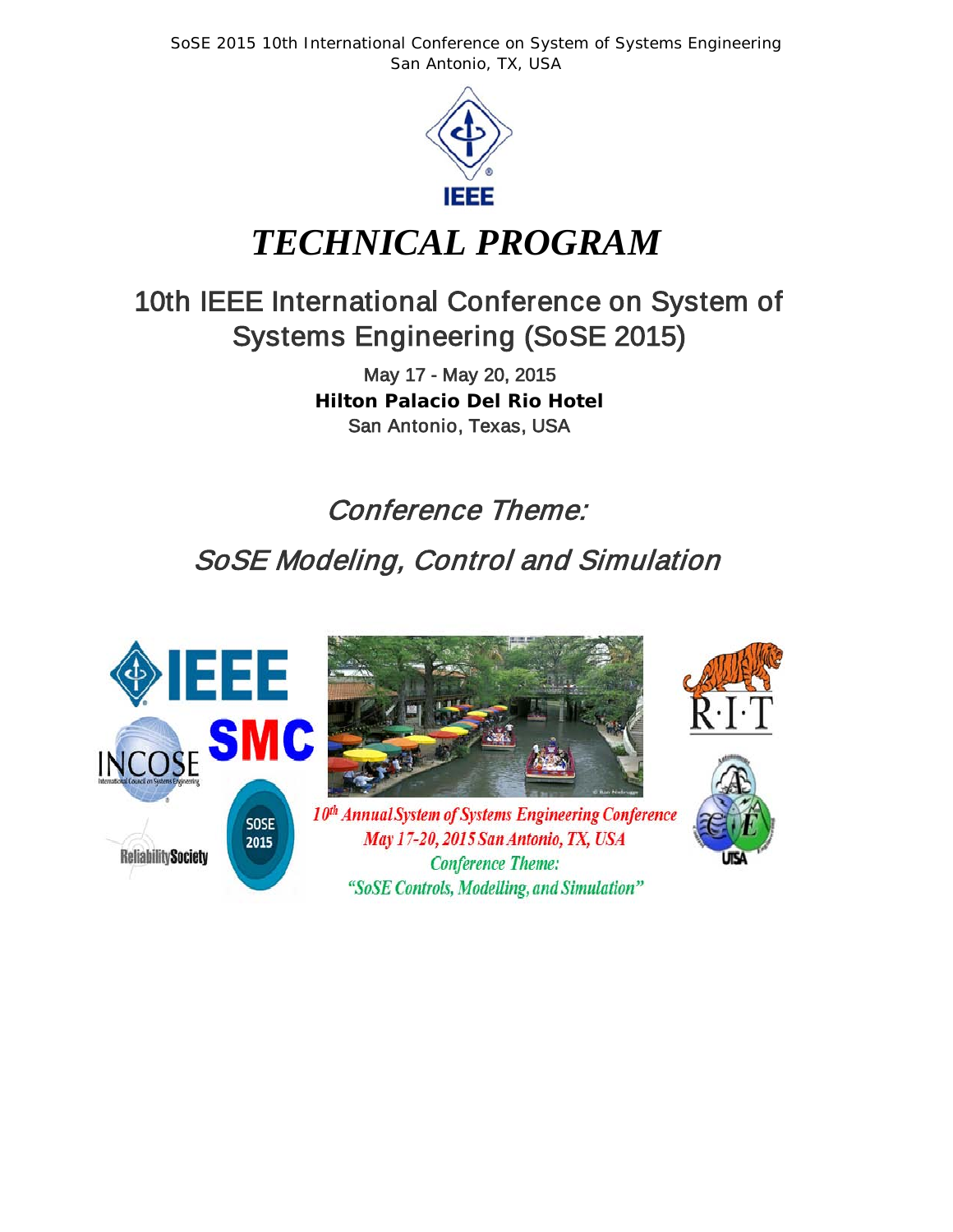**Technical Committee**

# Founding Chair

Mo Jamshidi, University of Texas San Antonio, USA Conference General Co-Chairs

Ferat Sahin – Rochester Institute of Technology, USA Aly El-Osery – New Mexico Tech, USA

# Program Co-Chairs

Matthew Joordens – Deakin University, Australia Wenbin Luo – St. Mary's University, USA

# Finance Chair

Ferat Sahin, Rochester Institute of Tech., USA Tutorial and Organized Sessions Chair Jeff Prevost, University of Texas, San Antonio, USA Local Arrangements Chair

Aldo Jaimes, University of Texas, San Antonio, USA

# Publications Chairs

Patrick Benavidez, University of Texas, San Antonio, USA Eyup Cinar, Rochester Institute of Technology, USA

# Industrial Liaisons

Garry Roedler, Lockheed Martin Corp., USA Paul Rad, Rackspace – the Open Cloud Company, USA Paul Hershey, Raytheon Corporation, USA Military Liaison

Richard Carreras, AFRL, KAFB, NM, USA

# European Liaison

Michael Henshaw, Loughborough University, UK Gerrit Muller, Buskerud and Vestfold Univ. College, Norway

# Asia & Pacific Liaisons:

Saeid Nahavandi, Deakin University, Australia Vernon Ireland, University of Adelaide, Australia Stephen Cook, University of South Australia, Australia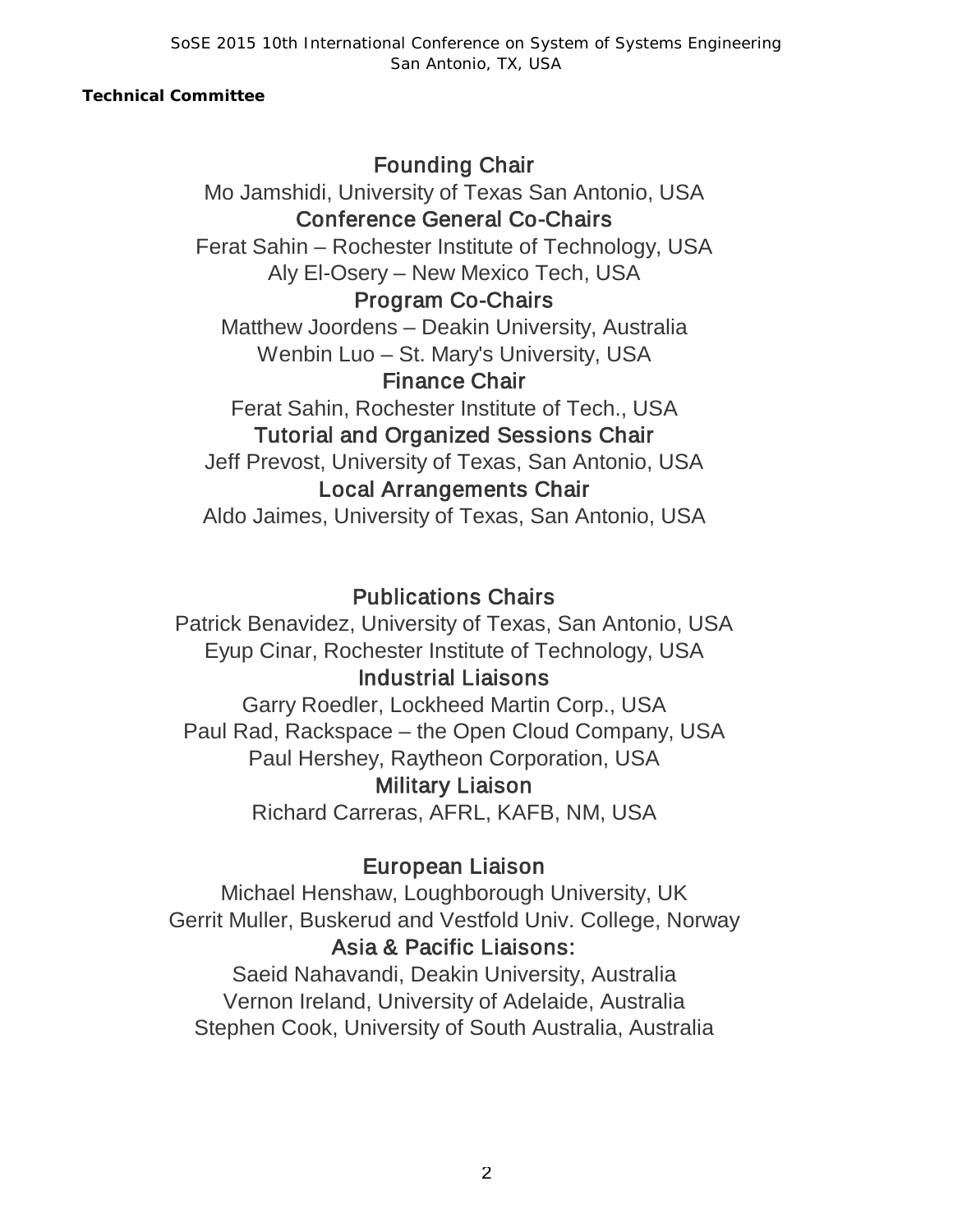# **Message from the Program Chairs**

Welcome to the 10<sup>th</sup> International IEEE Conference on System of Systems Engineering (SoSE 2015) in San Antonio, Texas, USA. We are very proud of the quality of the papers submitted to the conference. With the help of our dedicated program committee members and reviewers we have conducted extensive reviews, based on which about 85 papers were selected.

The program chairs would like to acknowledge the program committee members and the reviewers that made it possible to process review and select the papers presented in this conference in a very short time period. Without their help this conference would not have been possible. With sincere apologies to anyone whose name was inadvertently omitted, the help of the following individuals who serve as the Program Committee, helped in reviewing papers, and perform other needed chores, is very much appreciated.

| $M_{\cdot}$  | Aiello                  | D.          | Gan              | А.    | Rad         |
|--------------|-------------------------|-------------|------------------|-------|-------------|
| А.           | Ajorlou                 | J.          | Guo              | G.    | Rebovich    |
| M.           | Aksit                   | М.          | Henshaw          |       | M. Reuter   |
| A.           | $\it Al\mbox{-} A feet$ | В.          | Horan            | S.    | Rubin       |
| G.           | Anderson                | M.          | Jamshidi         | F.    | Sahin       |
| А.           | <b>Arntzen</b>          | R.          | <b>Jetley</b>    | А.    | Salado      |
| J.           | Axelsson                | $J_{\cdot}$ | Johnson          | F.    | Schultmann  |
| $M_{\cdot}$  | Belov                   | M.          | <b>Joordens</b>  | C.    | Siemieniuch |
| P.           | Benavidez               | V.          | Kariwala         | J.    | Simpson     |
| J.           | Benítez-Read            | <i>B</i> .  | Kelley           | A.    | Sols        |
| $\mathcal C$ | <b>Berger</b>           | K.          | Kifayat          | T.    | Tomiyama    |
| K            | <b>Bhasin</b>           | S.          | Kobashi          | Т.    | Tryfonas    |
| G.           | <b>Bonnema</b>          | Н.          | Krishnaswami     |       | TV. Vijay   |
| А.           | Bouabdallah             | I.          | Lapina           | K.    | Wedeward    |
| S.           | <b>Bruder</b>           | W.          | Lawless          | T.    | Welo        |
| J.           | Chen                    | W.          | Luo              | $B$ . | White       |
| J.           | Chen                    | S.          | Mittal           |       |             |
| Ε.           | Cinar                   | L.          | <b>Motus</b>     |       |             |
| Н.           | Dagdougui               | G.          | Muller           |       |             |
| J.           | Dahmann                 | K.          | Murai            |       |             |
| Н.           | Darabi                  | Т.          | Okazaki          |       |             |
| Р.           | Dileep                  | M.          | Ozolins          |       |             |
| L.           | Dittmar                 | J.          | Pratt            |       |             |
| Н.           | Dogan                   | J.          | Preden           |       |             |
| А.           | $El-Osery$              | J.          | Prevost          |       |             |
| N.           | Ergin                   | G.          | Guintana-Carapia |       |             |

## **Matthew Joordens**

## **Wenbin Luo**

*Deakin University, Australia St. Mary's University, USA*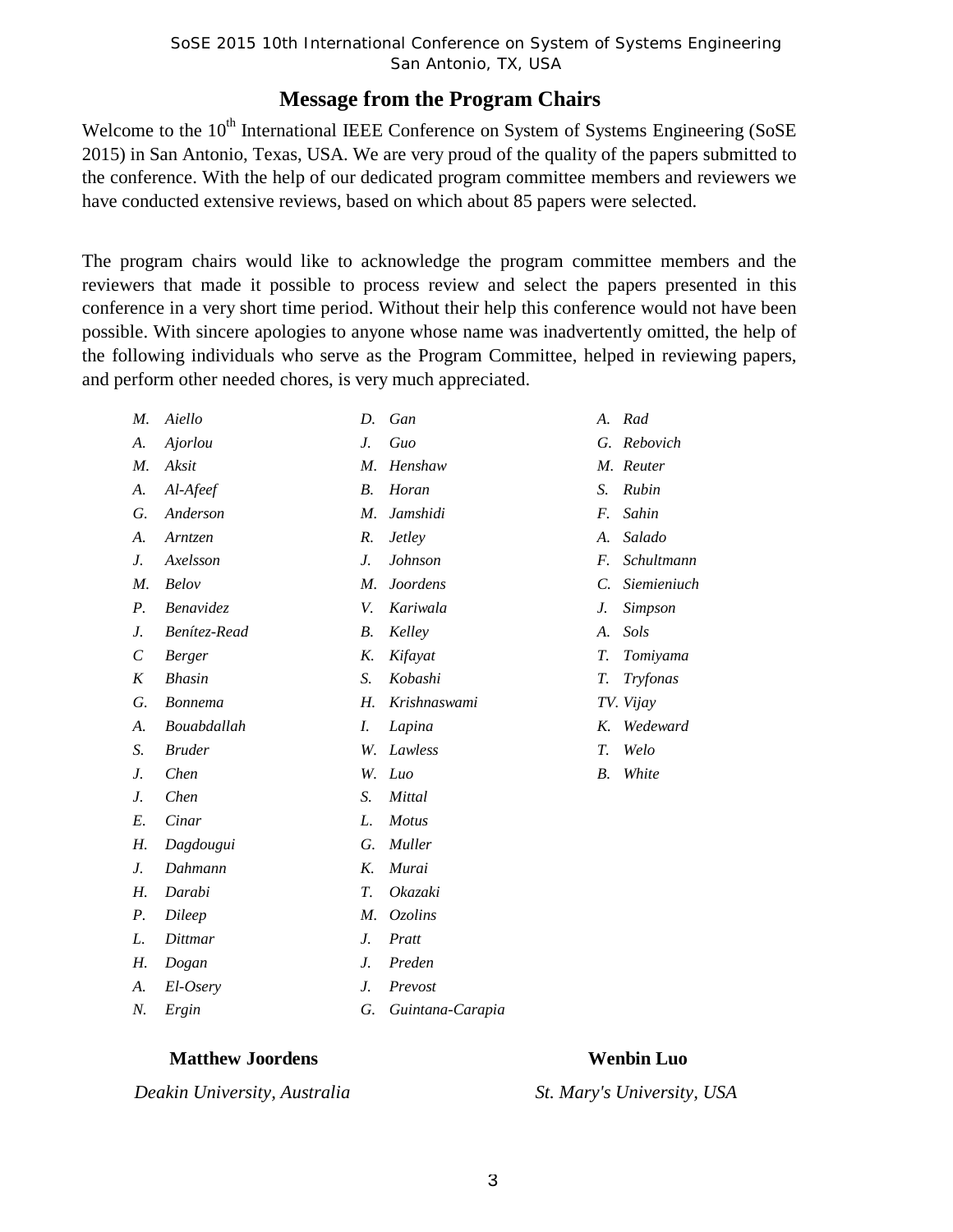| (Sunday 5/17)<br>Day 1 (Mon 5/18) |                            | Day 2 (Tue 5/19)           | Day 3 (Wed 5/20)                                                             |  |  |
|-----------------------------------|----------------------------|----------------------------|------------------------------------------------------------------------------|--|--|
|                                   | Registration (0730-0820)   |                            |                                                                              |  |  |
|                                   | <b>Welcome</b> (0820-0840) | <b>Keynote 3</b>           | <b>Keynote 5</b>                                                             |  |  |
|                                   | <b>Keynote 1</b>           | $(0820 - 0920)$            | $(0820 - 0920)$                                                              |  |  |
|                                   | $(0840 - 0940)$            |                            |                                                                              |  |  |
|                                   | <b>Break (0940-1000)</b>   | Panel 1                    | Panel 2                                                                      |  |  |
|                                   |                            | $(0920 - 1020)$            | $(0920 - 1020)$                                                              |  |  |
|                                   |                            | <b>Break</b> (1020-1035)   | <b>Break (1020-1035)</b>                                                     |  |  |
|                                   | Session 1A/B/C             | Session 3 A/B/C            | Session 5 A/B/C                                                              |  |  |
|                                   | $(1000 - 1205)$            | $(1035 - 1240)$            | $(1035 - 1240)$                                                              |  |  |
|                                   |                            |                            |                                                                              |  |  |
|                                   | Lunch (1205-1400)          | Lunch (1240-1400)          | Lunch (1240-1400)                                                            |  |  |
|                                   | <b>Keynote 2</b>           | <b>Keynote 4</b>           | <b>Keynote 6</b>                                                             |  |  |
|                                   | 1400-1500                  | $(1400 - 1500)$            | $(1400 - 1500)$                                                              |  |  |
|                                   | Break (1500-1515)          | Break (1500-1515)          | Break (1500-1515)                                                            |  |  |
|                                   | Session 2 A/B/C            | Session 4 A/B/C            | Session 6 A/B/C                                                              |  |  |
|                                   | $(1515 - 1720)$            | $(1515 - 1720)$            | $(1515 - 1720)$                                                              |  |  |
| <b>Reception (1800-1930)</b>      |                            | <b>Banquet</b> (1900-2100) | <b>Closing and SoSE 2016:</b><br>June 12-16, 2016, Norway<br>$(1720 - 1800)$ |  |  |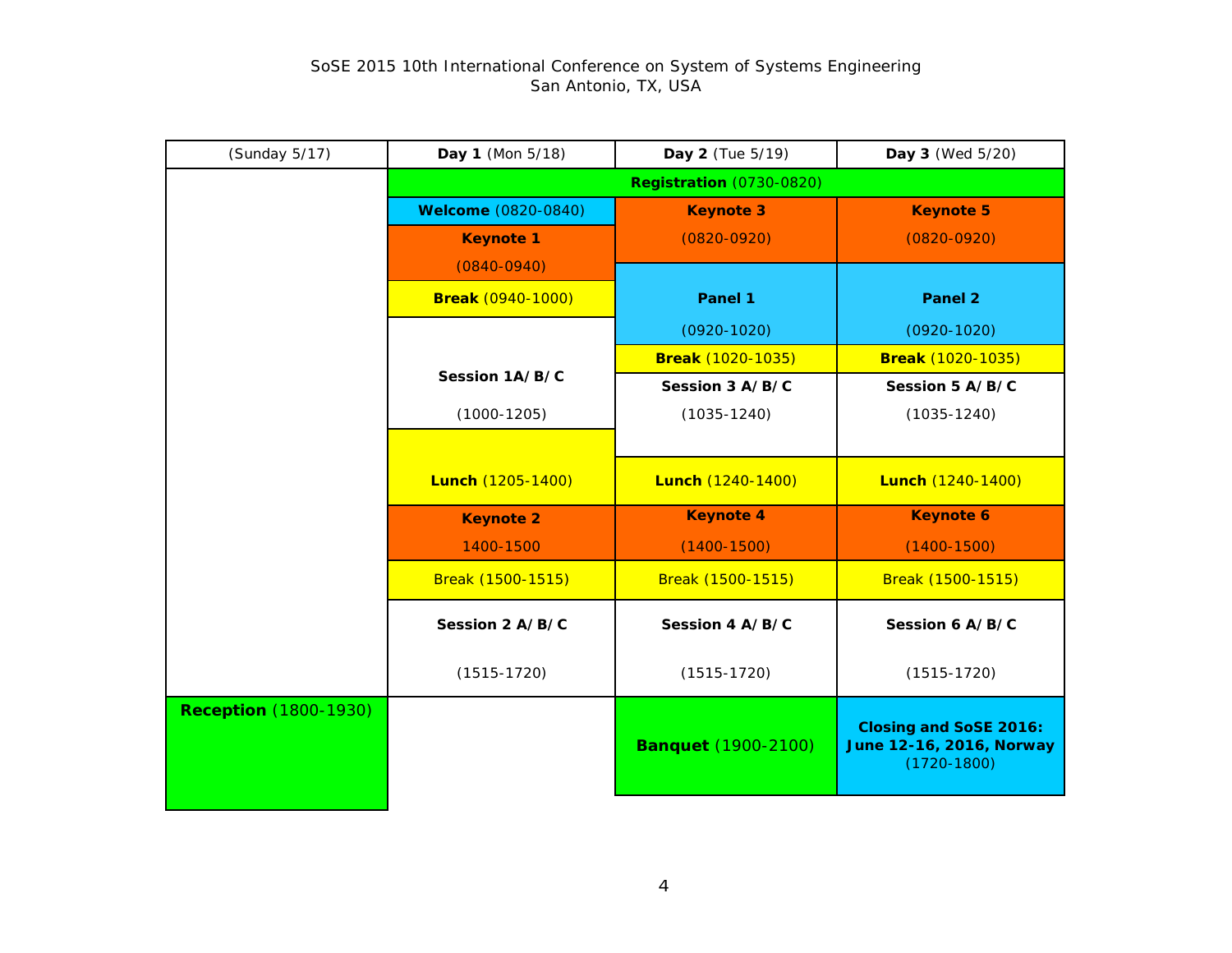| Day 1 (Monday 5/18) |                                                                                                                                                                                                                    |                                                                                                                                                                                         |                                                                                                                                                                                                                                              |  |  |
|---------------------|--------------------------------------------------------------------------------------------------------------------------------------------------------------------------------------------------------------------|-----------------------------------------------------------------------------------------------------------------------------------------------------------------------------------------|----------------------------------------------------------------------------------------------------------------------------------------------------------------------------------------------------------------------------------------------|--|--|
| 0730-0820           | Registration                                                                                                                                                                                                       |                                                                                                                                                                                         |                                                                                                                                                                                                                                              |  |  |
| 0820-0840           | Welcome                                                                                                                                                                                                            |                                                                                                                                                                                         |                                                                                                                                                                                                                                              |  |  |
| 0840-0940           | Keynote 1: Dave Welsh - Transformative design thinking of the systems of systems of a Smart City                                                                                                                   |                                                                                                                                                                                         |                                                                                                                                                                                                                                              |  |  |
| 0940-1000           |                                                                                                                                                                                                                    | <b>Break</b>                                                                                                                                                                            |                                                                                                                                                                                                                                              |  |  |
| 1000 - 1205         | Session 1A: Architecture, Design, and V&V Methods and Big Data Analytic                                                                                                                                            | Session 1B: Robotic Systems (I) and SoSE Design                                                                                                                                         | Session 1C: Control Systems (I)                                                                                                                                                                                                              |  |  |
|                     | A Wrapper-based feature selection approach using Bees Algorithm for a                                                                                                                                              |                                                                                                                                                                                         | Continuous improvement of technical systems using Design for X (Christer                                                                                                                                                                     |  |  |
|                     | wood defect classification system (Michael Packianather, Cardiff University,<br>United Kingdom)                                                                                                                    | Conceptual Design for Fully Autonomous Aerial and Ground System for<br>Precision Agriculture (Matthew Joordens, Deakin University, Australia)                                           | Elverum, Norwegian University of Science and Technology, Norway)                                                                                                                                                                             |  |  |
|                     | Data-Centric Development of Architecture Models with the DM2 and MS-SDF<br>(Matthew Amissah, Old Dominion University)                                                                                              | Omnidirectional Rule-Based Free Gait Utilizing Restrictedness (Ferat Sahin<br>Rochester Institute of Technology)                                                                        | Intelligent Adaptive Cruise Control System Design and Implementation (Islam<br>Kilic, Eskisehir Osmanqazi University, Turkey)                                                                                                                |  |  |
|                     | A Fast Map-Reduce Algorithm for Burst Errors in Big Data Cloud Storage<br>(Brian T Kelley, University of Texas at San Antonio)                                                                                     | Underwater Swarm Robotics Review (Benjamin Champion, Deakin<br>University, Australia)                                                                                                   | Real-Time Direct Field-Oriented and Second Order Sliding Mode Controllers of<br>Induction Motor for Electric Vehicles Applications (Eduardo Quintero, Advanced<br>Studies and Research Center of the National Polytechnic Institute, Mexico) |  |  |
|                     | Towards Security Software Engineering the Smart Grid as a System of<br>Systems (Vanea Chiprianov, University of Pau, France)                                                                                       | A System of Systems Analysis of a Multi-Probe SPM System (Eyup Cinar,<br>Rochester Institute of Technology)                                                                             | Efficient Design and Analysis of Battery Switching Stations for the Collaborative<br>Wireless Network of Mobile Robots (Hammad Khan, Islamia University Bahawalpur,<br>Pakistan)                                                             |  |  |
|                     | A service oriented virtual environment for complex system analysis:<br>Preliminary Report<br>(Charles E. Dickerson, Loughborough University, United Kingdom)                                                       | Electric Mobility and Charging: Systems of Systems and Infrastructure<br>Systems (G. Maarten Bonnema, HBV-NISE, Kongsberg, Norway & University<br>of Twente. Enschede. The Netherlands) | Simulation method for multi-machine and multi-task production scheduling in<br>steelmaking-continuous casting process<br>(Jianyu Long, Chongqing University, P.R. China)                                                                     |  |  |
| $1205 - 1400$       |                                                                                                                                                                                                                    | Lunch                                                                                                                                                                                   |                                                                                                                                                                                                                                              |  |  |
| 1400 - 1500         | Keynote 2: Reggie Cole - Achieving Affordability Through SoS Integration                                                                                                                                           |                                                                                                                                                                                         |                                                                                                                                                                                                                                              |  |  |
| 1500 - 1515         | <b>Break</b>                                                                                                                                                                                                       |                                                                                                                                                                                         |                                                                                                                                                                                                                                              |  |  |
|                     | Session 2A: Reliability, Security, and Safety and Emerging Navigation<br>Technologies                                                                                                                              | Session 2B: Robotic Systems (II)                                                                                                                                                        | Session 2C: Control Systems (II)                                                                                                                                                                                                             |  |  |
| 1515 - 1720         | Leveraging Wireless Communication Systems for Aiding Inertial-Based<br>Navigation Systems (Alv El-Osery, New Mexico Tech)                                                                                          | Dual Flexible 7 DoF Arm Robot Learns like a Child to Dance using Q-<br>Learning (Ferat Sahin, Rochester Institute of Technology)                                                        | Research directions in SOSE (Vernon Ireland, The University of Adelaide,<br>Australia)                                                                                                                                                       |  |  |
|                     | Cognitive Interference Avoidance in 4th Generation GPS (Brian T Kelley,<br>University of Texas at San Antonio)                                                                                                     | SLAM based Shape Adaptive Coverage Control using Autonomous Vehicles<br>(Junnan Song, University of Connecticut)                                                                        | Distributed Leader-Follower Formation Control for Multiple Quadrotors with<br>Weighted Topology (Zhicheng Hou, Université de Technologie de Compiègne &<br>UMR CNRS 7253, Heudiasyc, France)                                                 |  |  |
|                     | Defending Mechanisms for Protecting Power Systems against Intelligent<br>Attacks (Longfei Wei, Florida International University)                                                                                   | Simultaneous Localization and Mapping using a Micro-Particle Swarm<br>Optimization (Christopher Monfredo, Rochester Institute of Technology)                                            | Real-Time Flocking of Multiple-Quadrotor System of Systems (Osamah Saif,<br>Université de Technologie de Compiègne, France)                                                                                                                  |  |  |
|                     | Uncertainty, elicitation of experts' opinion, and human failures: Challenges<br>for RAM analysis of ERTMS SoS (Mohamed Sallak, Compiegne University of<br>Technology & Heudiasyc Laboratory UMR CNRS 7253, France) | Tracking Animals to Determine Swarm Behavior (Benjamin Champion,<br>Deakin University)                                                                                                  | A low cost velocity control of double sided LSRM by sliding mode control and<br>PIC18F452<br>(Mahir Dursun, Gazi University & Faculty of Technology, Turkey)                                                                                 |  |  |
|                     | Cluster-Based Correlation of Severe Braking Events with Time and Location<br>(Guoyan Cao, University of Houston)                                                                                                   | Modeling and Dynamic Control for a Hexapod Robot<br>(Ferat Sahin, Rochester Institute of Technology)                                                                                    | Real-time FPGA Decentralized Inverse Optimal Neural Control for a Shrimp Robot<br>(Gener Quintal, Cinvestav, Mexico)                                                                                                                         |  |  |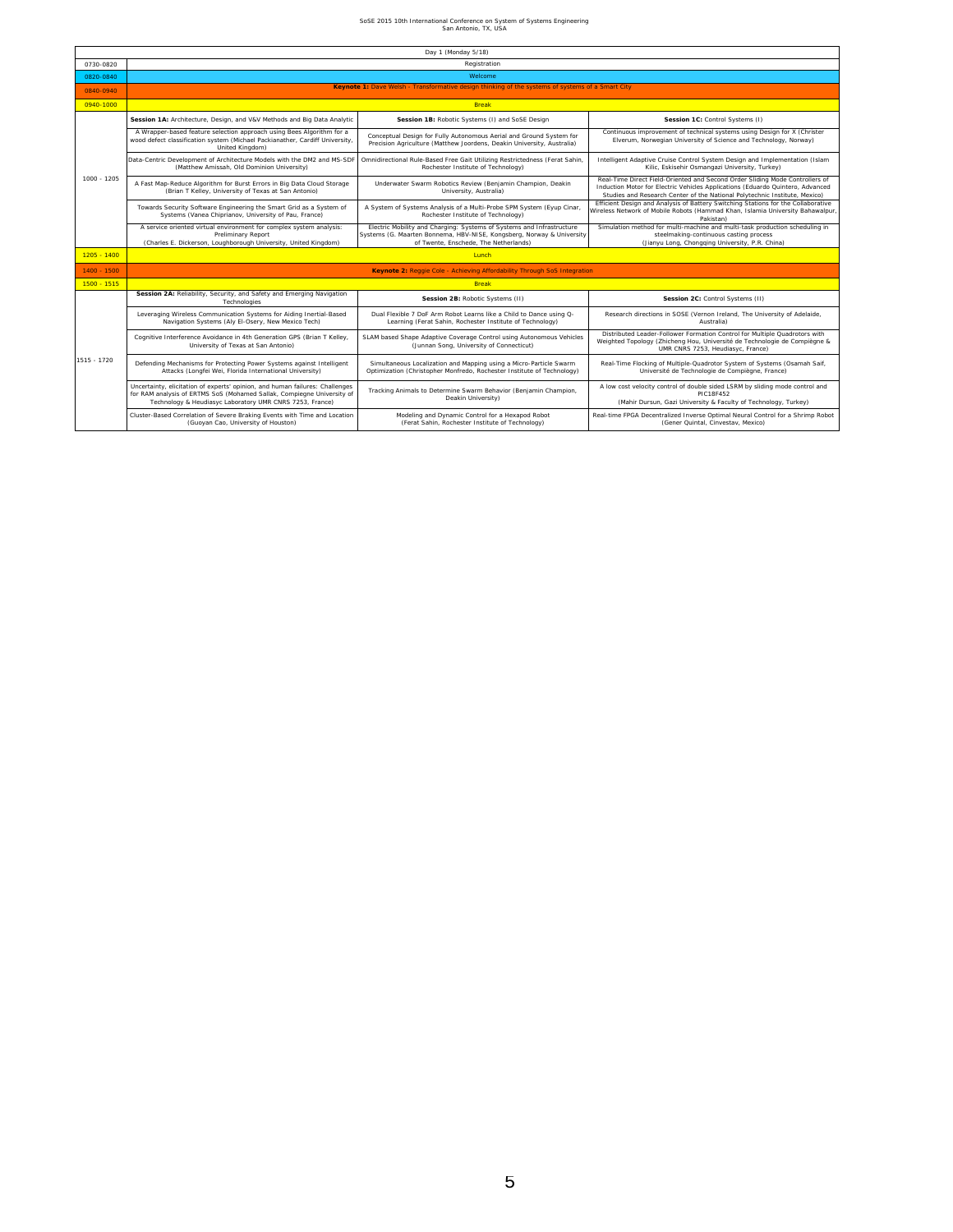| Day 2 (Tuesday 5/19) |                                                                                                                                                                                   |                                                                                                                                                                |                                                                                                                                                                                 |  |
|----------------------|-----------------------------------------------------------------------------------------------------------------------------------------------------------------------------------|----------------------------------------------------------------------------------------------------------------------------------------------------------------|---------------------------------------------------------------------------------------------------------------------------------------------------------------------------------|--|
| 0730-0820            | Registration                                                                                                                                                                      |                                                                                                                                                                |                                                                                                                                                                                 |  |
| 0820-0920            | Keynote 3: Bernard P. Zeigler - Modeling and Simulation for Engineering of Self-Improving Service Systems of Systems: Barriers and Prospects                                      |                                                                                                                                                                |                                                                                                                                                                                 |  |
| 0920 - 1020          |                                                                                                                                                                                   | Panel 1: Challenges in moving from a single system perspective to a SoS perspective                                                                            |                                                                                                                                                                                 |  |
| 1020-1035            | <b>Break</b>                                                                                                                                                                      |                                                                                                                                                                |                                                                                                                                                                                 |  |
| $1035 - 1240$        | Session 3A: Modeling and Analysis Methods (I)                                                                                                                                     | Session 3B: Engineering Education and Design                                                                                                                   | Session 3C: Algorithms and Design in SoSE                                                                                                                                       |  |
|                      | A Theory of Complexity Escalation and Collapse for System of Systems<br>(Joseph Bradley, Leading Change, LLC, USA)                                                                | An Update on the Framework for a Junior Level Design Course<br>(Aly El-Osery, New Mexico Tech)                                                                 | Random Sampling in Collaborative and Distributed Mobile Sensor Networks<br>utilizing Compressive Sensing for Scalar Field Mapping<br>(Minh T Nguyen, Oklahoma State University) |  |
|                      | Factory Production Line as SoS; a Case Study in Airplane Engine Component<br>Manufacturing (Gerrit Muller, HBV-NISE & TNO-ESI, Norway)                                            | Systems Engineering in Industry Internship and Academic Projects (Kourosh<br>Rahnamai. Western New England University. USA)                                    | A Systematic Mapping of the Research Literature on System-of-Systems<br>Engineering (Jakob Axelsson, Mälardalen University & Swedish Institute of<br>Computer Science, Sweden)  |  |
|                      | A Model of Enterprise Systems Engineering Contributions to Acquisition<br>Success (Jill Drury, The MITRE Corporation)                                                             | On the Impacts of Project Based Learning for Workplace Preparedness of<br>Engineering Graduates (Seda Senay, New Mexico Tech)                                  | A Model Based Safety Architecture Framework for Dutch High Speed Train Lines<br>(Katja Schuitemaker, University of Twente, The Netherlands)                                     |  |
|                      | Using Systems Engineering for Improving Autonomous Robot Performances<br>(Stefan Marchlewitz, Bergische Universität Wuppertal, Germany)                                           | The OpenOrbiter CubeSat as a System-of-Systems (SoS) and How SoS<br>Engineering (SoSE) Aids CubeSat Design<br>(Sofiane Chaieb, University of North Dakota)     | Direct versus Stigmergic Information Flow in Systems-of-Systems<br>(Bernhard Frömel, Vienna University of Technology, Austria)                                                  |  |
|                      | Improved Hybrid Variable and Fixed Step Size Least Mean Square Adaptive<br>Filter Algorithm with Application to Time Varying System Identification<br>(Farqad Yasin Farhan, Iraq) | Fuzzy Control of Cascaded H-Bridge Rectifier Based on Selective Harmonic<br>Elimination Technique<br>(Amirhossein Moeini, University of Texas at San Antonio)  | Detection of Aqqressive Driving Behavior and Fault Behavior Using Pattern<br>Matching (Jessy George Smith, Cognizant Technology Solutions Limited, India)                       |  |
| $1240 - 1400$        |                                                                                                                                                                                   | Lunch                                                                                                                                                          |                                                                                                                                                                                 |  |
| 1400 - 1500          | Keynote 4: Walt D. Downing - Connecting through Research Partnerships                                                                                                             |                                                                                                                                                                |                                                                                                                                                                                 |  |
| $1500 - 1515$        | <b>Break</b>                                                                                                                                                                      |                                                                                                                                                                |                                                                                                                                                                                 |  |
|                      | Session 4A: Modeling and Analysis Methods (II)                                                                                                                                    | Session 4B: Navigation and Emergence in SoSE                                                                                                                   | Session 4C: Special Session: Moving from SE to SoSE                                                                                                                             |  |
| 1515 - 1720          | A Model Based Approach to System of Systems Risk Management<br>(Andrew Kinder, United Kingdom)                                                                                    | Systems Modeling and Intelligent Control of Meat Drying Process<br>(Hong Ma, University of Guelph, Canada)                                                     | SoS Capability Schedule Prediction<br>(Jo Ann Lane, University of Southern California, USA)                                                                                     |  |
|                      | Differential Flatness of the Flux-decay Generator Model<br>(Kevin Wedeward, New Mexico Tech)                                                                                      | Towards an Understanding of Emergence in Systems-of-Systems<br>(Bernhard Frömel, Vienna University of Technology, Austria)                                     | Modeling an Organizational View of the SoS Towards Managing its Evolution<br>(Richard Turner, Stevens Institute of Technology, USA)                                             |  |
|                      | Adaptable Mission Analysis and Decision System (Paul C. Hershey,<br>Raytheon, Inc., USA)                                                                                          | Basic Study on Evaluation of Navigator's Mental Workload by Sticking<br>Plaster-type Sensor (Koii Murai, Kobe University, Japan)                               | The State of Systems of Systems Engineering Knowledge Sources<br>(Judith S. Dahmann, MITRE Corporation, USA)                                                                    |  |
|                      | A Novel System and Technique for Enhancing the Lifetime of an Air<br>Breathing Micro PEM Fuel Cell Based Power Source (Ramesh P., India)                                          | A Study on Analysis of Characteristics of Ships Navigators' Look-out by<br>Using OZT (Jun Kayano, Tokyo Unibersity of Marine Science and<br>Technology, Japan) | Challenges of Risk Identification and Assessment in a Complex System of System<br>Environment (Gennaro Avvento, Lockheed Martin, USA)                                           |  |
|                      | A Systematic Investigation of Tools in Model Based System Engineering for<br><b>Embedded Systems</b><br>(Muhammad Rashid, Umm Al-Qura University, Saudi Arabia)                   | FPGA-based Authenticated Key Exchange Scheme Utilizing PUF and CSI for<br>Wireless Networks (Ali Mohamed Allam, University of Helwan, Eqypt)                   | Complex System Governance: Theory to Practice Challenges for System of<br><b>Systems Engineering</b><br>(Charles Keating, Old Dominion University)                              |  |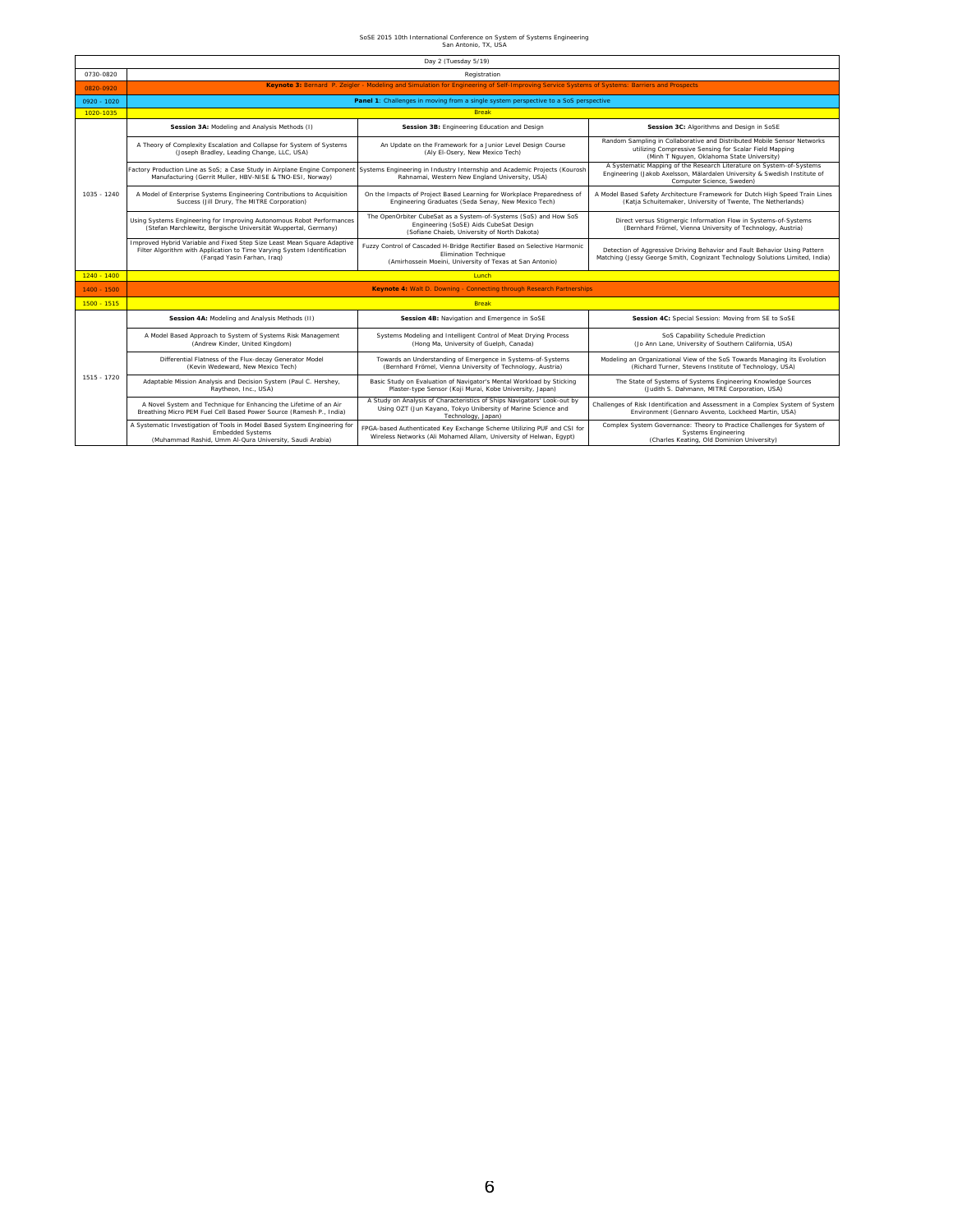| Day 3 (Wednesday 5/20) |                                                                                                                                                                                                     |                                                                                                                                                  |                                                                                                                                                                                          |  |  |
|------------------------|-----------------------------------------------------------------------------------------------------------------------------------------------------------------------------------------------------|--------------------------------------------------------------------------------------------------------------------------------------------------|------------------------------------------------------------------------------------------------------------------------------------------------------------------------------------------|--|--|
| 0730-0820              | Registration                                                                                                                                                                                        |                                                                                                                                                  |                                                                                                                                                                                          |  |  |
| 0820-0920              | Keynote 5: Ali Jadbabaie - Distributed Coordination and Consensus in Multi-agent Systems: Consensus, Flocking, and Social Learning                                                                  |                                                                                                                                                  |                                                                                                                                                                                          |  |  |
| 0920 - 1020            |                                                                                                                                                                                                     | Panel 2: TECHLAV: Testing, Evaluation and Control of Heterogeneous Large-scale Autonomous systems of Vehicles                                    |                                                                                                                                                                                          |  |  |
| 1020-1035              |                                                                                                                                                                                                     | <b>Break</b>                                                                                                                                     |                                                                                                                                                                                          |  |  |
| $1035 - 1240$          | Session 5A: Modeling and Analysis Methods (III)                                                                                                                                                     | Session 5B: Robotic Systems (III)                                                                                                                | Session 5C: Modeling and Analysis Methods (IV)                                                                                                                                           |  |  |
|                        | Abandonment: A Natural Consequence of Autonomy and Belonging in<br>Systems-of-Systems (Alejandro Salado, Buskerud and Vestfold University<br>College, Norway)                                       | Benavidez, University of Texas at San Antonio)                                                                                                   | Design of a Home Multi-Robot System for the Elderly and Disabled (Patrick J SmartPowerchair: A Pervasive System of Systems (Paul Whittington, Bournemouth<br>University, United Kingdom) |  |  |
|                        | UAF for System of Systems Modeling (Matthew Hause, Artisan Software<br>Tools. United Kingdom)                                                                                                       | Searching Robot Joint and Link Trees for Active Serial Chains using URDF<br>(Michael Mortimer, Deakin University, Australia)                     | Enabling Emergent Behavior in Systems-of-Systems Through Bigraph-based<br>Modeling (Dominik Wachholder, Johannes Kepler University Linz, Austria)                                        |  |  |
|                        | Noise Level Classification for EEG using Hidden Markov Models (Sherif<br>Haqqaq, Sh, Deakin University, Australia)                                                                                  | Software Interface Design for Home-Based Assistive Multi-Robot System<br>(Patrick J Benavidez, University of Texas at San Antonio)               | Bond Graph Modeling of a Class of System of Systems (Pushpendra Kumar,<br>Polytech Lille - University of Lille 1 & Laboratory CRIStAL, France)                                           |  |  |
|                        | Epoch Era Analysis in the Design of the Next Generation Offshore Subsea<br>Construction Vessels (Henrique Gaspar, Aalesund University College,<br>Norway)                                           | Distributed Super Twisting Controller for Multiple Quadrotors<br>(Luis F. Lugue-Vega, ITESO University, Mexico)                                  | Simulating SysML Models: Overview and Challenges (Mara Nikolaidou, Harokopio<br>University of Athens. Greece)                                                                            |  |  |
|                        | Robustness of Offshore Winches - The Value of Size (Henrique Gaspar,<br>Aalesund University College, Norway)                                                                                        | Quaternion-based Trajectory Tracking Robust Control for a Quadrotor<br>(Carlos Augusto Arellano-Muro, CINVESTAV Unidad Guadalajara, Mexico)      | Multi-agent System of Systems to Monitor Wildfires (Mauricio Gomez, Purdue<br>University, USA)                                                                                           |  |  |
| $1240 - 1400$          |                                                                                                                                                                                                     | <b>Tunch</b>                                                                                                                                     |                                                                                                                                                                                          |  |  |
| 1400 - 1500            | Keynote 6: Paul Rad - Chameleon: A Large-Scale, Reconfigurable Experimental Environment for Cloud Research *Engineers and Scientist need their own clouds*                                          |                                                                                                                                                  |                                                                                                                                                                                          |  |  |
| $1500 - 1515$          | <b>Break</b>                                                                                                                                                                                        |                                                                                                                                                  |                                                                                                                                                                                          |  |  |
| 1515 - 1720            | Session 6A: SoSE Modeling and Control (I)                                                                                                                                                           | Session 6B: SoSE Modeling and Control (II)                                                                                                       | Session 6C: Modeling and Analysis Methods (V)                                                                                                                                            |  |  |
|                        | Swarm Intelligence for the Control of a Group of Robots<br>(Sreereniini Nair, University of the Incarnate Word, USA)                                                                                | Behavioral Detection in the Maritime Domain (James Scrofani, Naval<br>Postgraduate School)                                                       | Low-Latency Software Defined Network for High Performance Clouds<br>(Paul Rad, Rackspace, USA)                                                                                           |  |  |
|                        | Contribution to System of Systems Modeling (Wissam Khalil, Jean Monnet<br>University, France)                                                                                                       | Keyboard Control Method for Virtual Reality Micro-robotic Cell Injection<br>Training<br>(Syafizwan Faroque, Deakin University, Australia)        | A Conditional Value-at-Risk Approach to Risk Management in System-of-Systems<br>Architectures (Navindran Davendralingam, Purdue University)                                              |  |  |
|                        | On the Study of Human Reliability in Transportation Systems of Systems<br>(Subeer Rangra, Université de Technologie de Compiègne, France)                                                           | Smart Data-Harnessing for Financial Value in Short-Term Hire Electric Car<br>Schemes (Peter Cooper, University of Bristol, United Kingdom)       | A Perspective on Decision-Making Research in System of Systems Context (Dan<br>DeLaurentis, Purdue University)                                                                           |  |  |
|                        | Real-Time Neural Inverse Optimal Control for Position Trajectory Tracking of<br>an Induction Motor (Maria Elena Antonio - Toledo, CINVESTAV, Unidad<br>Guadalajara, Mexico)                         | SCV2: A Model-based Validation and Verification approach for System-of-<br>Systems Engineering (Rami Baddour, University of Lugano, Switzerland) | Image Segmentation by Multi-Level Thresholding based on Fuzzy Entropy and<br>Genetic Algorithm in Cloud (Paul Rad, Rackspace, USA)                                                       |  |  |
|                        | Bond Graph Model-Based for Fault Tolerance Level Assessment of a Wireless<br>Communication Link in a System of Systems Concept (Ahmad Koubeissi,<br>Polytech Lille. University of Lille 1. Lebanon) | A Mission-Oriented Approach for Designing System-of-Systems (Eduardo<br>Silva, UFRN, Brazil)                                                     | Performance Enhancing of Storage System for Point Cloud Geographic Data<br>(Marian Svalec, University of Zilina, Slovakia)                                                               |  |  |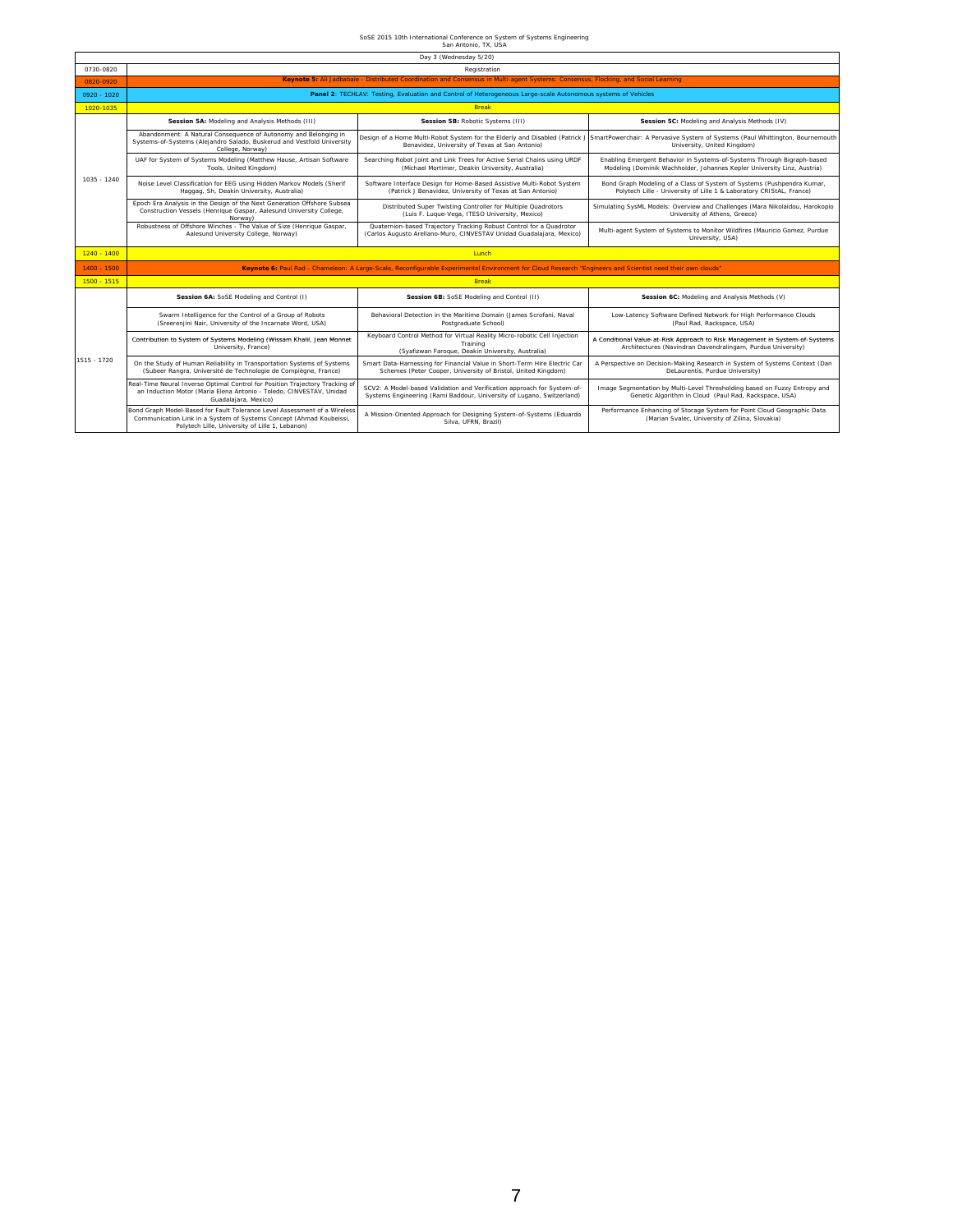# *Transformative design thinking of the systems of systems of a Smart City*



# Dave Welsh

The original networks for moving information date back to ancient roads connecting cities. Networks have evolved since then and so have cities. Cities today have grown into complex "systems of systems" of ageing infrastructures, but as much as the Internet has changed our lives it has not changed our cities yet. New demands on public-private data, and growing socio-economic problems are only compounded by a demanding ecological agenda. Natural disasters like Hurricane Sandy and Katrina continue to remind us cities also need a strong resiliency agenda.

As of 2008, most of the world's population now belongs to cities. In the next decades cities will grow at an alarmingly rate. Every city is becoming its own unique civic laboratory—a place where technology and policy is being adapted in novel ways. But how we have built cities so far doesn't scale for the future, and it is recognized by agencies like the World Bank that something has to change. There is public demand for a new model of Urbanism, some say Smart Cities but what is the new science of a Smart City?

This presentation will look at the latest transformative design thinking of the systems of systems of a Smart City from a number of different viewpoints. From the city architect and urban designer's perspective, from the city administration and the citizen's new governance perspective, and from the role IT is having in in bringing us past the Industrial age though the Information age and with any luck into a new age of innovation.

# Biography:

Dave Welsh has been at Microsoft Corporation for more than 12 years, and works in Microsoft's Corporate Standards Group. Dave covers Microsoft's global policy on a variety of different standards agendas, these days largely focused on Smart Cities and also IoT. In his job Dave works with Microsoft development teams (including dWindows and Office) on their new Cloud services, as well as also working with Microsoft's customer facing subsidiaries globally.

Educated at Concordia University Center for Building Studies (Montreal) and the Technical University of Eindhoven, Department of Architecture (The Netherlands), Dave specialized in Computer Aided Architectural and Building Design back in the 1970's.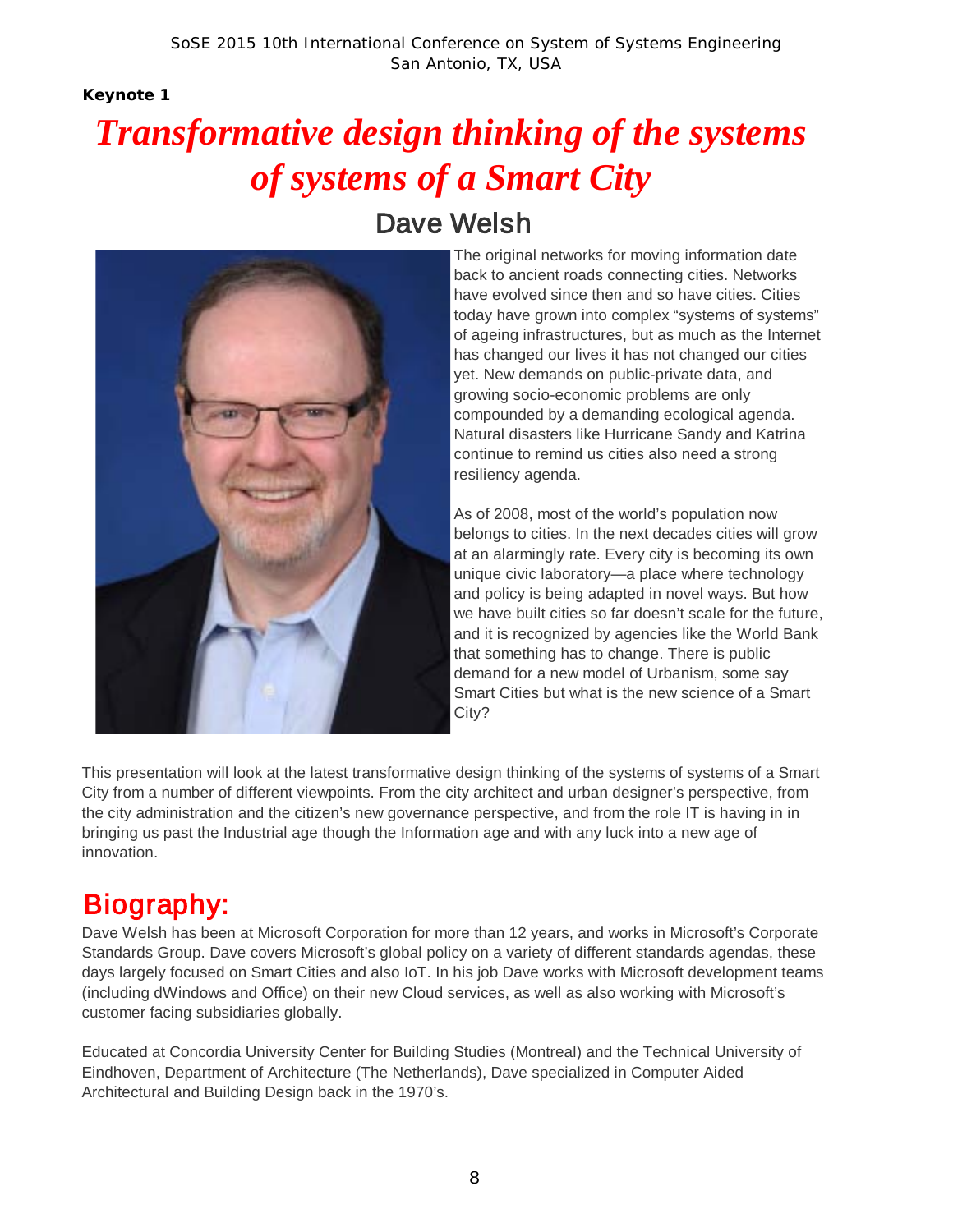# *Achieving Affordability Through SoS Integration* Reggie Cole



There are three basic approaches for achieving affordability. The most common approach is to pursue cost efficiencies, which is both necessary and valuable. The second approach is to prioritize capabilities and trade off requirements, ensuring that the portfolio budget is optimally allocated. The third approach, one that not pursued as often, is to integrate systems to realize SoS capabilities as a substitute for single-system capabilities. The reason this approach is not often used is that when we start to integrate systems to produce capabilities, things get complicated. Looking at the problem from an SoS perspective is very advantageous in navigating these complexities.

# Biography:

Reggie Cole is a Senior Fellow and Master Architect with Lockheed Martin, specializing in enterprise and system-of-systems architecture. His background includes development of mission-critical systems for Government and commercial customers, including command and control systems, satellite communication systems, tactical communications systems, commercial telecommunications systems, and integrated manufacturing systems.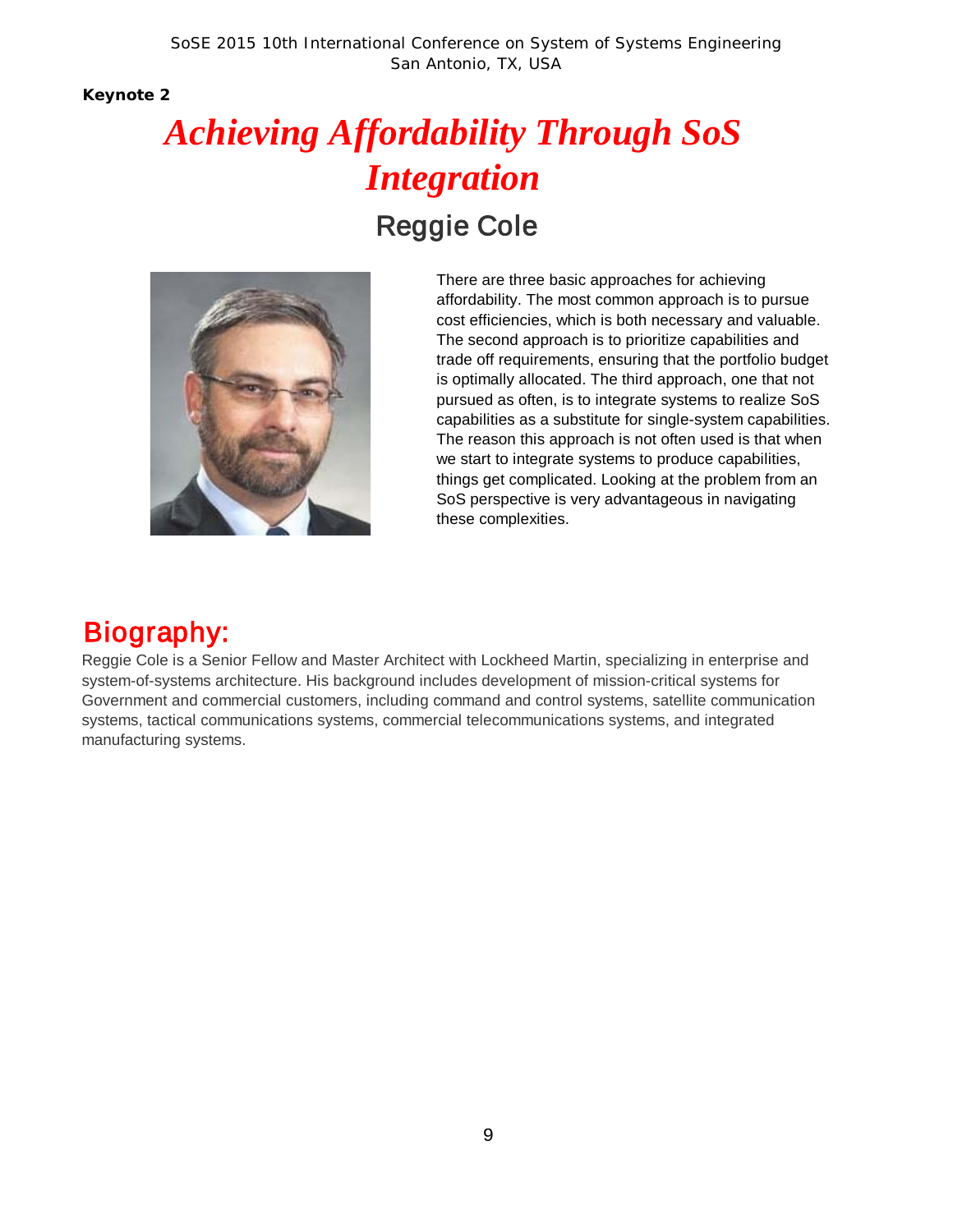# *Modeling and Simulation for Engineering of Self-Improving Service Systems of Systems: Barriers and Prospects*



# Bernard P. Zeigler

Modeling and Simulation (M&S) for Systems of Systems Engineering (SoSE) faces barriers to adoption due to scale of difficulty and cost – enormous size of system and component systems and ever evolving nature of components and their relation to the system. Model engineering, a newly identified subfield of M&S, aims at setting up a systematic, normalized, and quantifiable engineering methodology for construction, management and maintenance of the data, processes and organizations/people involved in the full lifecycle of a SoS model.

A service system has been defined as a SoS that comprises service providers and clients working together to coproduce value in complex value chains. Healthcare delivery, as an example, is the focus of attention to alter its trajectory of sky-rocketing cost and diminishing value to the consumer. Under what conditions can such a SoS learn to reform itself and continuously improve its quality while reducing its cost? A service SoS is made of humans and technology, where for the foreseeable future, self-improvement will be primarily based on human understanding augmented by machine learning, Therefore, in order for the system to continually self-improve it must provide the right data and models to support human experimentation with alternatives likely to improve the value of its services. It follows that there must be implemented systems that allow alternative component configurations (protocols, processes, procedures) to be continually tested and to correlate measured value with component configurations to provide performance ratings that humans can employ to select the most promising options. M&S systems and services then become essential infrastructure components within the panoply of services of any self-improving SoS.

In this talk, we probe the nature of model engineering in the context of self-improving service systems. To establish the background needed for this discussion, we briefly introduce the definition and theory of SoS as it relates to the Discrete Event System Specification (DEVS) formalism, a widely employed computational basis for M&S. With these concepts as foundation, we discuss the barriers and prospects for a service oriented model engineering and simulation environment to support design of self-improving SoS. We close with a discussion of how model engineering and DEVS enable new frameworks for application areas and the opportunities for further research.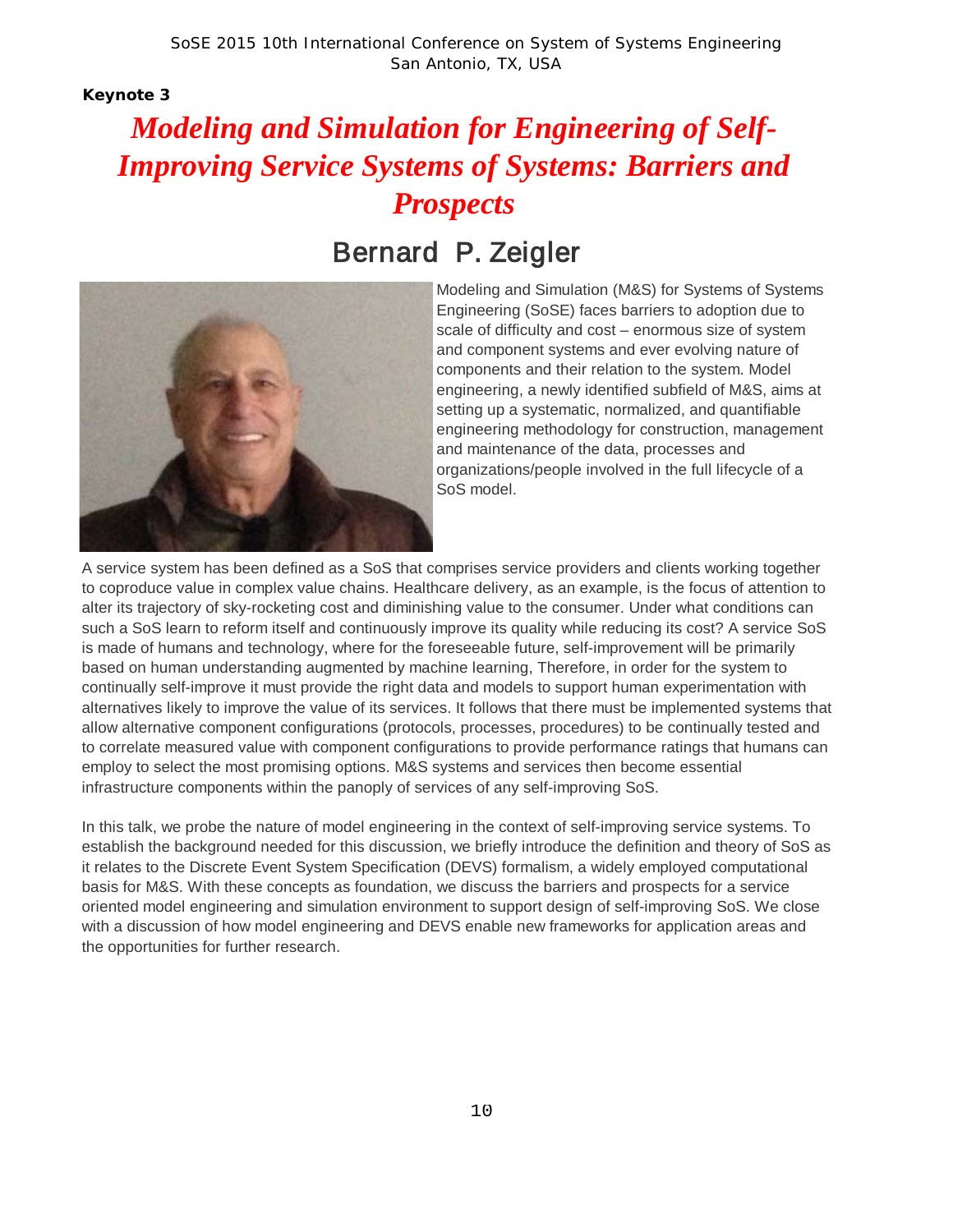# *Connecting through Research Partnerships*

# Walt D. Downing



The University of Texas at San Antonio (UTSA) and Southwest Research Institute (SwRI) have a long history of collaboration due to the close ties between the faculty and staff of both organizations. SwRI currently employs 279 staff members with degrees from UTSA, which represents the most alumni of a single university at SwRI. UTSA has a significant number of full-time faculty members that were formerly employees of SwRI and currently engages 31 SwRI staff members as adjunct or adjoint faculty. UTSA and SwRI have also collaborated in joint PhD programs in Physics and Mechanical Engineering and will soon add a doctoral program in Civil and Environmental Engineering. Aside from these educational connections, UTSA and SwRI have agreed to collaborate in the "Connect Program" – an industry and academia seed grant program. Through funding provided by UTSA's Office of the Vice President for Research and SwRI's internal research program, competitive grants are awarded to co-investigators of both organizations to start new and innovative inter-institutional research programs. The Connect Program is intended to stimulate greater scientific and technological collaboration between the two institutions and lead to the pursuit and acquisition of extramural research funding. This program provides unprecedented opportunities for researchers to work together in addressing issues of mutual interest and need.

# Biography: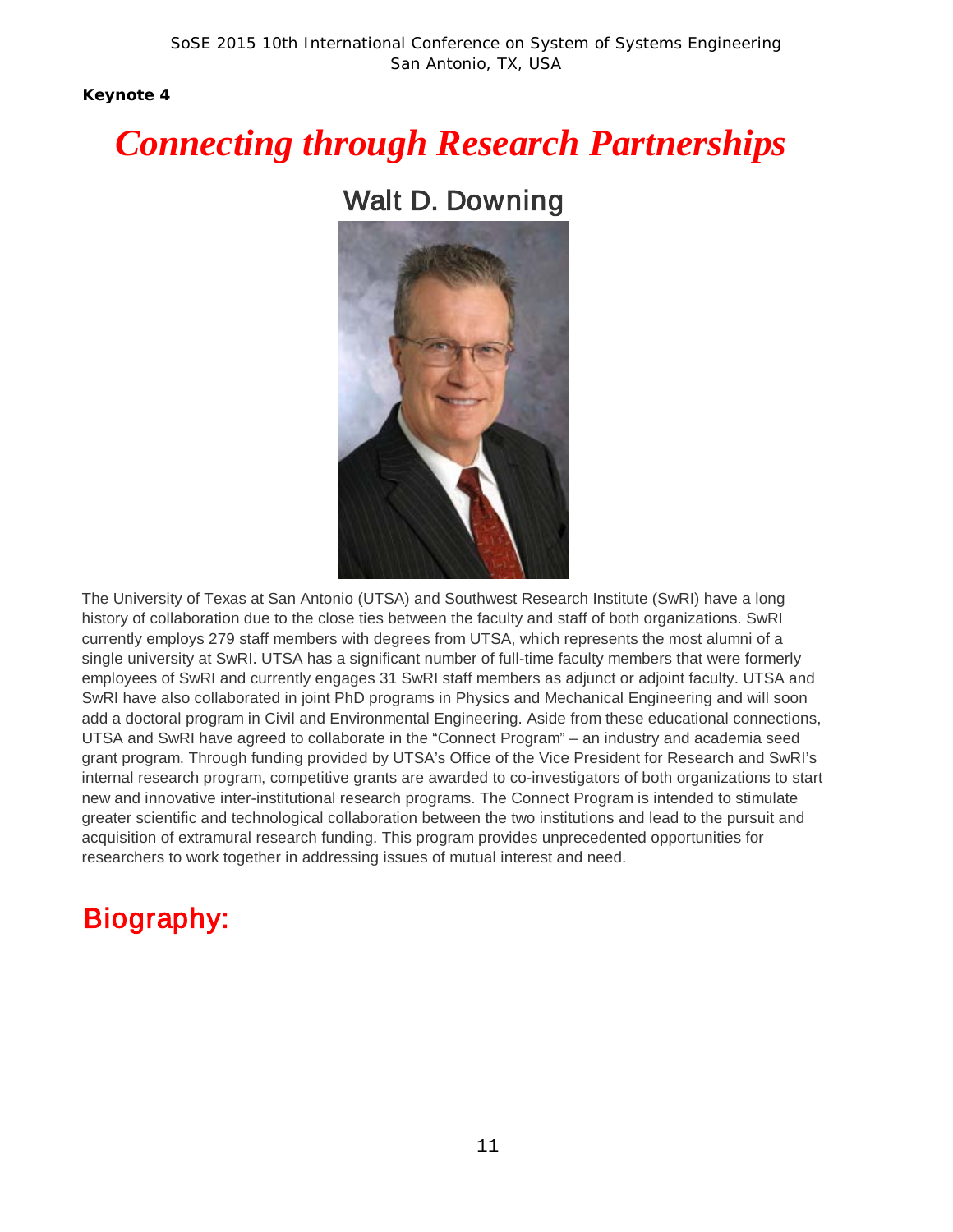Walt Downing is executive vice president of Southwest Research Institute (SwRI), which is an independent, nonprofit, applied research and development organization that provides innovative technical solutions in the physical sciences and engineering disciplines. Walt serves as the chief operating officer of SwRI directing the activities of ten technical operating divisions. He is also a member of the SwRI Board of Directors.

Walt holds a Bachelor of Science degree in electrical engineering from Southern Methodist University and a Master of Business Administration degree in management from the University of Texas at San Antonio (UTSA). He has been a management instructor at UTSA. Walt chairs the UTSA College of Engineering Advisory Council and is a member of the UTSA College of Business Advisory Council. He is a registered professional engineer in the states of Texas and Florida.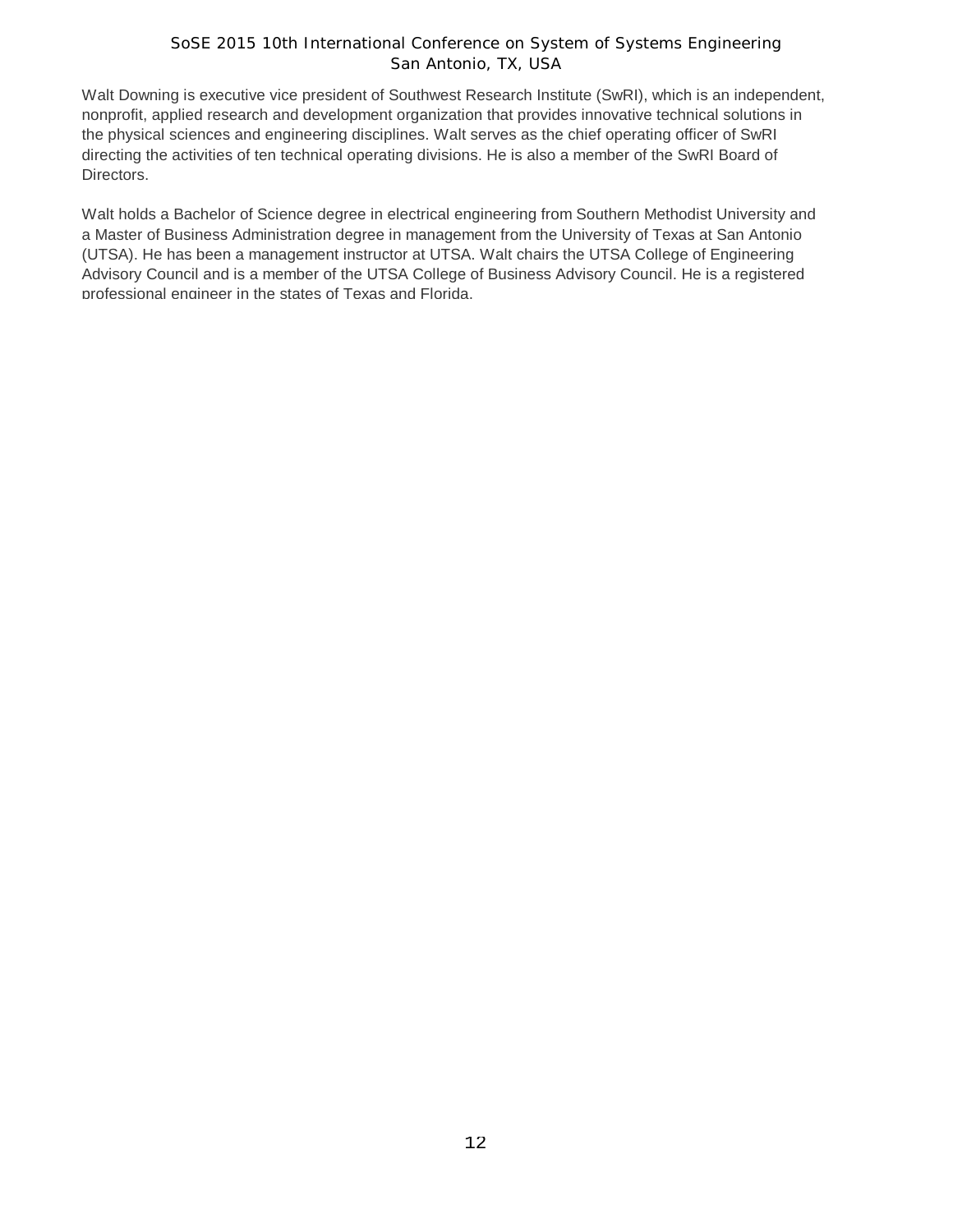# *Distributed Coordination and Consensus in Multi-agent Systems: Consensus, Flocking, and Social Learning*



# Ali Jadbabaie

Over the past few years there has been a rapidly growing interest in analysis, design and optimization of various types of collective behaviors in networked dynamic systems. In this talk, I will present some of the work that has been going on in my group over the past 10 years on collective phenomena such as flocking, schooling, rendezvous, synchronization, and motion coordination in multi-vehicle systems. The main underlying theme is to study emergence of agreement and consensus in various contexts. Next, I will present a dynamic model of information aggregation and social learning in which heterogeneous agents in a network would like to learn a true state of the world using a stream of private information and opinion exchanges with their neighbors. The information required for learning an unknown state of the world may not be at the disposal of any single agent and individuals engage in communication with their neighbors in order to learn from their experiences. Motivated by the practical difficulties of Bayesian updating of beliefs in a network setting,

I will present a simple update mechanism in which instead of incorporating the views of their neighbors in a fully Bayesian manner, agents use a simple updating rule that combines their personal experience and the views of their neighbors. I will characterize bounds on the rate of learning of this model and discuss the relationship between the rate of learning and the quality of observations as well as the location and influence of agents. Finally I will show the implications of the network topology and existence of influential agents on the rate of learning.

# Biography:

Ali Jadbabaie is currently on leave from University of Pennsylvania (Penn) at MIT, where he is the Interim Director of the Socio-technical Systems Research Center and the Associate Director of a new MIT-wide entity on data and systems sciences with the mission is to bring together research and graduate education in Information and Decision Systems, Complex Sociotechnical Systems, and Statistics. He received his B.S. from Sharif University of Technology in Tehran, his M.S. in electrical and computer engineering from the University of New Mexico, and his Ph.D. in control and dynamical systems from the California Institute of Technology (Caltech). He was a postdoctoral scholar at Yale before joining the faculty at university of Pennsylvania (Penn) in July 2002, where he is currently the Alfred Fitler Moore Professor of Network Science (on leave) in the department of electrical and systems engineering. He has secondary appointments in computer and information science and operations and information management in the Wharton School. A faculty member in Penn's General Robotics, Automation, Sensing & Perception (GRASP) Lab, Prof. Jadbabaie is also the cofounder and former director of the Raj and Neera Singh Program in Networked & Social Systems Engineering (NETS) at Penn Engineering.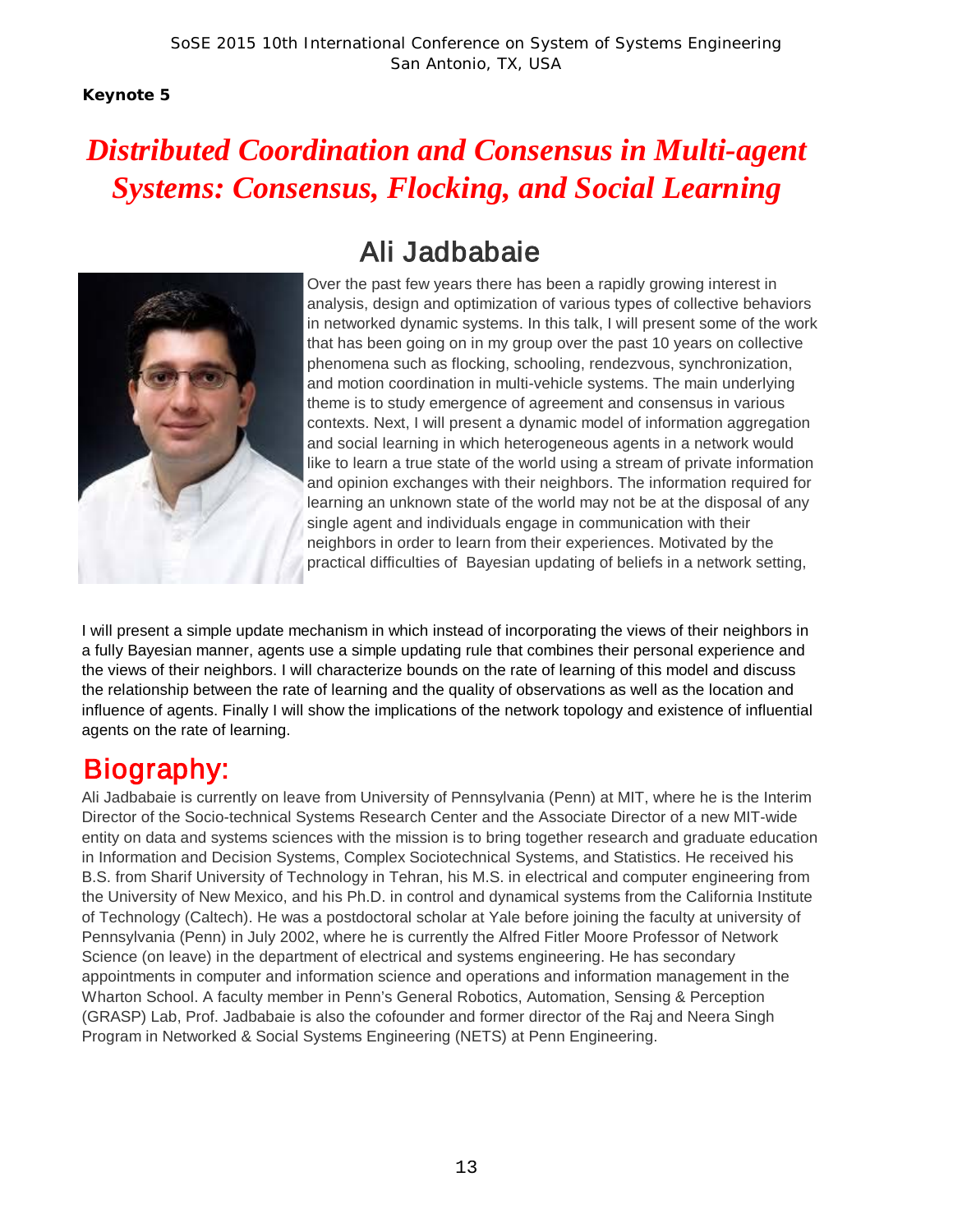NETS is a new undergraduate interdisciplinary degree program focused on network science and engineering, operations research, computer science, and social sciences. He is also a faculty member of The Warren Center for Network & Data Sciences at Penn and a faculty affiliate of the Center for Technology, Innovation and Competition at Penn Law. He is the inaugural editor-in-chief of IEEE Transactions on Network Science and Engineering, a new interdisciplinary journal sponsored by several IEEE Societies. He is a recipient of an NSF Career Award, an ONR Young Investigator Award, the O. Hugo Schuck Best Paper Award from the American Automatic Control Council, and the George S. Axelby Best Paper Award from the IEEE Control Systems Society. He is an IEEE Fellow. His current research interests include the interplay of dynamic systems and networks with specific emphasis on multiagent coordination and control, distributed optimization, network Science, and network economics.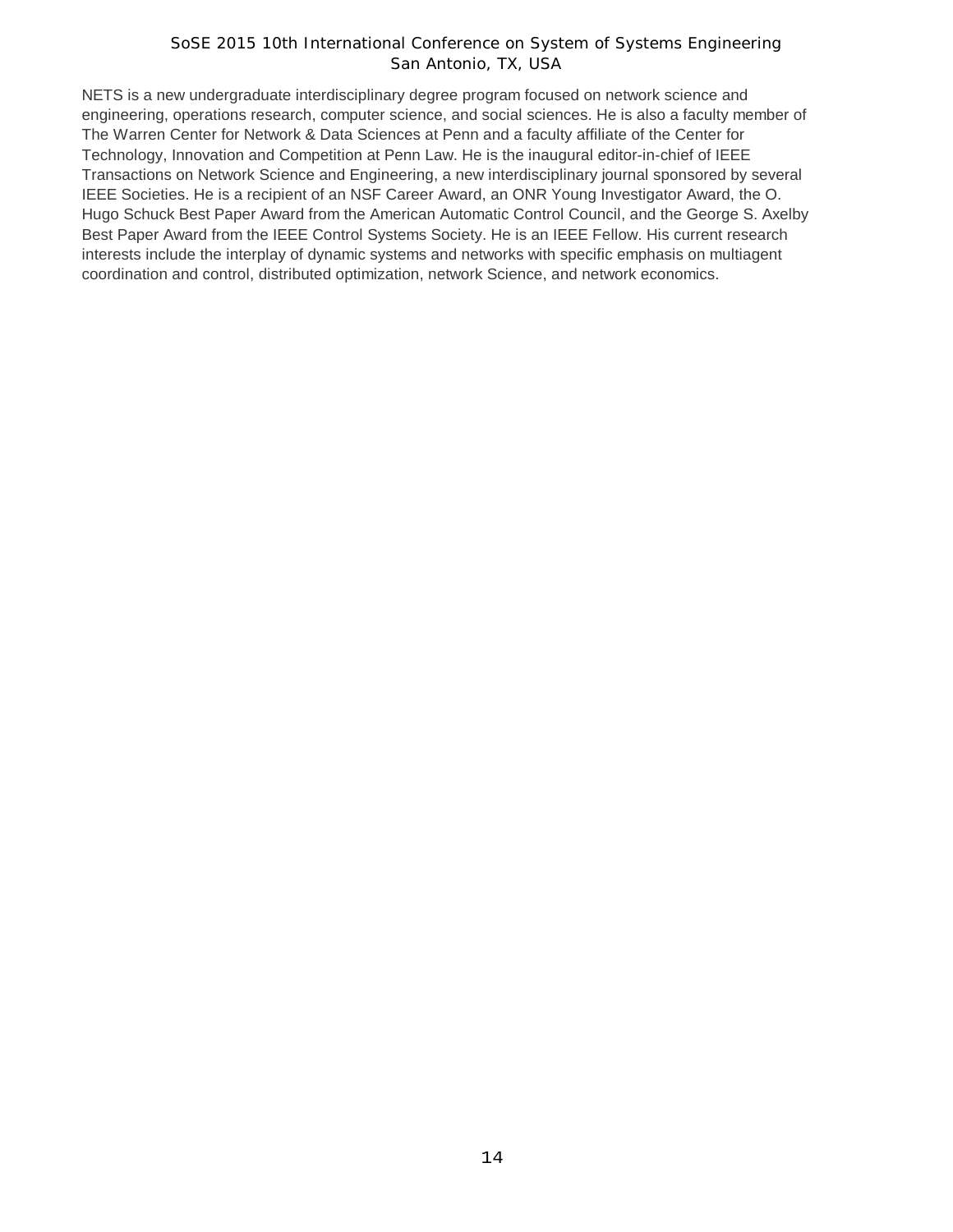# *Chameleon: A Large-Scale, Reconfigurable Experimental Environment for Cloud Research "Engineers and Scientist need their own clouds"*



# Paul Rad

Cloud services have become ubiquitous to all major 21st century economic activities and has emerged as a critical infrastructure for scientific, enterprise, and commercial computing. To support the creation of such infrastructure, there is a need for quality testbeds for development and testing. Commercial companies create their own testbeds, but academic and government cloud researchers don't have access to them. With funding from the National Science Foundation (NSF), the Chameleon project will provide such a large-scale platform to the open research community allowing them explore transformative concepts in deeply programmable cloud services, design, and core technologies. Chameleon will allow users to explore problems ranging from the creation of Software as a Service to kernel support for virtualization.

This broad range of supported research includes many other areas such as developing Platforms as a Service, creating new and optimizing existing Infrastructure as a Service components, investigating software-defined networking, and optimizing virtualization technologies.

Academic and scientific research often involves the construction of mathematical and numerical models to solve scientific and engineering problems. Traditionally, these complex and intensive computational models have been implemented on super computers or high-performance computing (HPC) infrastructure. HPC has revolutionized engineering and scientific research, however, it is difficult to setup and operate, and can create a painful experience for researchers who often have to wait in a long line whether it's for a few hours or a few days. This session represents an evolution of the cloud testbed for radically transforming how cloud serve the needs of scientific research computing and education.

# Biography:

As the Chief Research Officer at UT San Antonio and VP Open Cloud Research at Rackspace, Paul is responsible for bridging the gap between industry and academia research and education. Paul started his career as a computer architect by founding Data Processing Corp. overseas before moving to the United States, and later held product and services leadership roles at Data Concepts and Dell Inc.

He has numerous published articles on enterprise solutions and holds several U.S. patents in the fields of virtualization, cloud computing, software engineering and quality assurance.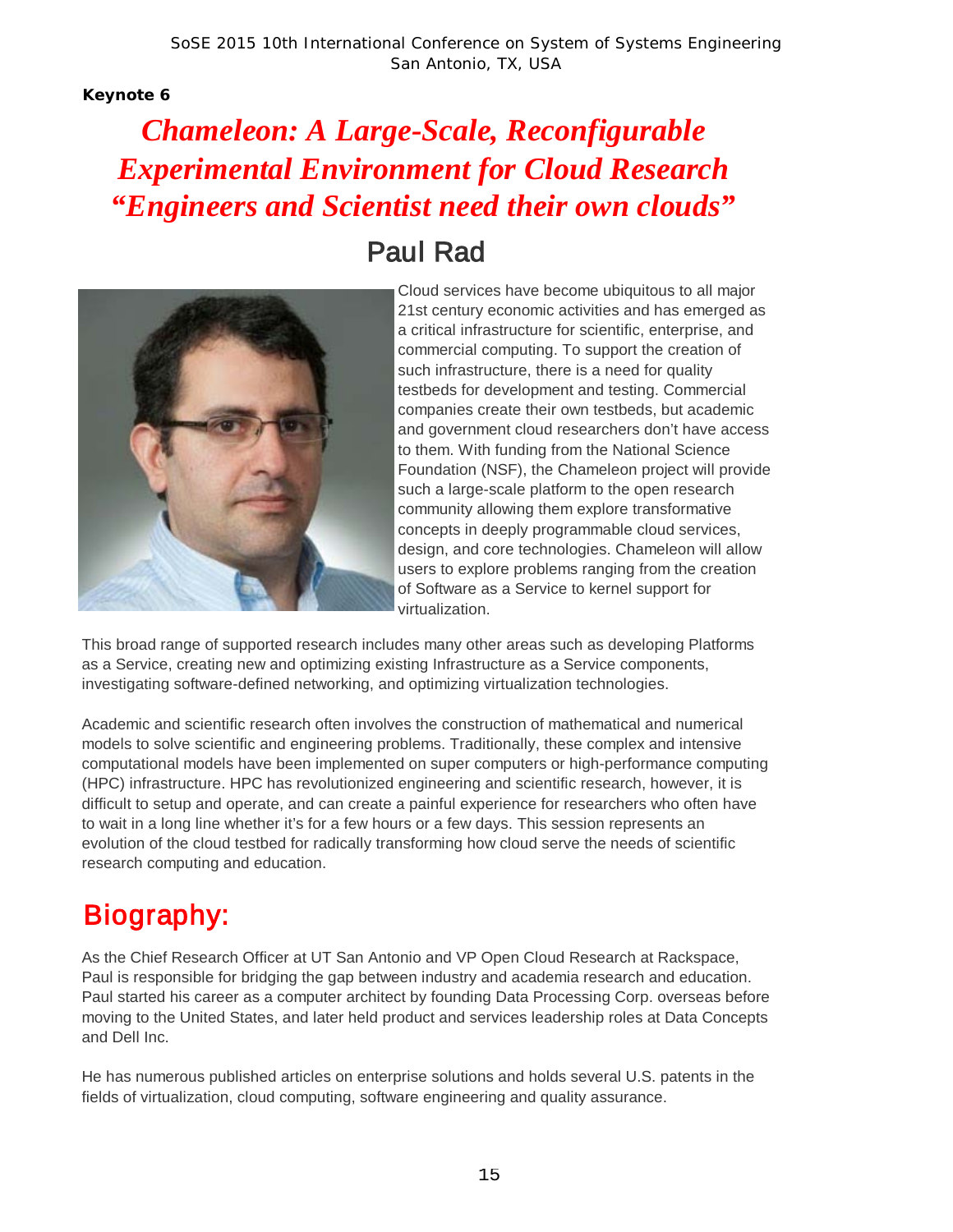**Panel 1**

# *Challenges in moving from a single system perspective to a SoS perspective*

As our world continues to evolve to be more interconnected, we have witnessed a transformation where most systems are part of a System of Systems. This transformation has made it essential for Systems Engineers and Architects to shift their perspective from focusing on a single system to focusing on the system as part of a system of systems. This panel will look at the challenges in moving from a single system perspective to a SoS perspective. This requires expanding the systems thinking to SoS thinking. The challenges include addressing the differences in applying the SE processes; estimating and managing schedule, cost and risk; and managing the system evolution in the context of SoS.

#### **Panelists:**

Moderator – Garry Roedler, Lockheed Martin, USA Jo Ann Lane, University of Southern California, USA Richard Turner, Stevens Institute of Technology, USA Judith S. Dahmann, MITRE Corporation, USA Gennaro Avvento, Lockheed Martin, USA Reggie Cole, Lockheed Martin, USA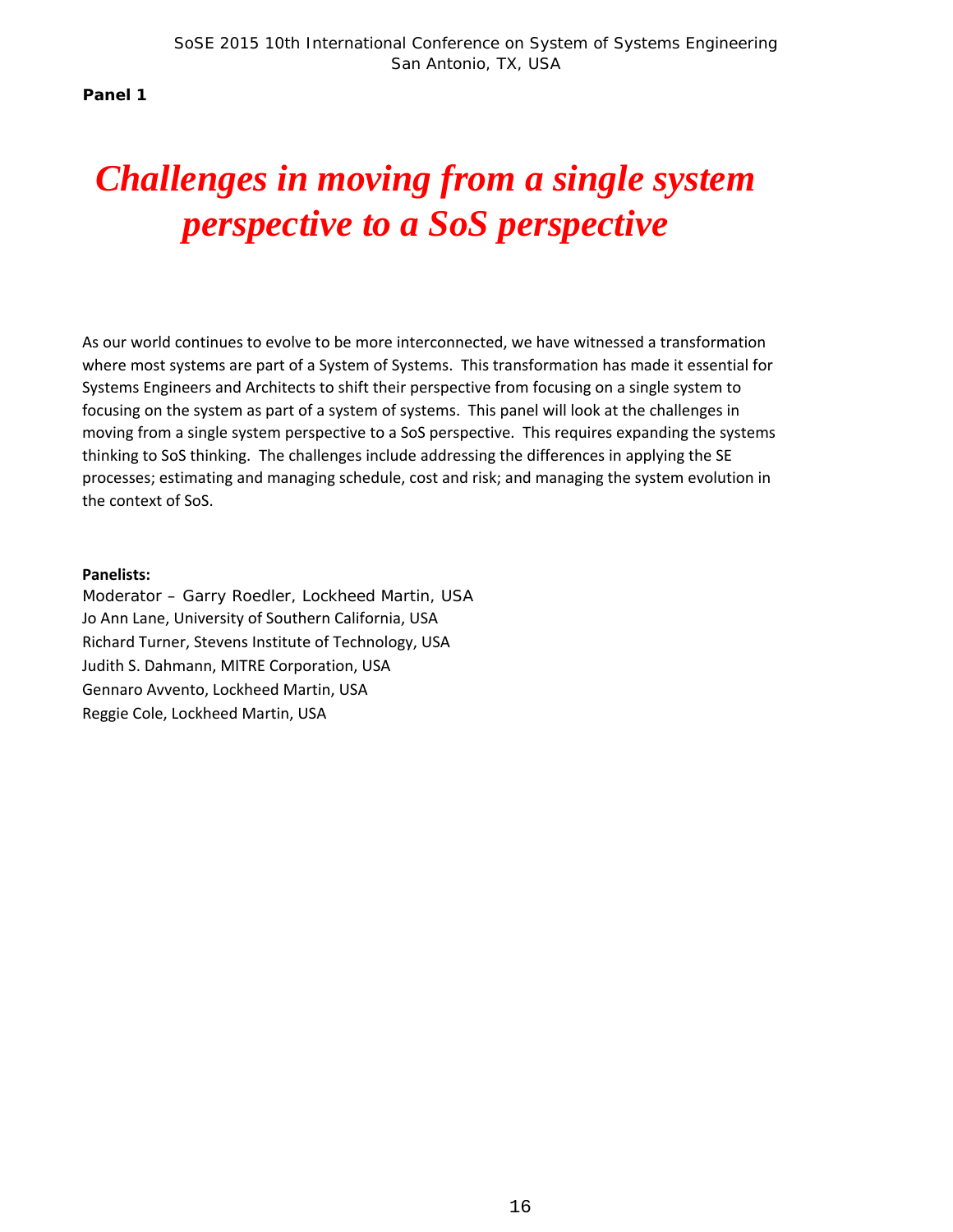**Panel 2**

# *TECHLAV:*

# *Testing, Evaluation and Control of Heterogeneous Large-scale Autonomous systems of Vehicles*

This panel session puts forth a new research enterprise for modeling and control of autonomous vehicles. The effort constitutes a consortium of two universities and a two-year Tribal College forming a multi-disciplinary Center for Testing, Evaluation and Control of Heterogeneous Large-scale Autonomous systems of Vehicles (TECHLAV). This Center will conduct collaborative, integrated research and education programs with a focus on Large Scale Autonomous Systems of Vehicles (LSASV) that can be deployed in uncertain and dynamical environments (e.g. a battlefield). TECHLAV will spur innovation through careful design, adaptation, and testing to achieve two main goals: a) Teaming and Cooperative Control of LSASV, and b) Testing, Evaluation, Validation and Verification (TEV&V) of LSASV.

#### **Panelists:**

Barry L. Burks, Vice Chancellor for Research and Economics Development, NCA&T State University Paul Hershey, Raytheon Corporation Ali Karimoddini, NCA&T State University Edward Tunstel, Applied Physics Laboratory, John Hopkins University Nader Vadiee, Southwest Indian Polytechnic Institute Mo Jamshidi, the University of Texas, San Antonio Abbdollah Homaifar, NCA&T State University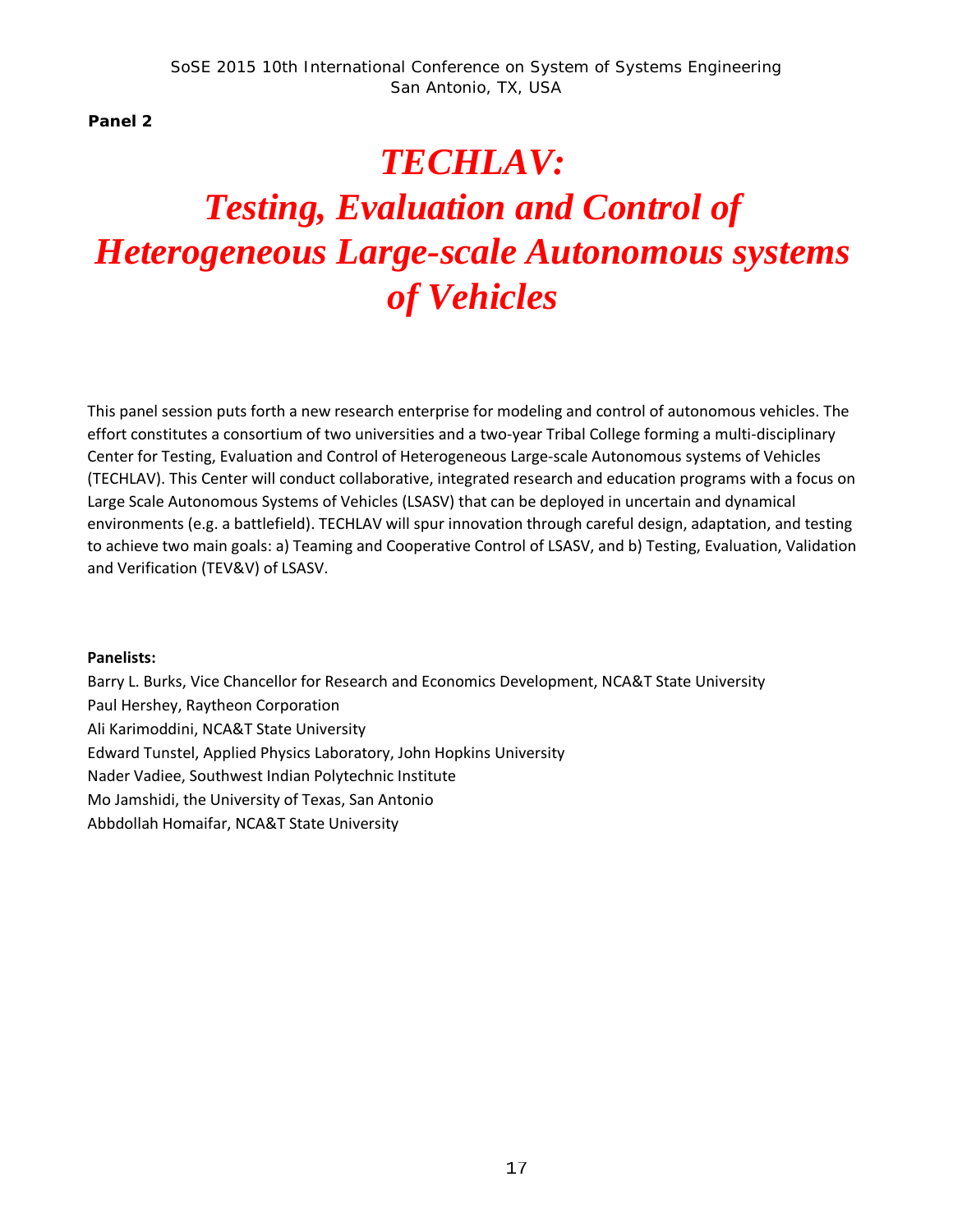#### **SoSE2015 Papers by Sessions**

**Notes:** 1) The paper ID to the left of each paper's title can be used to find the corresponding abstract of the paper at the end of the technical program. 2) In the parentheses, only the presenter's or first author's name is shown.

### **Session 1A: Architecture, Design, and V&V Methods and Big Data Analytic**

1570131033 A Wrapper-based feature selection approach using Bees Algorithm for a wood defect classification system (Michael Packianather, Cardiff University, United Kingdom)

1570105865 Data-Centric Development of Architecture Models with the DM2 and MS-SDF (Matthew Amissah, Old Dominion University)

1570101843 A Fast Map-Reduce Algorithm for Burst Errors in Big Data Cloud Storage (Brian T Kelley, University of Texas at San Antonio)

1570091359 Towards Security Software Engineering the Smart Grid as a System of Systems (Vanea Chiprianov, University of Pau, France)

1570097461 A service oriented virtual environment for complex system analysis: Preliminary Report (Charles E. Dickerson, Loughborough University, United Kingdom)

#### **Session 1B: Robotic Systems (I)**

1570091813 Conceptual Design for Fully Autonomous Aerial and Ground System for Precision Agriculture (Matthew Joordens, Deakin University, Australia)

1570101613 Omnidirectional Rule-Based Free Gait Utilizing Restrictedness (Ferat Sahin, Rochester Institute of Technology)

1570091865 Underwater Swarm Robotics Review (Benjamin Champion, Deakin University, Australia)

1570092235 A System of Systems Analysis of a Multi-Probe SPM System (Eyup Cinar, Rochester Institute of Technology)

1570088975 Electric Mobility and Charging: Systems of Systems and Infrastructure Systems (G. Maarten Bonnema, HBV-NISE, Kongsberg, Norway & University of Twente, Enschede, The Netherlands)

## **Session 1C: Control Systems (I)**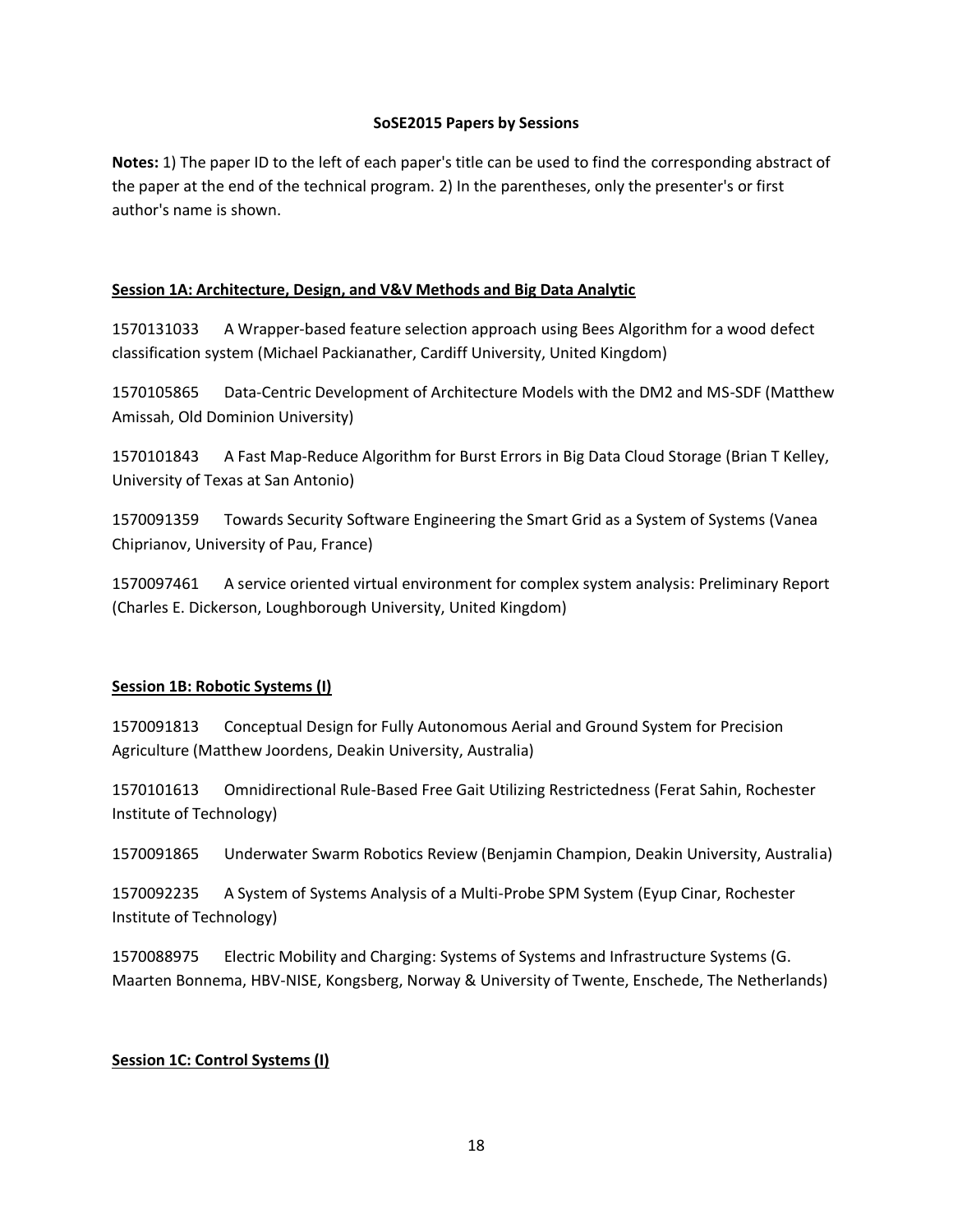1570100343 Continuous improvement of technical systems using Design for X (Christer Elverum, Norwegian University of Science and Technology, Norway)

1570101107 Intelligent Adaptive Cruise Control System Design and Implementation (Islam Kilic, Eskisehir Osmangazi University, Turkey)

1570101029 Real-Time Direct Field-Oriented and Second Order Sliding Mode Controllers of Induction Motor for Electric Vehicles Applications (Eduardo Quintero, Advanced Studies and Research Center of the National Polytechnic Institute, Mexico)

1570092715 Efficient Design and Analysis of Battery Switching Stations for the Collaborative Wireless Network of Mobile Robots (Hammad Khan, Islamia University Bahawalpur, Pakistan)

1570089525 Simulation method for multi-machine and multi-task production scheduling in steelmaking-continuous casting process (Jianyu Long, Chongqing University, P.R. China)

## **Session 2A: Reliability, Security, and Safety and Emerging Navigation Technologies**

1570099473 Leveraging Wireless Communication Systems for Aiding Inertial-Based Navigation Systems (Aly El-Osery, New Mexico Tech)

1570101849 Cognitive Interference Avoidance in 4th Generation GPS (Brian T Kelley, University of Texas at San Antonio)

1570087511 Defending Mechanisms for Protecting Power Systems against Intelligent Attacks (Longfei Wei, Florida International University)

1570091545 Uncertainty, elicitation of experts' opinion, and human failures: Challenges for RAM analysis of ERTMS SoS (Mohamed Sallak, Compiegne University of Technology & Heudiasyc Laboratory UMR CNRS 7253, France)

1570100511 Cluster-Based Correlation of Severe Braking Events with Time and Location (Guoyan Cao, University of Houston)

#### **Session 2B: Robotic Systems (II)**

1570101609 Dual Flexible 7 DoF Arm Robot Learns like a Child to Dance using Q-Learning (Ferat Sahin, Rochester Institute of Technology)

1570101515 SLAM based Shape Adaptive Coverage Control using Autonomous Vehicles (Junnan Song, University of Connecticut)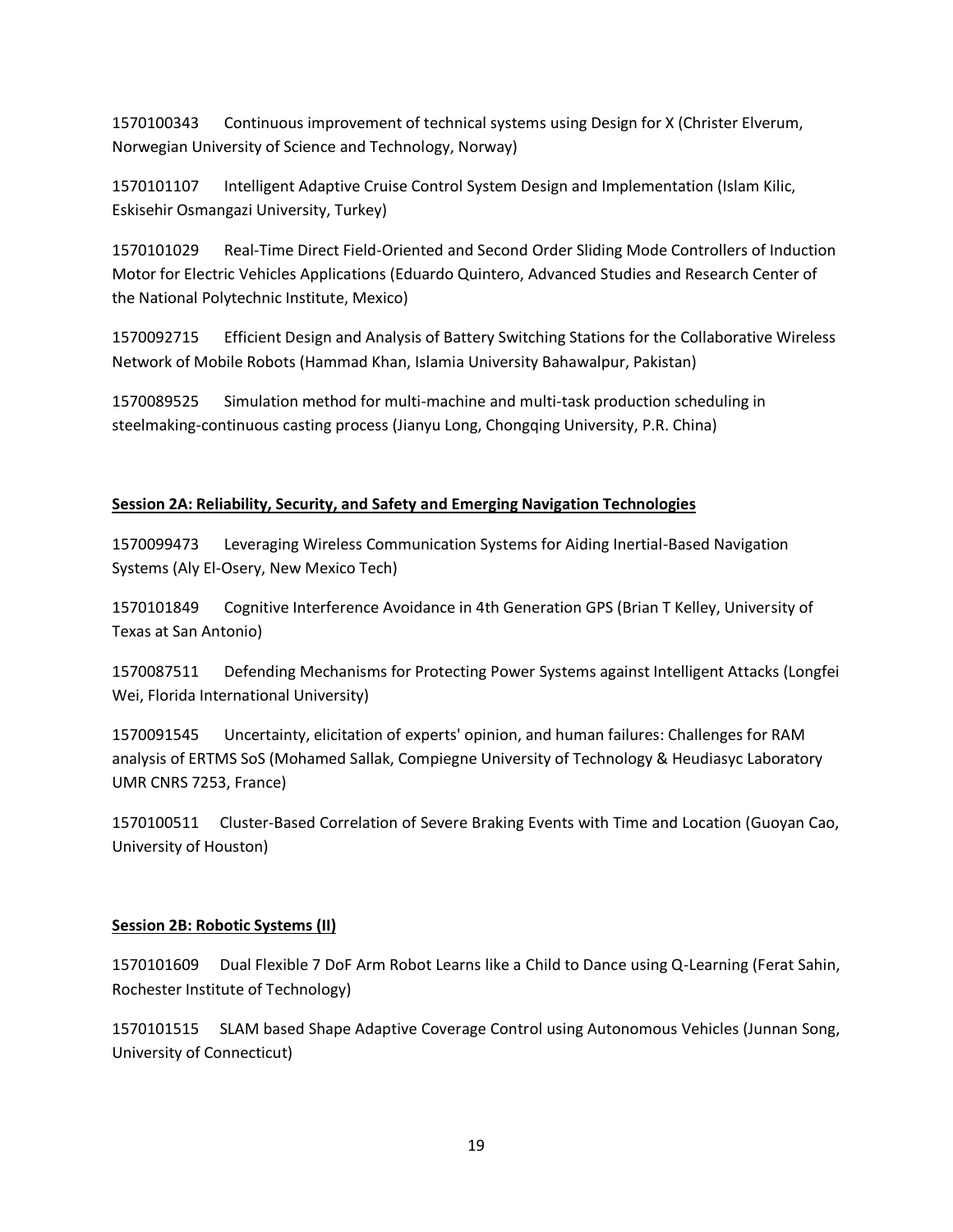1570101619 Simultaneous Localization and Mapping using a Micro-Particle Swarm Optimization (Christopher Monfredo, Rochester Institute of Technology)

1570091827 Tracking Animals to Determine Swarm Behavior (Benjamin Champion, Deakin University) 1570101615 Modeling and Dynamic Control for a Hexapod Robot (Ferat Sahin, Rochester Institute of

Technology)

### **Session 2C: Control Systems (II)**

1570105307 Research directions in SOSE (Vernon Ireland, The University of Adelaide, Australia)

1570101497 Distributed Leader-Follower Formation Control for Multiple Quadrotors with Weighted Topology (Zhicheng Hou, Université de Technologie de Compiègne & UMR CNRS 7253, Heudiasyc, France)

1570101583 Real-Time Flocking of Multiple-Quadrotor System of Systems (Osamah Saif, Université de Technologie de Compiègne, France)

1570101705 A low cost velocity control of double sided LSRM by sliding mode control and PIC18F452 (Mahir Dursun, Gazi University & Faculty of Technology, Turkey)

1570101357 Real-time FPGA Decentralized Inverse Optimal Neural Control for a Shrimp Robot (Gener Quintal, Cinvestav, Mexico)

## **Session 3A: Modeling and Analysis Methods (I)**

1570087489 A Theory of Complexity Escalation and Collapse for System of Systems (Joseph Bradley, Leading Change, LLC, USA)

1570088561 Factory Production Line as SoS; a Case Study in Airplane Engine Component Manufacturing (Gerrit Muller, HBV-NISE & TNO-ESI, Norway)

1570088725 A Model of Enterprise Systems Engineering Contributions to Acquisition Success (Jill Drury, The MITRE Corporation)

1570089243 Using Systems Engineering for Improving Autonomous Robot Performances (Stefan Marchlewitz, Bergische Universität Wuppertal, Germany)

1570091591 Improved Hybrid Variable and Fixed Step Size Least Mean Square Adaptive Filter Algorithm with Application to Time Varying System Identification (Farqad Yasin Farhan, Iraq)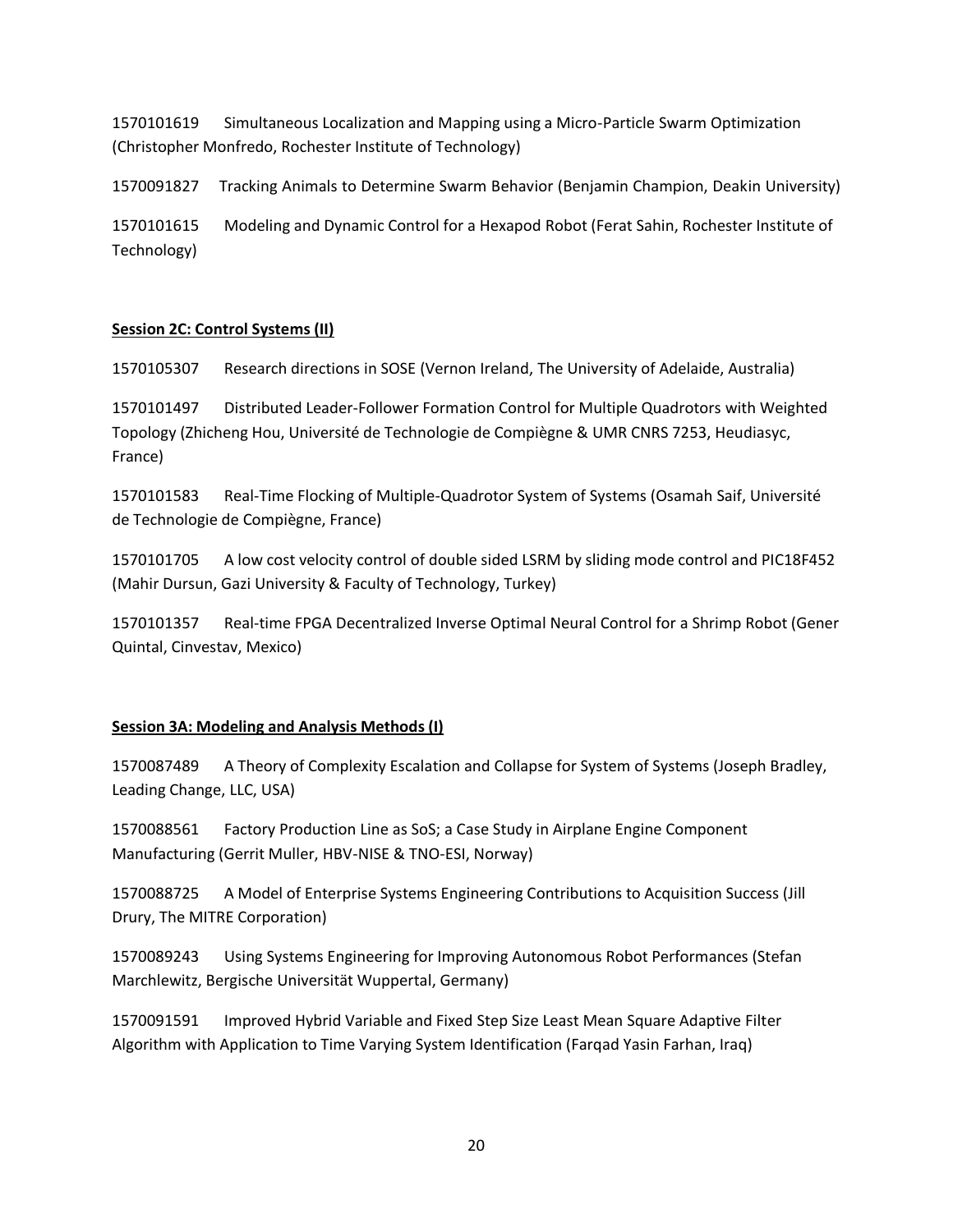#### **Session 3B: Engineering Education and Design**

1570101625 An Update on the Framework for a Junior Level Design Course (Aly El-Osery, New Mexico Tech)

1570088469 Systems Engineering in Industry Internship and Academic Projects (Kourosh Rahnamai, Western New England University, USA)

1570101787 On the Impacts of Project Based Learning for Workplace Preparedness of Engineering Graduates (Seda Senay, New Mexico Tech)

1570088717 The OpenOrbiter CubeSat as a System-of-Systems (SoS) and How SoS Engineering (SoSE) Aids CubeSat Design (Sofiane Chaieb, University of North Dakota)

1570096441 Fuzzy Control of Cascaded H-Bridge Rectifier Based on Selective Harmonic Elimination Technique (Amirhossein Moeini, University of Texas at San Antonio)

#### **Session 3C: Algorithms and Design in SoSE**

1570087107 Random Sampling in Collaborative and Distributed Mobile Sensor Networks utilizing Compressive Sensing for Scalar Field Mapping (Minh T Nguyen, Oklahoma State University)

1570087953 A Systematic Mapping of the Research Literature on System-of-Systems Engineering (Jakob Axelsson, Mälardalen University & Swedish Institute of Computer Science, Sweden)

1570088245 A Model Based Safety Architecture Framework for Dutch High Speed Train Lines (Katja Schuitemaker, University of Twente, The Netherlands)

1570088489 Direct versus Stigmergic Information Flow in Systems-of-Systems (Bernhard Frömel, Vienna University of Technology, Austria)

1570091589 Detection of Aggressive Driving Behavior and Fault Behavior Using Pattern Matching (Jessy George Smith, Cognizant Technology Solutions Limited, India)

#### **Session 4A: Modeling and Analysis Methods (II)**

1570096407 A Model Based Approach to System of Systems Risk Management (Andrew Kinder, United Kingdom)

1570096981 Differential Flatness of the Flux-decay Generator Model (Kevin Wedeward, New Mexico Tech)

1570100019 Adaptable Mission Analysis and Decision System (Paul C. Hershey, Raytheon, Inc., USA)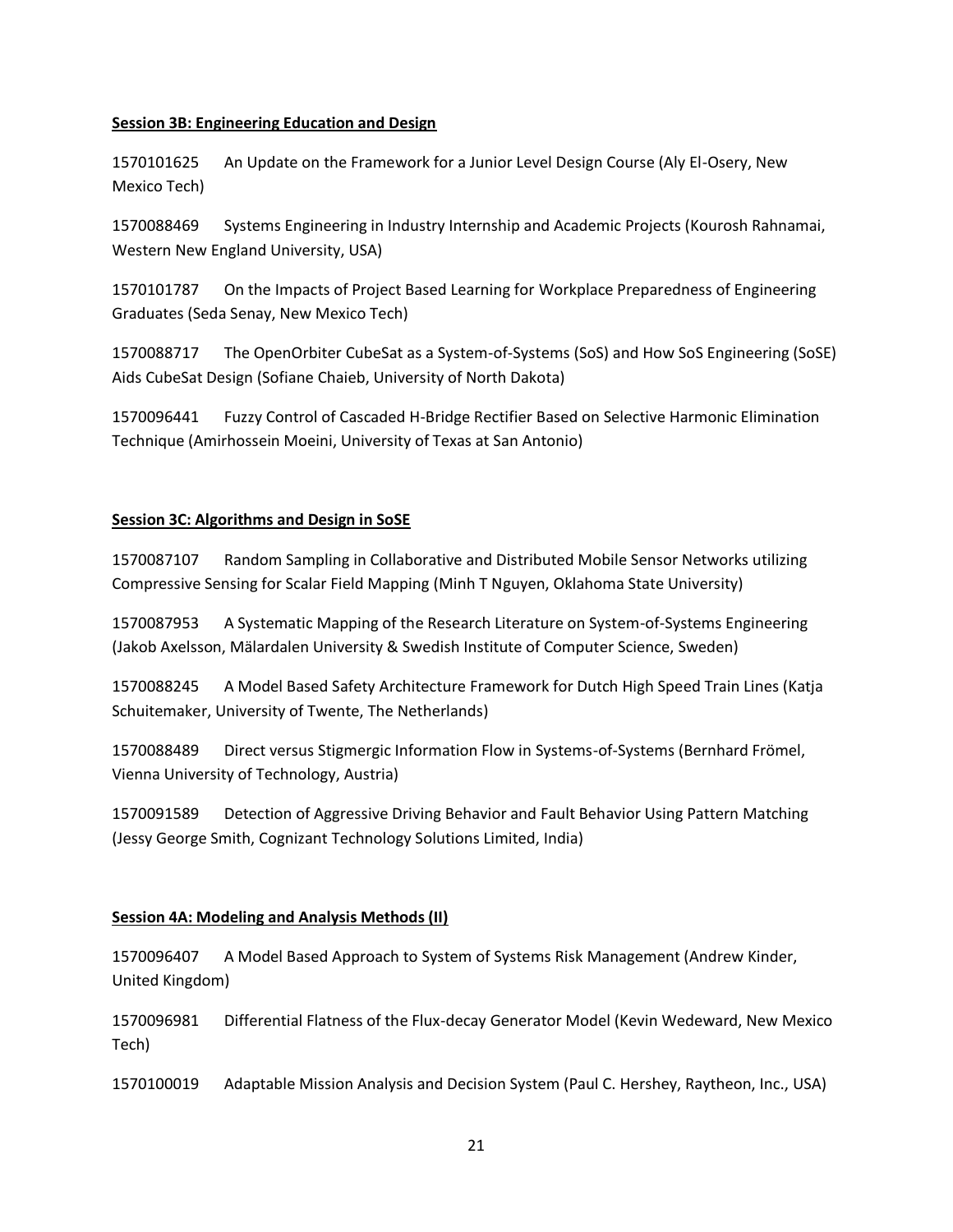1570096413 A Novel System and Technique for Enhancing the Lifetime of an Air Breathing Micro PEM Fuel Cell Based Power Source (Ramesh P., India)

1570096959 A Systematic Investigation of Tools in Model Based System Engineering for Embedded Systems (Muhammad Rashid, Umm Al-Qura University, Saudi Arabia)

### **Session 4B: Navigation and Emergence in SoSE**

1570101223 Systems Modeling and Intelligent Control of Meat Drying Process (Hong Ma, University of Guelph, Canada)

1570100877 Towards an Understanding of Emergence in Systems-of-Systems (Bernhard Frömel, Vienna University of Technology, Austria)

1570091419 Basic Study on Evaluation of Navigator's Mental Workload by Sticking Plaster-type Sensor (Koji Murai, Kobe University, Japan)

1570101553 A Study on Analysis of Characteristics of Ships Navigators' Look-out by Using OZT (Jun Kayano, Tokyo Unibersity of Marine Science and Technology, Japan)

1570100321 FPGA-based Authenticated Key Exchange Scheme Utilizing PUF and CSI for Wireless Networks (Ali Mohamed Allam, University of Helwan, Egypt)

## **Session 4C: Special Session: Moving from SE to SoSE**

1570118991 SoS Capability Schedule Prediction (Jo Ann Lane, University of Southern California, USA)

1570119027 Modeling an Organizational View of the SoS Towards Managing its Evolution (Richard Turner, Stevens Institute of Technology, USA)

1570119003 The State of Systems of Systems Engineering Knowledge Sources (Judith S. Dahmann, MITRE Corporation, USA)

1570118893 Challenges of Risk Identification and Assessment in a Complex System of System Environment (Gennaro Avvento, Lockheed Martin, USA)

1570101035 Complex System Governance: Theory to Practice Challenges for System of Systems Engineering (Charles Keating, Old Dominion University)

## **Session 5A: Modeling and Analysis Methods (III)**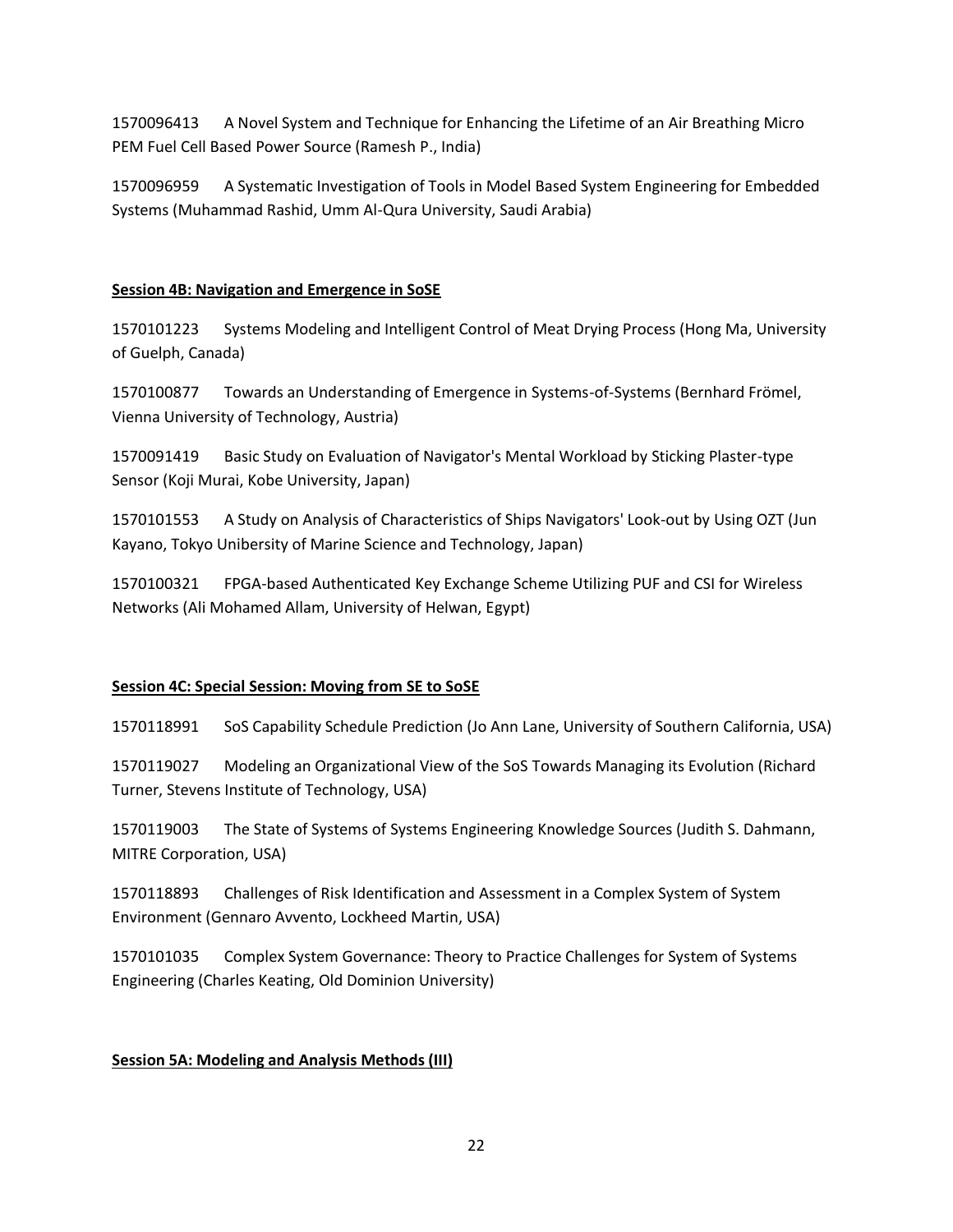1570101757 Abandonment: A Natural Consequence of Autonomy and Belonging in Systems-of-Systems (Alejandro Salado, Buskerud and Vestfold University College, Norway)

1570100585 UAF for System of Systems Modeling (Matthew Hause, Artisan Software Tools, United Kingdom)

1570103395 Noise Level Classification for EEG using Hidden Markov Models (Sherif Haggag, Sh, Deakin University, Australia)

1570101673 Epoch Era Analysis in the Design of the Next Generation Offshore Subsea Construction Vessels (Henrique Gaspar, Aalesund University College, Norway)

1570101675 Robustness of Offshore Winches - The Value of Size (Henrique Gaspar, Aalesund University College, Norway)

### **Session 5B: Robotic Systems (III)**

1570101835 Design of a Home Multi-Robot System for the Elderly and Disabled (Patrick J Benavidez, University of Texas at San Antonio)

1570102263 Searching Robot Joint and Link Trees for Active Serial Chains using URDF (Michael Mortimer, Deakin University, Australia)

1570101847 Software Interface Design for Home-Based Assistive Multi-Robot System (Patrick J Benavidez, University of Texas at San Antonio)

1570101789 Distributed Super Twisting Controller for Multiple Quadrotors (Luis F. Luque-Vega, ITESO University, Mexico)

1570101829 Quaternion-based Trajectory Tracking Robust Control for a Quadrotor (Carlos Augusto Arellano-Muro, CINVESTAV Unidad Guadalajara, Mexico)

## **Session 5C: Modeling and Analysis Methods (IV)**

1570101259 SmartPowerchair: A Pervasive System of Systems (Paul Whittington, Bournemouth University, United Kingdom)

1570101693 Enabling Emergent Behavior in Systems-of-Systems Through Bigraph-based Modeling (Dominik Wachholder, Johannes Kepler University Linz, Austria)

1570101573 Bond Graph Modeling of a Class of System of Systems (Pushpendra Kumar, Polytech Lille - University of Lille 1 & Laboratory CRIStAL, France)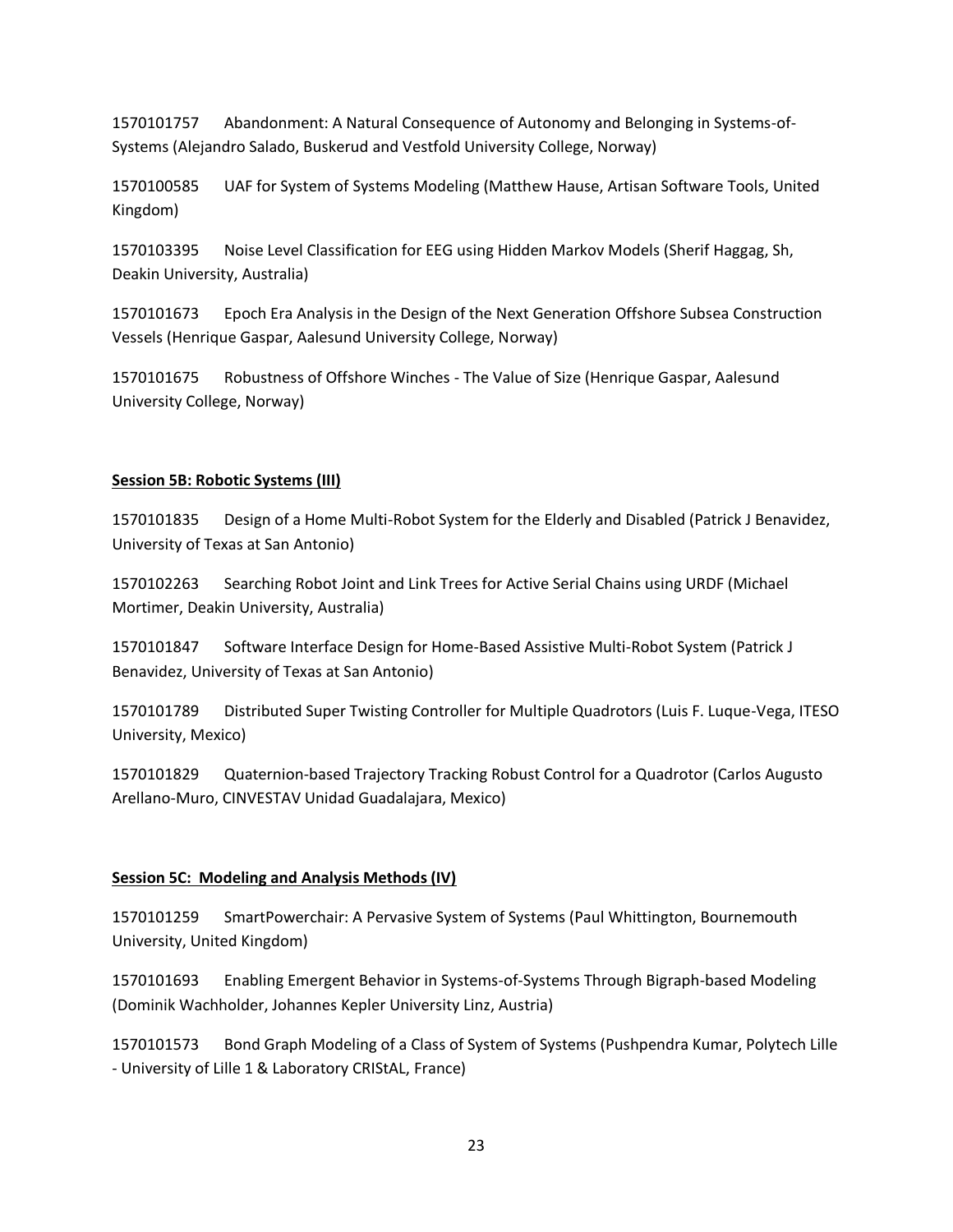1570101679 Simulating SysML Models: Overview and Challenges (Mara Nikolaidou, Harokopio University of Athens, Greece)

1570101503 Multi-agent System of Systems to Monitor Wildfires (Mauricio Gomez, Purdue University, USA)

## **Session 6A: SoSE Modeling and Control (I)**

1570100593 Swarm Intelligence for the Control of a Group of Robots (Sreerenjini Nair, University of the Incarnate Word, USA)

1570100477 Contribution to System of Systems Modeling (Wissam Khalil, Jean Monnet University, France)

1570100625 On the Study of Human Reliability in Transportation Systems of Systems (Subeer Rangra, Université de Technologie de Compiègne, France)

1570100555 Real-Time Neural Inverse Optimal Control for Position Trajectory Tracking of an Induction Motor (Maria Elena Antonio - Toledo, CINVESTAV, Unidad Guadalajara, Mexico)

1570101761 Bond Graph Model-Based for Fault Tolerance Level Assessment of a Wireless Communication Link in a System of Systems Concept (Ahmad Koubeissi, Polytech Lille, University of Lille 1, Lebanon)

## **Session 6B: SoSE Modeling and Control (II)**

1570101813 Behavioral Detection in the Maritime Domain (James Scrofani, Naval Postgraduate School)

1570101857 Keyboard Control Method for Virtual Reality Micro-robotic Cell Injection Training (Syafizwan Faroque, Deakin University, Australia)

1570101791 Smart Data-Harnessing for Financial Value in Short-Term Hire Electric Car Schemes (Peter Cooper, University of Bristol, United Kingdom)

1570101859 SCV2: A Model-based Validation and Verification approach for System-of-Systems Engineering (Rami Baddour, University of Lugano, Switzerland)

1570101723 A Mission-Oriented Approach for Designing System-of-Systems (Eduardo Silva, UFRN, Brazil)

## **Session 6C: Modeling and Analysis Methods (V)**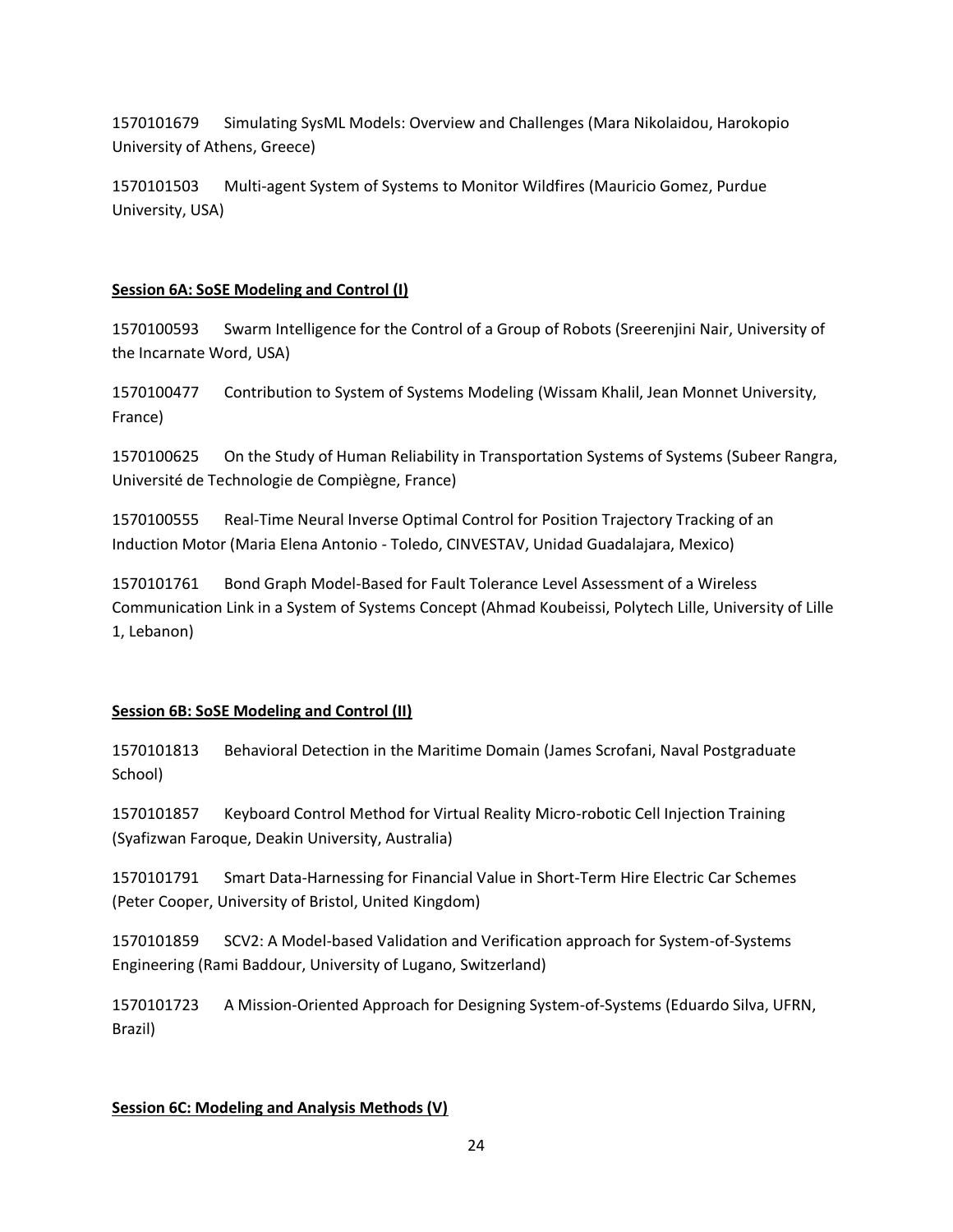1570119225 Low-Latency Software Defined Network for High Performance Clouds (Paul Rad, Rackspace, USA)

1570106209 A Conditional Value-at-Risk Approach to Risk Management in System-of-Systems Architectures (Navindran Davendralingam, Purdue University)

1570106469 A Perspective on Decision-Making Research in System of Systems Context (Dan DeLaurentis, Purdue University)

1570119331 Image Segmentation by Multi-Level Thresholding based on Fuzzy Entropy and Genetic Algorithm in Cloud (Paul Rad, Rackspace, USA)

1570102555 Performance Enhancing of Storage System for Point Cloud Geographic Data (Marian Svalec, University of Zilina, Slovakia)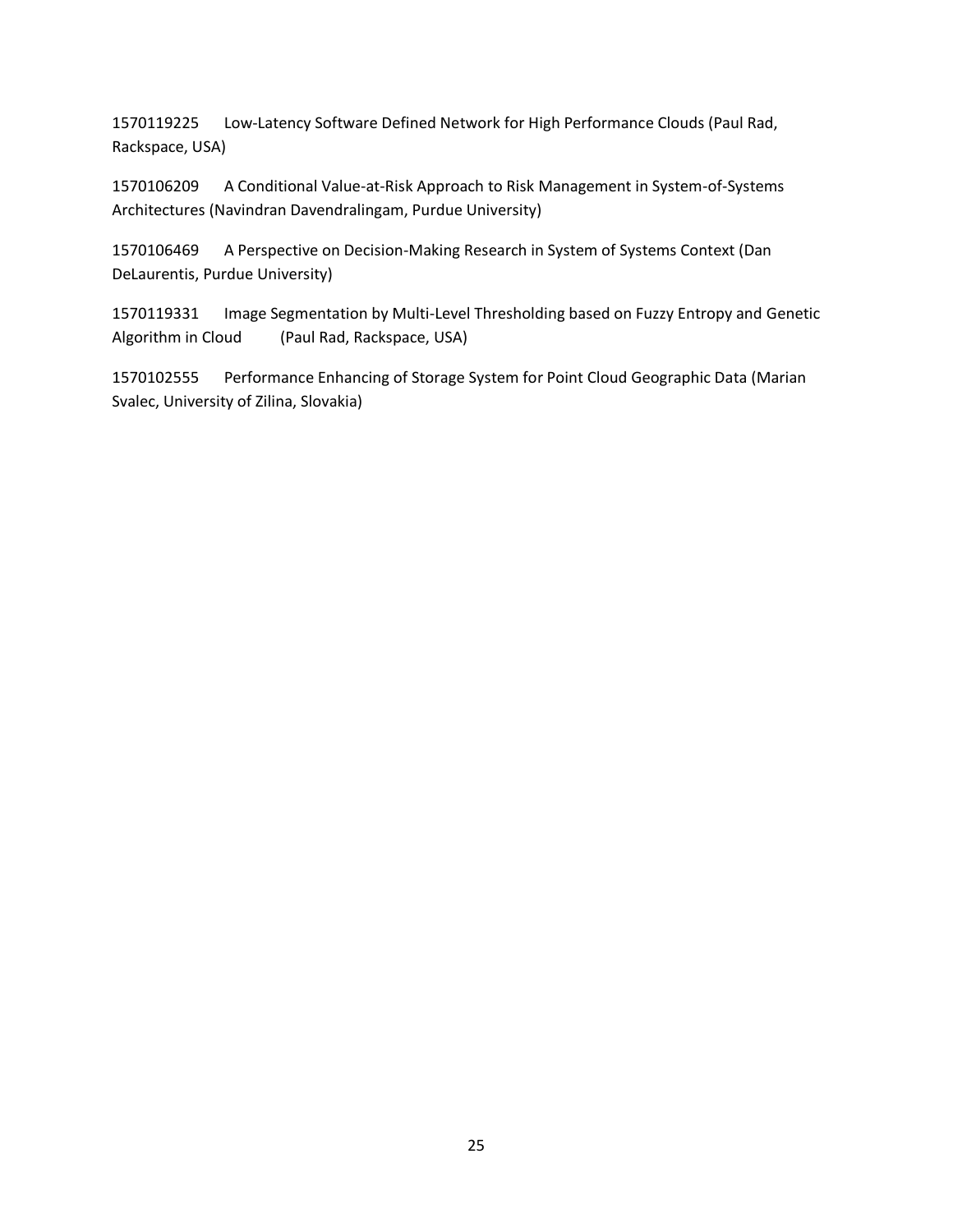# **Paper Abstract and Author Index**

**Each paper's abstract is listed according to its paper ID. Author index can be found at the end of the technical program.**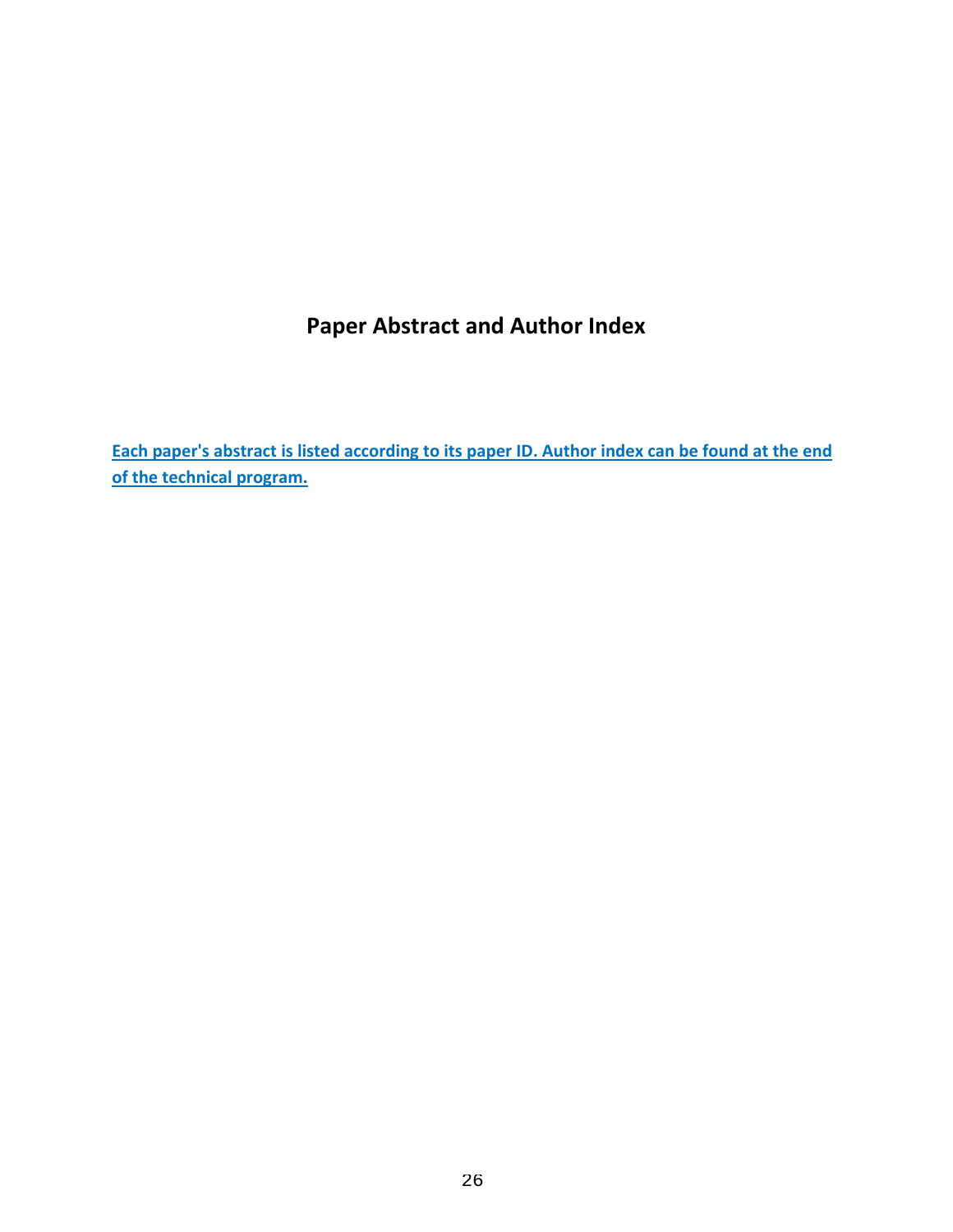#### Title: Random Sampling in Collaborative and Distributed Mobile Sensor Networks utilizing Compressive Sensing for Scalar Field Mapping

Authors: Minh T Nguyen and Keith A Teague (Oklahoma State University, USA)

- Abstract: In this paper, we propose an algorithm supporting distributed mobile sensor networks (MSN) for scalar field mapping that has many applications such as environmental monitoring or battle field surveillance, etc. We exploit the integration between compressive sensing (CS) and the collaboration of the mobile sensors. In the algorithm each distributed mobile sensor measures at random positions in the sensing area to create one CS measurement and finally shares the measurement with others by communicating through its neighbors. The convergence time is considered while the sensors exchange their measurements. After all the sensors achieve the number of CS measurements needed, a CS recovery algorithm is applied at each mobile sensor to reconstruct sensory readings from all the positions in the sensing area that need to be observed. The total communication energy consumption is formulated, analyzed and simulated.
- ID: 1570087489

#### Title: A Theory of Complexity Escalation and Collapse for System of Systems

- Authors: Joseph Bradley (Leading Change, LLC, USA) Mahmoud Efatmaneshnik (University of New South Wales - Canberra & Australian Defence Force Academy, Australia) Mohammad Rajabalinejad (University of Twente, The Netherlands)
- Abstract: In this paper we urge the creation of new managerial tools and techniques that are relevant to the complexity of today's system of systems (SOS). Normal modes of command and control systems cannot be effective under conditions where new constraints are added on a recurrent basis to the system of systems in response to emergent problems within the systems due to increased coupling introduced in component elements of the SOS. We present a first-step understanding of why unanticipated failures find more potential and more pathways to their occurrence when interventions in SOS operations, standards or processes are conducted without enough insight and without a care for basic laws of complexity. We then demonstrate a condition where the incremental changes actually lead to failure of the SOS to meet its performance parameters. We hope that this work set the foundation for exploring the effects of coupling across hierarchical levels of SOS.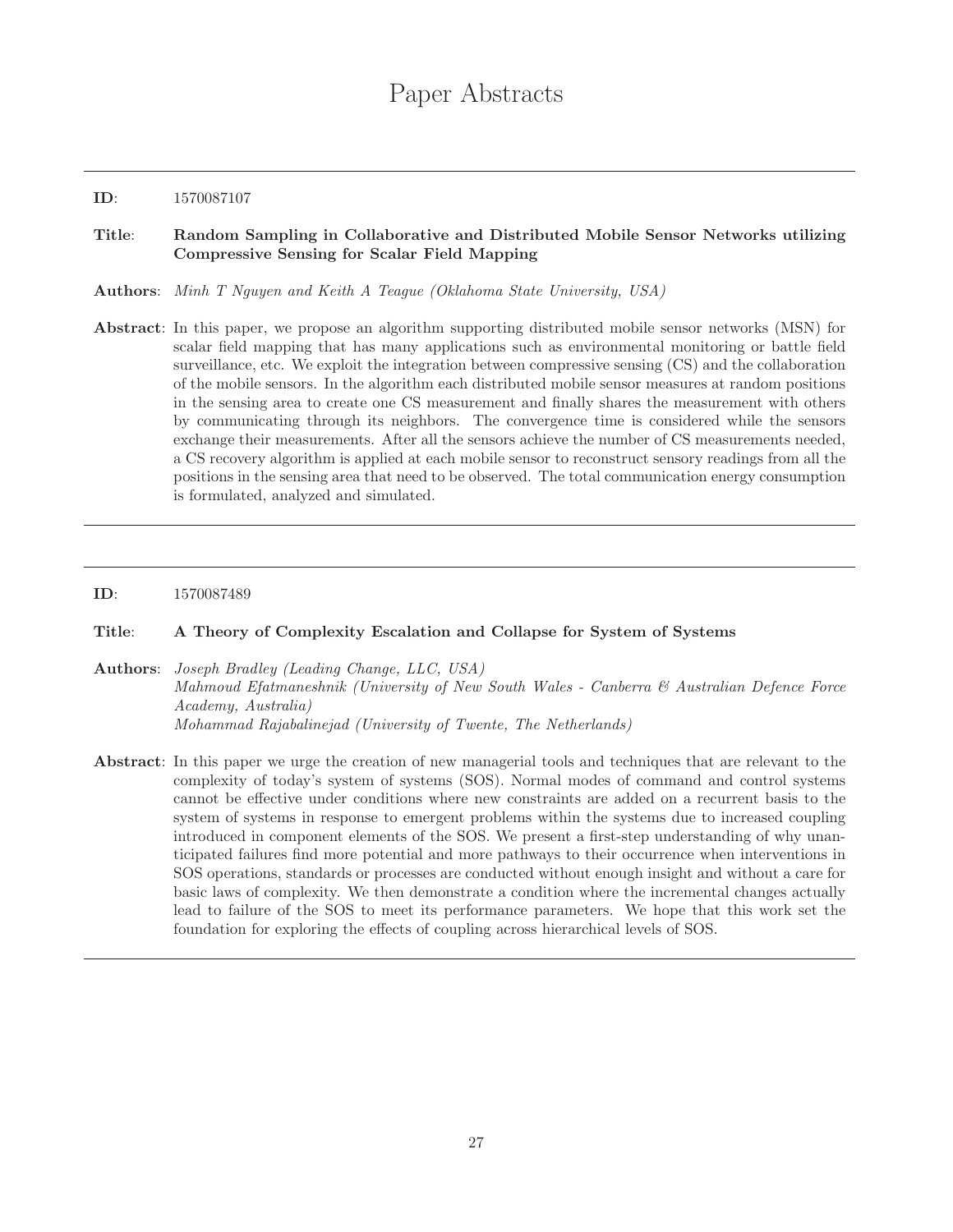#### Title: Defending Mechanisms for Protecting Power Systems against Intelligent Attacks

- Authors: Longfei Wei, Amir Moghadasi, Aditya Sundararajan and Arif Sarwat (Florida International University, USA)
- Abstract: The power system forms the backbone of a modern society, and its security is of paramount importance to nation's economy. However, the power system is vulnerable to intelligent attacks by attackers who have enough knowledge of how the power system is operated, monitored and controlled. This paper proposes a game theoretic approach to explore and evaluate strategies for the defender to protect the power systems against such intelligent attacks. First, a risk assessment is presented to quantify the physical impacts inflicted by attacks. Based upon the results of the risk assessment, this paper represents the interactions between the attacker and the defender by extending the current zero-sum game model to more generalized game models for diverse assumptions concerning the attacker's motivation. The attacker and defender's equilibrium strategies are attained by solving these game models. In addition, a numerical illustration is demonstrated to warrant the theoretical outcomes.

ID: 1570087953

#### Title: A Systematic Mapping of the Research Literature on System-of-Systems Engineering

- Authors: Jakob Axelsson (Mälardalen University  $\mathcal C$  Swedish Institute of Computer Science, Sweden)
- Abstract: The research area systems-of-systems engineering has increased rapidly over the last decade and now contains a substantial body of literature. To get an overview of the field, a systematic mapping of the literature has been done, covering over 3000 papers. It revealed a field massively dominated by US researchers, with an emphasis on military and space systems. A large number of people are involved, but few researchers focus on the area, and citations are fairly low compared to other fields. Important research topics include architecture, modeling and simulation, integration and interoperability, communication, sustainability, and safety and security. There are signs of immaturity within the research area, and it is recommended that existing venues are complemented with an international scientific event with very high standards for submissions.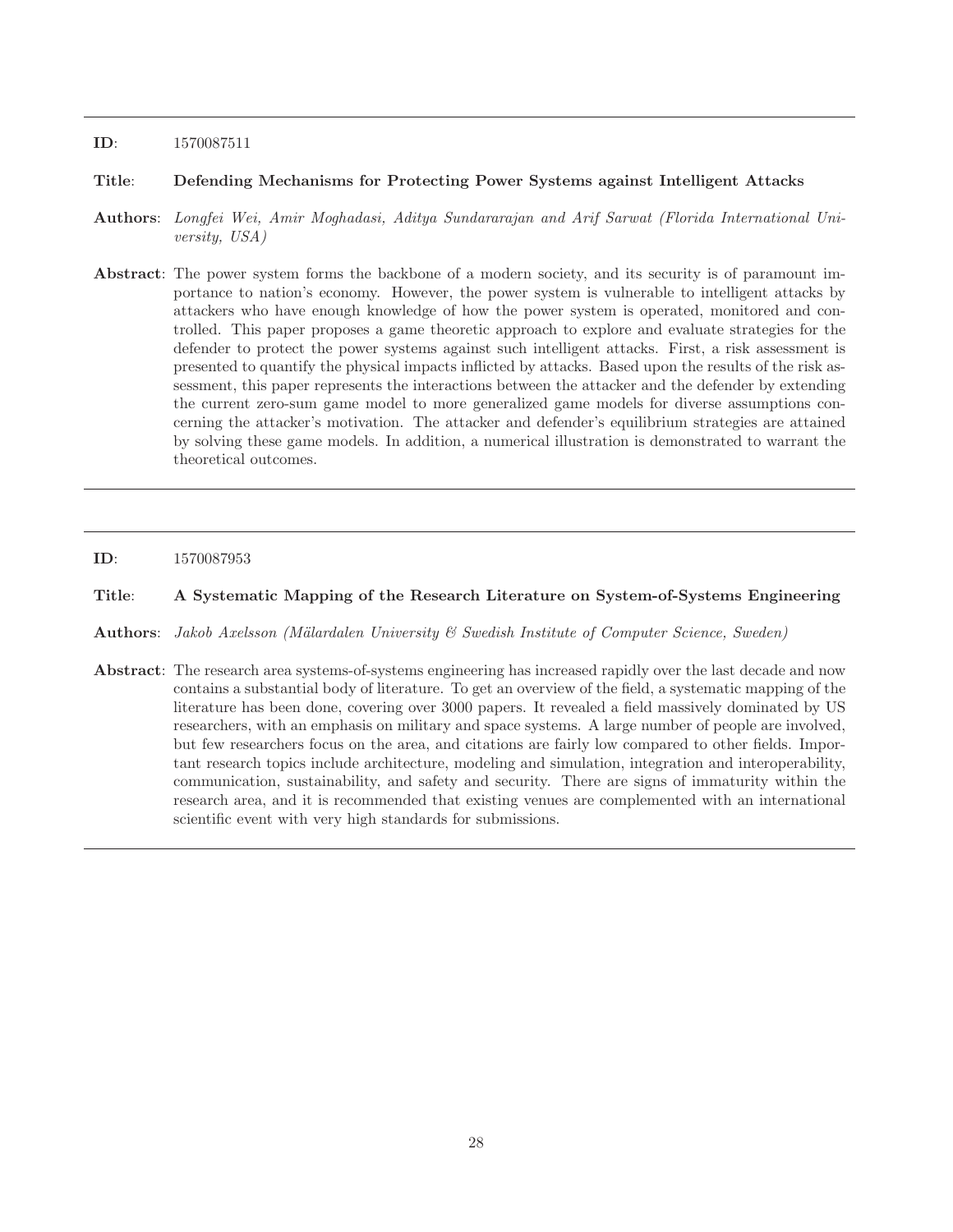#### Title: A Model Based Safety Architecture Framework for Dutch High Speed Train Lines

- Authors: Katja Schuitemaker (University of Twente, The Netherlands) Jasper Gerard Braakhuis (Consultant Systems Engineering, The Netherlands) Mohammad Rajabalinejad (University of Twente, The Netherlands)
- Abstract: This paper presents a model-based safety architecture framework (MBSAF) for capturing and sharing architectural knowledge of safety cases of safety-critical systems of systems (SoS). Whilst architecture frameworks in the systems engineering domain consider safety often as dependent attribute, this study focusses specifically on sharing architectural knowledge of safety cases between stakeholders and managing safety in systems development. For this purpose, we adapt the A3 architecture overview (A3AO) tool. The application is shown though the case study of Dutch high speed train lines and shows how to derive requirements from various stakeholders by carrying out iterative validations of the A3AOs. The implemented technique consists of systems modeling language-based (SysML) diagrams. Outcomes of the assessment lead to guidelines for two A3AOs. This results in increasing and effective interaction between stakeholders, more overview for managing safety complexity, more insight into finding required safety information, and therefore; an increasing efficiency in safety engineering.
- ID: 1570088469

#### Title: Systems Engineering in Industry Internship and Academic Projects

- Authors: Kourosh Rahnamai (Western New England University, USA)
- Abstract: Large complex Industrial projects most often are interdisciplinary and require a complex systems engineering approach to guarantee success. In this paper we present a successful implementation of a true systems engineering approach to a summer internship program in industry. We exported the methods and lessons learned to an academic environment. For each project a group of six to fifteen students were selected to solve a practical industry problem and produce a detailed design for the specified project. Different aspects of the project plan were assigned to members of each group who were the most qualified or who expressed interest in a specific area of specialization. Three industrial and one academic implementation of this method are explained in this paper.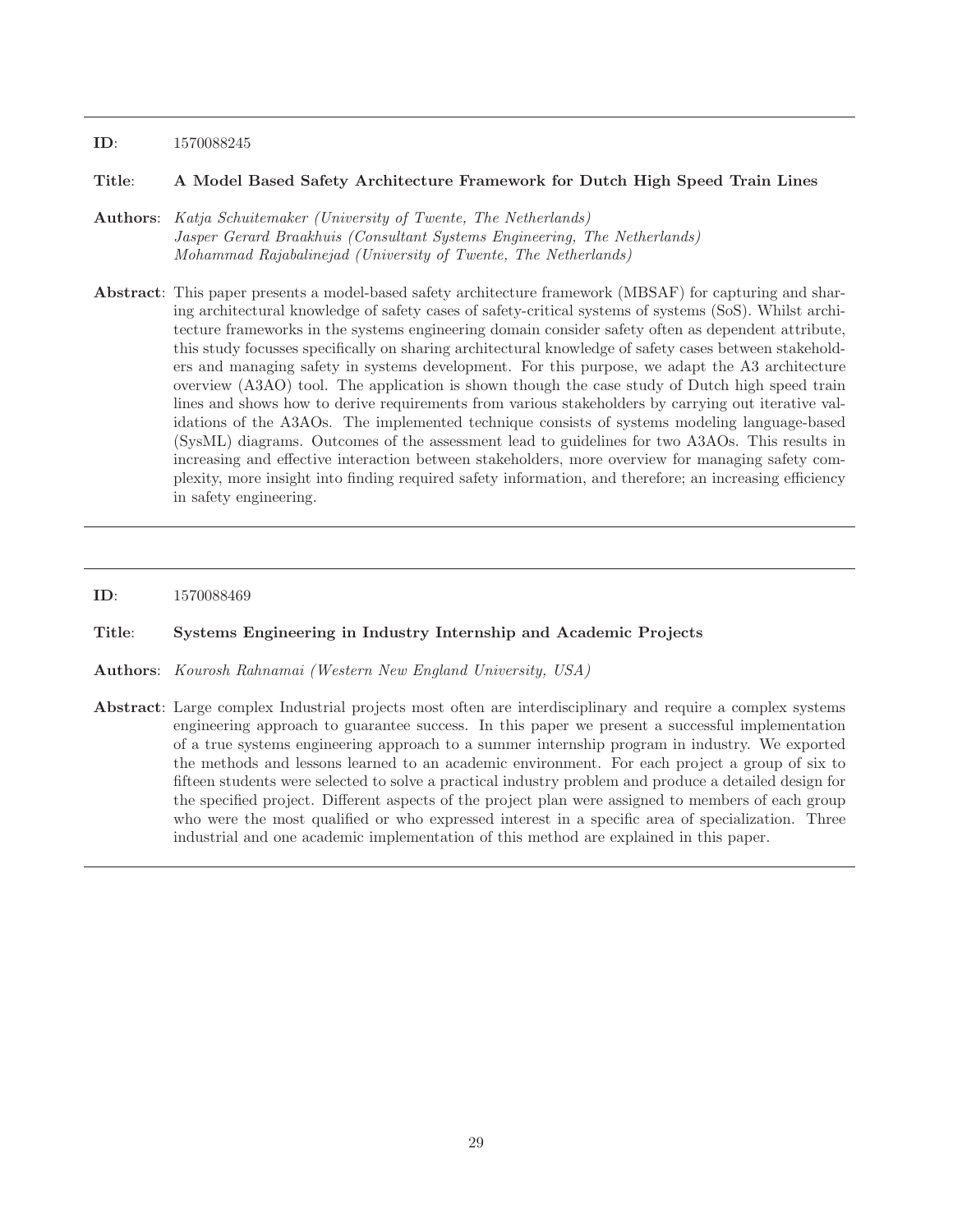#### Title: Direct versus Stigmergic Information Flow in Systems-of-Systems

- Authors: Hermann Kopetz (Technical University of Vienna, Austria) Bernhard Frömel and Oliver Höftberger (Vienna University of Technology, Austria)
- Abstract: The information flow among the Constituent Systems of a System-of-Systems can take place via two different channels: the message transport along communication channels in cyber space which includes the human-to-human communication in natural language among the humans that are part of the Constituent Systems, and the indirect information flow via sensors and actuators to the physical environment, called the stigmergic information flow. In many cases the stigmergic information flow forms an important link for the closure of control loops that can lead to emergent behavior. This paper elaborates the concepts of stigmergy and compares the characteristics of the stigmergic information flow versus the message based information flow in a System-of-Systems.

#### ID: 1570088561

- Title: Factory Production Line as SoS; a Case Study in Airplane Engine Component Manufacturing
- Authors: Gerrit Muller (HBV-NISE & TNO-ESI, Norway) June Andersen (GKN Aerospace, Norway)
- Abstract: Factories are examples of system of systems with all related problems of integral ownership, lack of overview, emerging properties, and many stakeholders making decisions locally. In the past 7 years, engineers at the GKN Aerospace factory in Kongsberg have been modeling parts of the factory to tackle the complexity of such factory. In successive papers, they have shown that modeling helps in understanding, reasoning, communication, and decision making. In this paper, we zoom out and describe from systems of systems perspective the challenges of modeling the system to improve factory level performance indicators, such as inventory levels and production cycle times.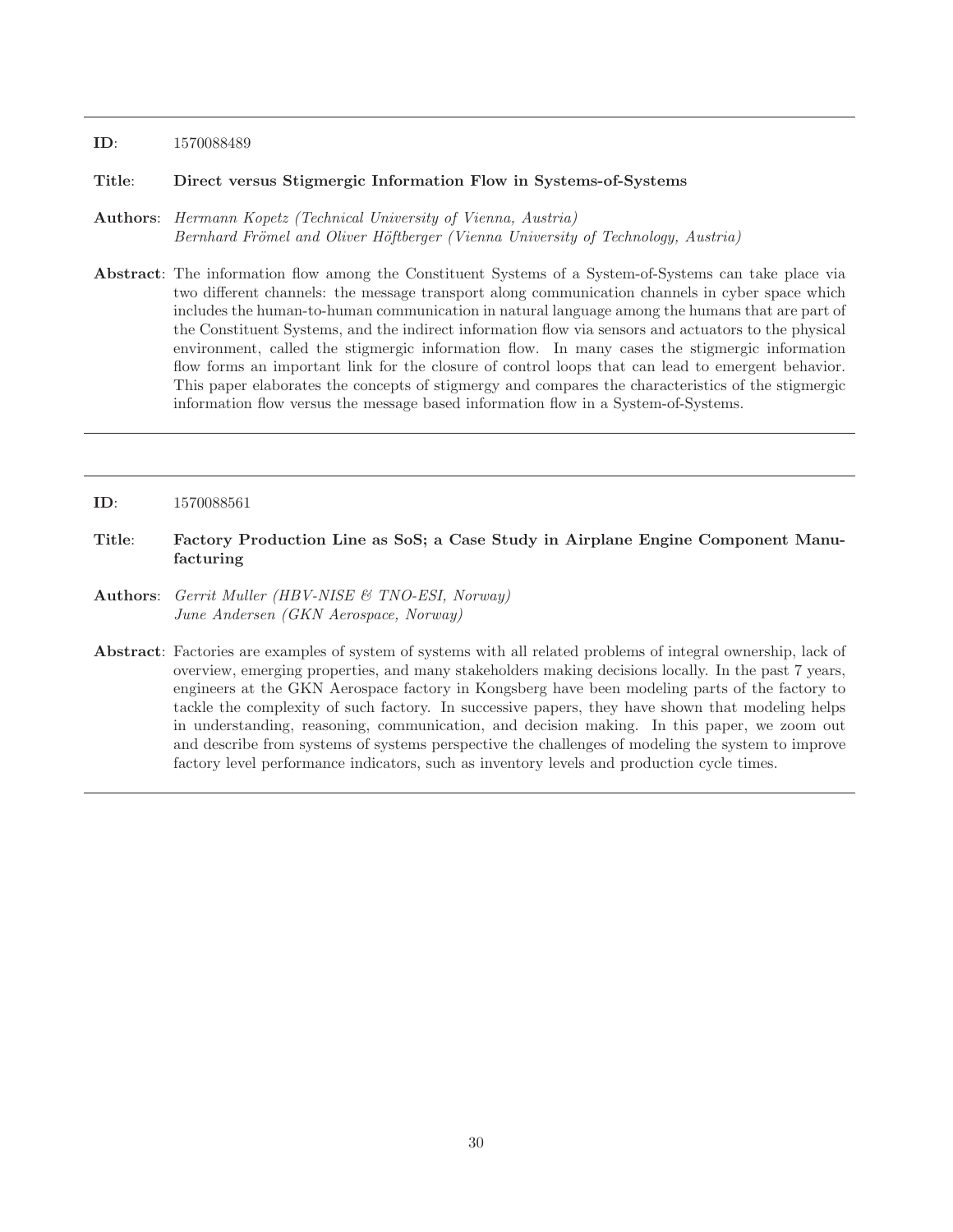#### Title: The OpenOrbiter CubeSat as a System-of-Systems (SoS) and How SoS Engineering (SoSE) Aids CubeSat Design

- Authors: Sofiane Chaieb, Michael Wegerson, Jeremy Straub, Ronald Marsh, Benjamin Kading and David Whalen (University of North Dakota, USA)
- Abstract: This paper discusses the use of the system-of-systems (SoS) methodology and SoS engineering (SoSE) to the challenge of the design and operation of a CubeSat class spacecraft. It considers this in the context of one critical component system, the electrical power system (EPS) which interacts with virtually all other systems onboard the spacecraft. The spacecraft is also considered in the context of being a system-component of a larger mission system-of-systems. The efficacy of SoSE use for this endeavor is considered and recommendations are made for the use of SoS and SoSE by other small spacecraft and, more broadly, spacecraft developers.

ID: 1570088725

#### Title: A Model of Enterprise Systems Engineering Contributions to Acquisition Success

Authors: Jill Drury, Gary Klein, Mark Pfaff and Craig Bonaceto (The MITRE Corporation, USA)

Abstract: This paper presents a conceptual causal model for the contributions of enterprise systems engineering (ESE) to systems acquisition success when the systems under development are complex and include direct interaction between users and the finished product (versus an embedded effort). The model takes the form of a directed acyclic graph and its major components consist of collaboration support, ESE technique application, system characteristics, and organizational characteristics. As initial validation, we converted this conceptual model to a computational model using our Descriptive to Executable SIMulation (DESIM) modeling method. By using the executable model, we obtained unbiased data based on subject matter experts' (SMEs') mental models so that we could determine the degree to which the SMEs in the aggregate agreed with the model's components and relationships.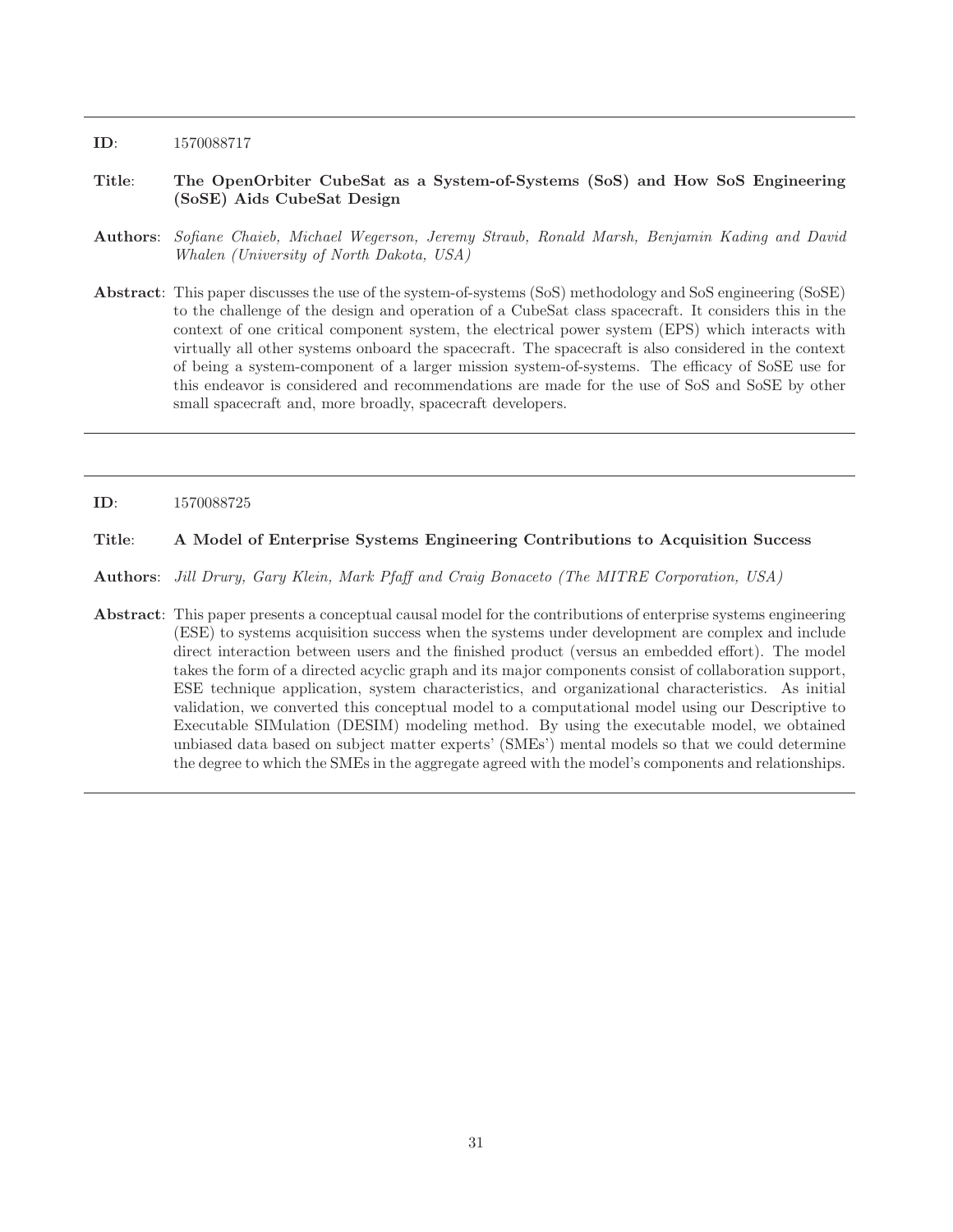#### Title: Electric Mobility and Charging: Systems of Systems and Infrastructure Systems

- Authors: G. Maarten Bonnema (HBV-NISE, Kongsberg, Norway & University of Twente, Enschede, The Netherlands, The Netherlands) Gerrit Muller (HBV-NISE & TNO-ESI, Norway) Lisette Schuddeboom (University of Twente, The Netherlands)
- Abstract: In light of European and worldwide environmental programs, reduction of CO2 emissions and improvements in air quality receive a lot of attention. A prominent way to improve on both aspects is the replacement of Internal Combustion Engine Vehicles with Electrical Vehicles. Yet, simply replacing vehicles will not result in proper electric mobility because using Electrical Vehicles depends on many systems and infrastructures including the chargers, parking sites and payment structures. In this paper we will take an explorative view on Electric Mobility and match developments in that area with Systems of Systems Engineering. We will also present a case study on charging many Electric Vehicles.

ID: 1570089243

#### Title: Using Systems Engineering for Improving Autonomous Robot Performances

- Authors: Stefan Marchlewitz and Jan-Peter Nicklas (Bergische Universität Wuppertal, Germany) Petra Winzer (University of Wuppertal, Germany)
- Abstract: Handling complexity is a major challenge for the development of product systems, especially in the field of autonomous robots. Considering the production system of such an autonomous robot, which is more and more realized by collaborative System of Systems (SoS), increases the complexity. To manage this complexity, a systematic approach is needed. The following paper describes an approach to analyze and derive design recommendations based on the principles of Generic Systems Engineering (GSE). This approach uses a common model of thinking, a unified system model and a standardized procedure to develop a system. The system model is actualized within the procedure and allows a problem localization for further design changes. A simplification is achieved by limiting the considerate part of system over functionalities.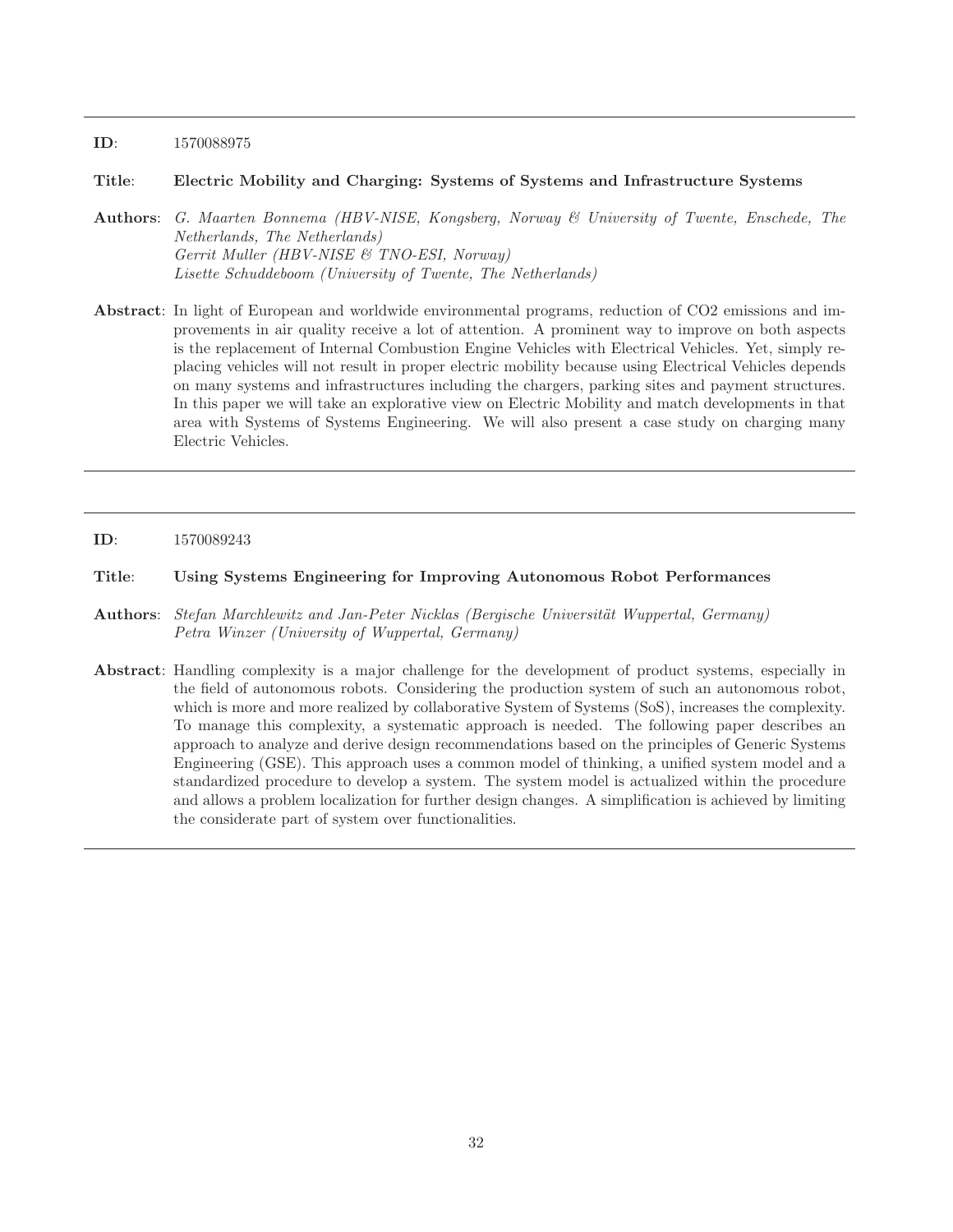Title: Simulation method for multi-machine and multi-task production scheduling in steelmaking-continuous casting process

Authors: Jianyu Long (Chongqing University, USA) Zhong Zheng and Xiaoqiang Gao (Chongqing University, P.R. China) Kai Chen (CISDI Electric Technology Co., Ltd, P.R. China)

Abstract: The steelmaking-continuous casting (SCC) process, which consists of steelmaking, refining and continuous casting stage, is usually the critical process in iron and steel industry. This paper aims to propose a simulation method for the realistic hybrid flow shop scheduling problem resulting from the SCC process. A mathematic model based on a comprehensive investigation is built first. Then, a simulation method which can decide the time scope of production materials on each stage in the simulation initialization is presented. Additionally, the matching decision algorithm is employed to match the machines and production materials in the simulation running process. To evaluate the simulation method, numerical experiments are conducted with an 8 hours test instance generated according to a real-world production process. The results show that the simulation method is a feasible and effective method for production scheduling in SCC process.

#### ID: 1570091359

#### Title: Towards Security Software Engineering the Smart Grid as a System of Systems

Authors: Vanea Chiprianov (University of Pau, France) Laurent Gallon (University of Pau & LIUPPA, France) Khouloud Salameh (University of Pau, France) Manuel Munier (Univ, France) Jamal El Hachem (University of Pau, France)

Abstract: The Smart Grid, the next generation power grid, comes with promises of widely distributed automated energy delivery, self-monitoring, self-healing, energy efficiency, utility and cost optimization. However, as attacks on the current power grid and similar systems indicate, the Smart Grid will be vulnerable to all kinds of attacks and will even raise new security challenges, due to its complex nature. In this paper we analyze this complexity of the Smart Grid as a System of Systems, and the specific security challenges it raises. To address these challenges we propose a vision/framework based on principles of Software Engineering. This framework structures and brings together the research on Smart Grid security.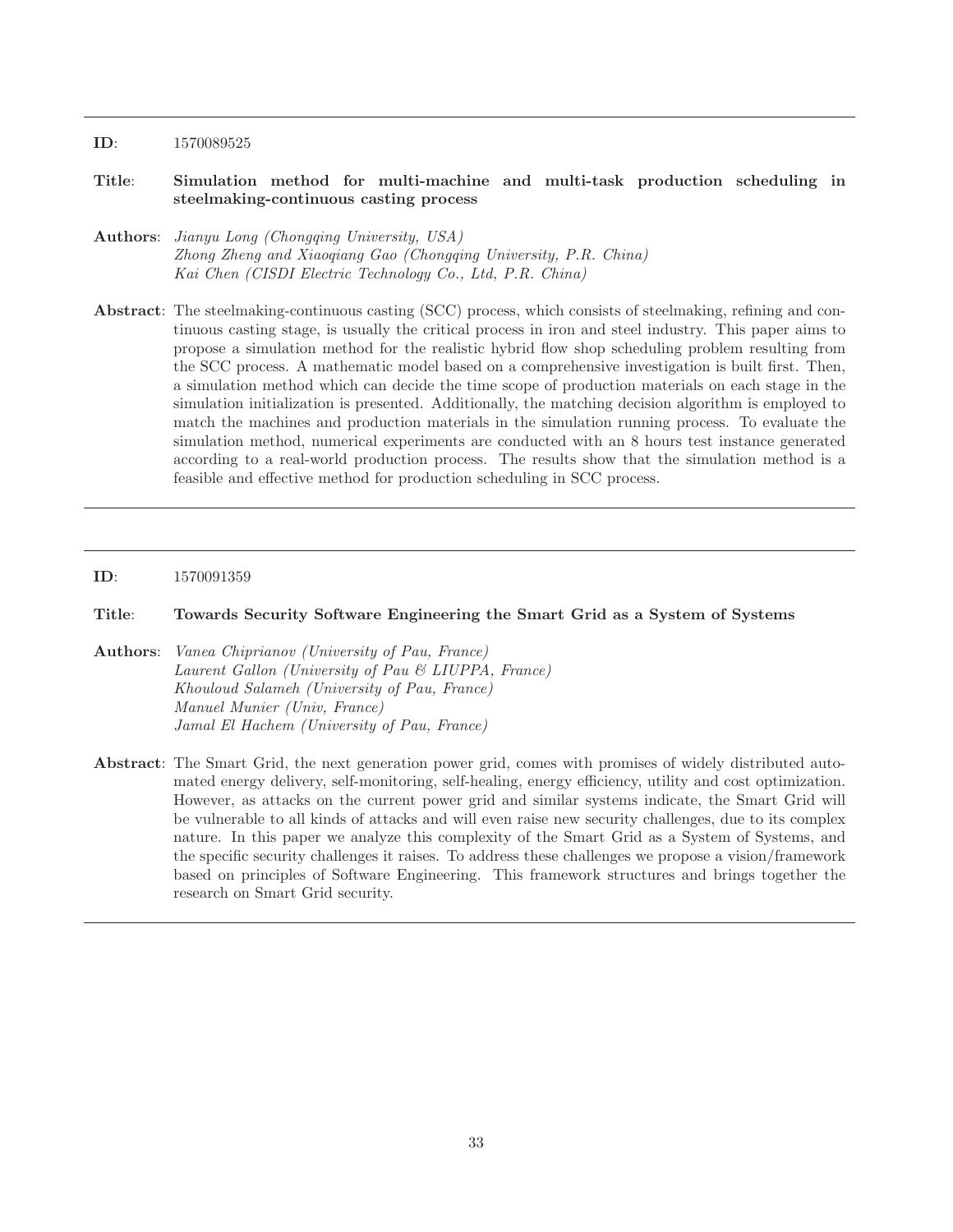#### Title: Basic Study on Evaluation of Navigator's Mental Workload by Sticking Plaster-type Sensor

Authors: Koji Murai and Yuji Hayashi (Kobe University, Japan) Kazusuke Maenaka (University of Hyogo, Japan) Kohei Higuchi (AffordSENS Corporation, Japan)

#### ID: 1570091545

#### Title: Uncertainty, elicitation of experts' opinion, and human failures: Challenges for RAM analysis of ERTMS SoS

- Authors: Mohamed Sallak (Compiegne University of Technology & Heudiasyc Laboratory UMR CNRS 7253, France) Walter Schon and Sebastien Destercke (UTC, France) Christophe Simon (University of Lorraine, France) Frederic Vanderhaegen (University of Valenciennes, France) Denis Berdjag (University of Valanciennes, France)
- Abstract: This paper has three main objectives. The first objective is to summarize the requirements for RAM (Reliability, Availability, and Maintainability) parameters of European Rail Traffic Management System (ERTMS) defined in the railway standards. The second objective is to emphasize that the RAM requirements should be considered at the ERTMS SoS level. The third objective is to highlight major issues, when dealing with ERTMS SoS, which are not treated or clearly defined in the railway standards. Indeed, the RAM parameters definitions do not take into account all types of uncertainty in failure data and human failures, and do not propose specific methods to obtain failure data from experts' opinion. In this work, a number of methods have been proposed to deal with these issues.

Abstract: The evaluation of mental workload using a physiological index is useful to read the performance of ship bridge teammates: a captain, a duty officer, a helmsman, and a pilot. The physiological indices, heart rate variability (R-R interval), salivary amylase and nitrate, and facial (nasal) temperature, are fine indices for picking up during their ship handling. It usual evaluates for veteran-seafarers on both of simulator and real ship by subjective evaluations; however, we think it is not enough, and need to utilize the numerical values for mental and performance evaluation. This paper proposes that physiological index and body acceleration do well for evaluating navigator's mental workload and performance for real ship and simulator-based ship handling. The result shows the heart rate variability and body accelerations read their mental workload and performance well.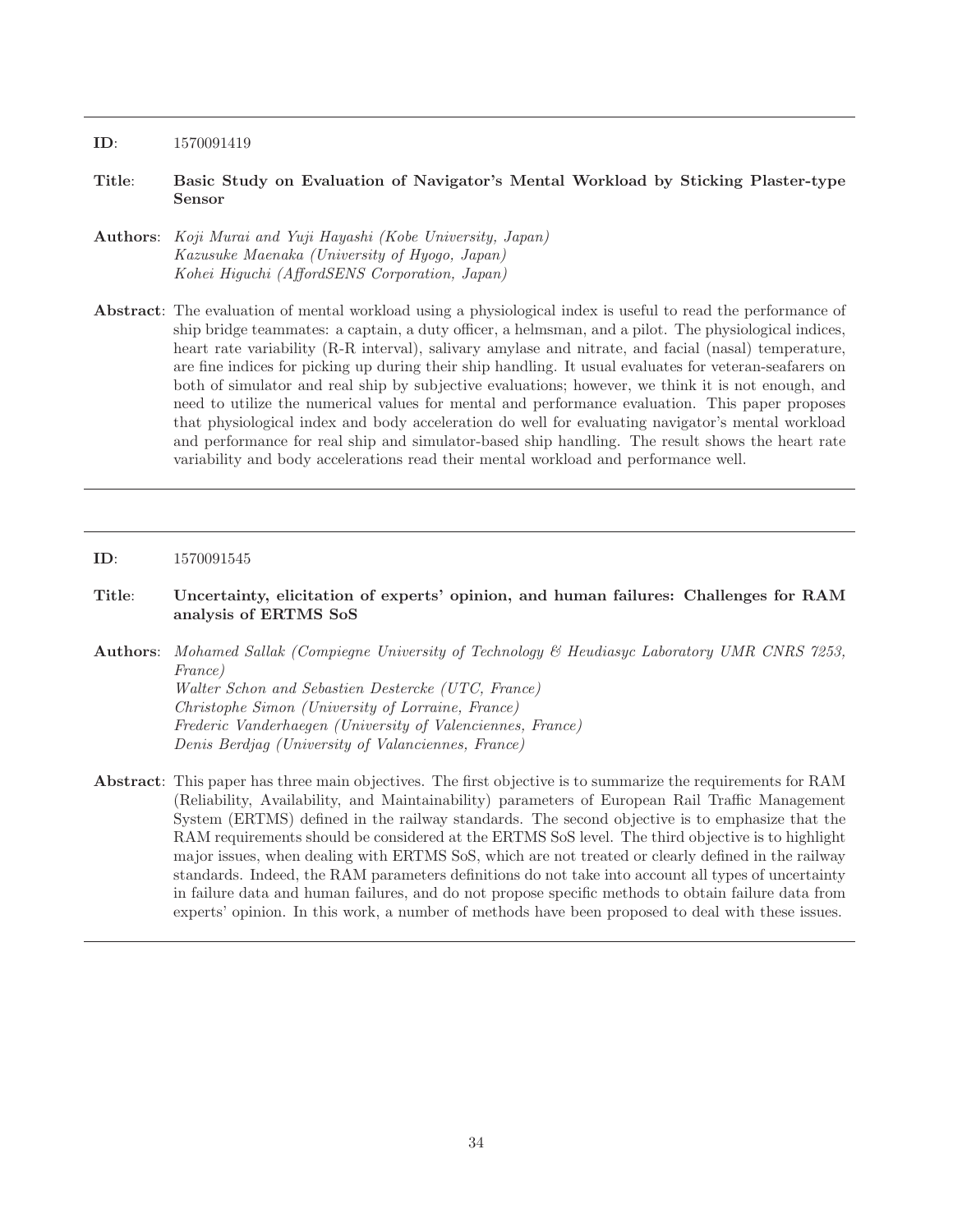#### Title: Detection of Aggressive Driving Behavior and Fault Behavior Using Pattern Matching

Authors: Jessy George Smith (Cognizant Technology Solutions Limited, India) Kirthi Ponnuru and Mandar Patil (Cognizant Technology Solutions, India)

Abstract: In time series processing, pattern matching is often used to cater to visual perception of behaviors of interest. The selection of data representation methods and distance measures is driven by domain considerations and is critical for implementation from lab to production scale. This paper discusses use cases from different domains where select pattern matching techniques are used. In the first use case, a multi-variable pattern matching method has been used to detect and classify driving behavior. The risk associated with aggressive behavior is computed and applied to derive the driving scores that feed into the fleet performance management service. In the second use case, pattern matching algorithms are used for the real time detection and diagnosis of faults in transformer systems. The evolving risk profile is used as lead indicator of impending failure. This feature is integrated into the condition monitoring system and configured to issue maintenance work orders.

#### ID: 1570091591

#### Title: Improved Hybrid Variable and Fixed Step Size Least Mean Square Adaptive Filter Algorithm with Application to Time Varying System Identification

- Authors: Farqad Yasin Farhan (Koya University, Iraq) Siddeeq Ameen (Dean, Iraq)
- Abstract: In this paper a novel simplified adaptive filter algorithm is introduced which is based on the hybrid operation of variable step size and fixed step size least mean square adaptive algorithm. In this proposed algorithm the variable step size is used in the first stage, the algorithm adapts the fixed step size least mean square (LMS) whenever an acceptable mean square error threshold is reached which ensures the required steady state error and stability. Simulation results show that the proposed algorithm outperforms the standard least mean square (LMS) in the desired transient behavior, and outperforms the normalized least mean square (NLMS) algorithm in the desired transient and the steady state behaviors. It is shown that the proposed algorithm is capable of tracking time varying systems with improved performance. Also, the computational complexity of the proposed algorithm is reduced compared with the ordinary least mean square (LMS).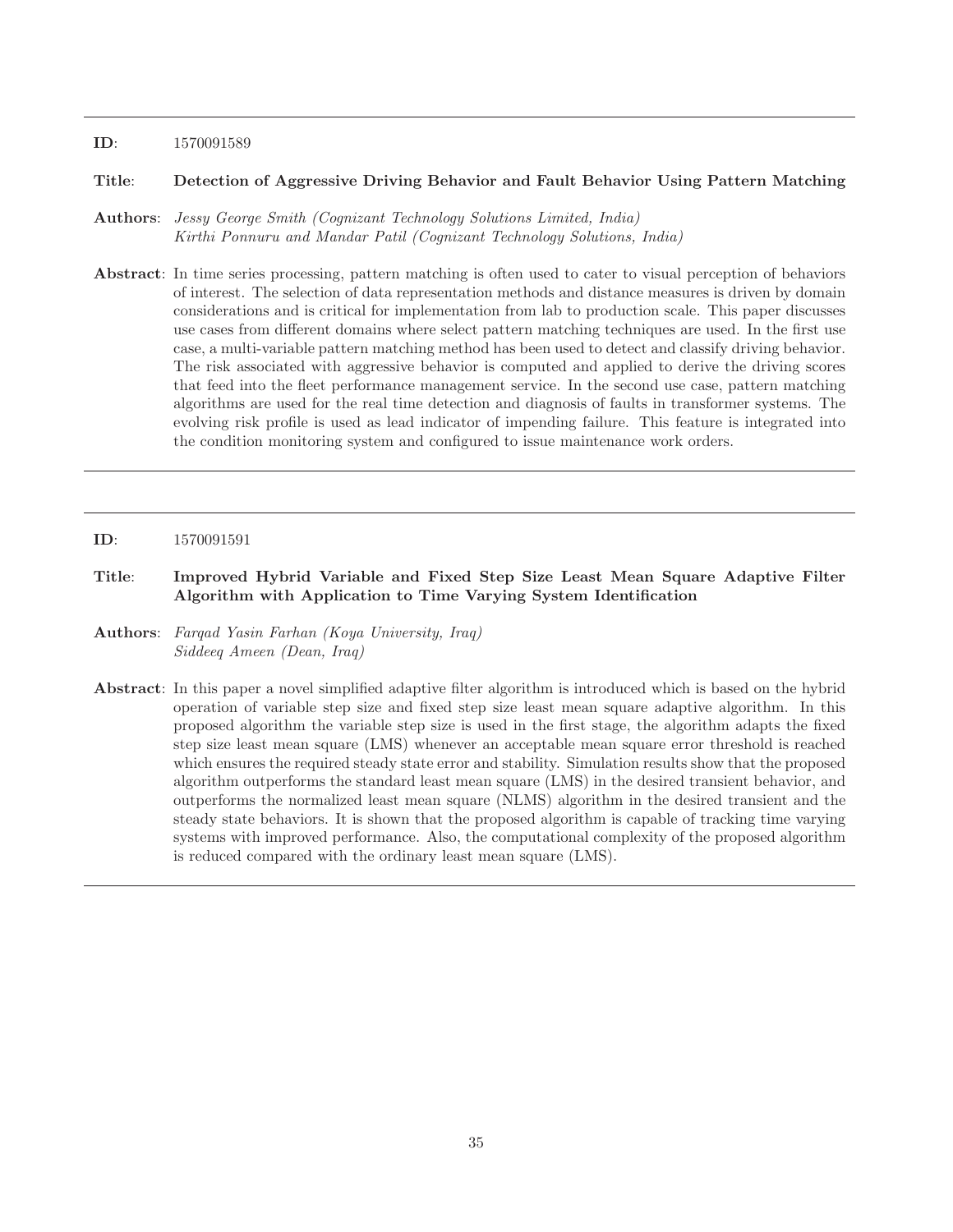- Title: Conceptual Design for Fully Autonomous Aerial and Ground System for Precision Agriculture
- Authors: Matthew Joordens, Tom Brodie and Thomas Oberli (Deakin University, Australia) Phil Swinsburg (Unmanned Systems Australia, Australia)
- Abstract: There are few regulatory restrictions involving the use of fully autonomous unmanned aerial systems in unpopulated, farming areas of Australia. The combination of a fully autonomous aerial and ground systems would provide efficient and cost effective retrieval of soil and vegetation data for use in precision agriculture. The aerial system will survey the site and collect spectral imagery to analyse plant density, stress and nutrition. The ground sensors will collect soil moisture content readings throughout the site. The data from both systems will be collated at a central base station. The base station will also provide housing and interface with the aerial system.

ID: 1570091827

#### Title: Tracking Animals to Determine Swarm Behavior

- Authors: Benjamin Champion, Matthew Joordens and Blake Allan (Deakin University, Australia)
- Abstract: A tracking system based of the IMU8420 data logger has been created. This tracking system can be used to store the various movements of different types of animal's in-between the GPS signals, leading to a much more accurate representation of what the animal is undergoing at any point in time. This data can then be used to determine the behaviors of the animals, and thus new algorithms can be generated to try and mimic this behavior in robotics. The system could be applied to a swarm of animals to determine what an entire swarm is doing, and thus new swarming algorithms can be created.

ID: 1570091865

#### Title: Underwater Swarm Robotics Review

- Authors: Benjamin Champion and Matthew Joordens (Deakin University, Australia)
- Abstract: Underwater robotics is a growing field in which more research is required. A literature review has been conducted on underwater robotics, focusing on the swarm problem with this type of robotics to help overcome this gap. Consensus control of robotic swarms is focused on, with a brief description of formation control and how it can be applied in the underwater setting. The basic concepts behind Particle Swarm Optimization, Ant Colony Optimization, Bees Algorithm and Heterogeneous Swarms has also been presented. The problems that are associated with communicating underwater are shown, with some possible solutions to this problem also being presented. Possible future work is described to conclude the paper.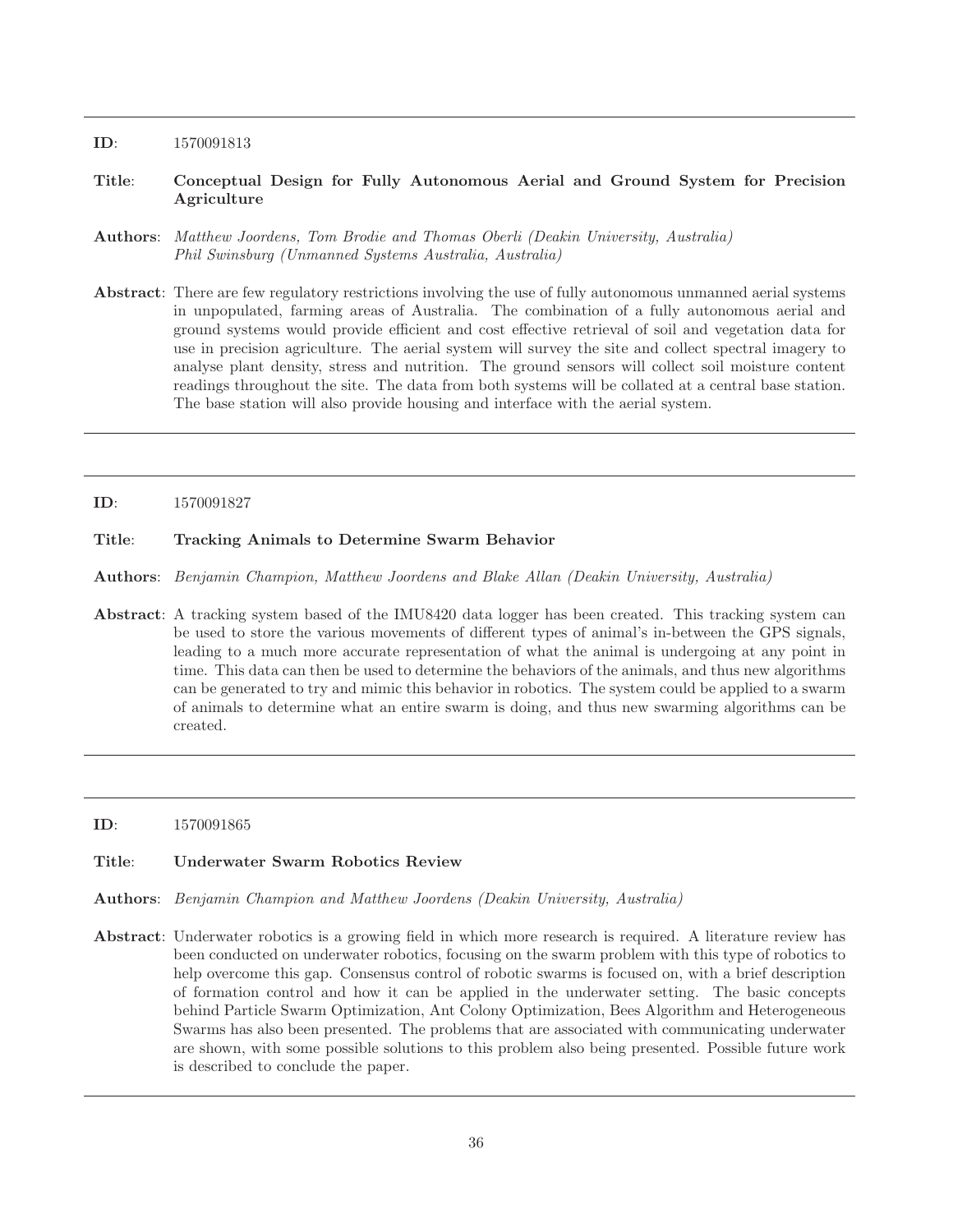#### Title: A System of Systems Analysis of a Multi-Probe SPM System

Authors: Eyup Cinar and Ferat Sahin (Rochester Institute of Technology, USA)

- Abstract: In this paper, we introduce a multi-probe Scanning Probe Microscopy (SPM) tool in the context of system of systems (SoS) concepts. The tool exhibits strong characteristics of SoS such as interoperability, integration and independency of each individual system. Each probe terminal constitutes an independent scanning system that can operate individually. The interoperability of the systems through signal exchange bring strong advantages and help to the users in order to design innovative applications that would not be easily achievable when a single system is used. As an independent system, each probe terminal includes its own controller and feedback mechanism for precise operation which is controlled by individual software running on control PCs. After introducing the overall system, we briefly mention one of the innovative real-world applications that we have been currently working on in an effort to show the strength of SoS engineering and filling the gap between theory and practice.
- ID: 1570092715

# Title: Efficient Design and Analysis of Battery Switching Stations for the Collaborative Wireless Network of Mobile Robots

- Authors: Hammad Khan (Islamia University Bahawalpur, Pakistan)
- Abstract: Collaborative network of mobile robots have been the real advancement towards integrated robotic systems in recent past; however the sustainable battery charging problems persists for such robots to be implemented in industries, disaster management and other daily life applications. Mobile robots can be used effectively if they can be charged without interruption during their working. Continuous charging is not possible while the robots are performing their duties continuously. This paper proposed a solution in form of Battery switching stations (BSS) as part of industrial units or any other integrated robotic systems, which will provide constant charged batteries for robots. This idea has been derived from the usage of BSS for Electrical Vehicles. This paper mainly describes the design and programming of battery replacement mechanism in form of robotic arms. This mechanism is the most critical part in designing of BSS for the integrated robotic systems. Adaptive Neuro Fuzzy Inference System (ANFIS) is used in modeling and control of the robotic arm. ANFIS outputs are also validated and the results shown that the joint angles are accurately predicted by ANFIS for the corresponding coordinates. Batteries in BSS can be charged using alternative energy resources like solar or wind, which will also provide the green and sustainable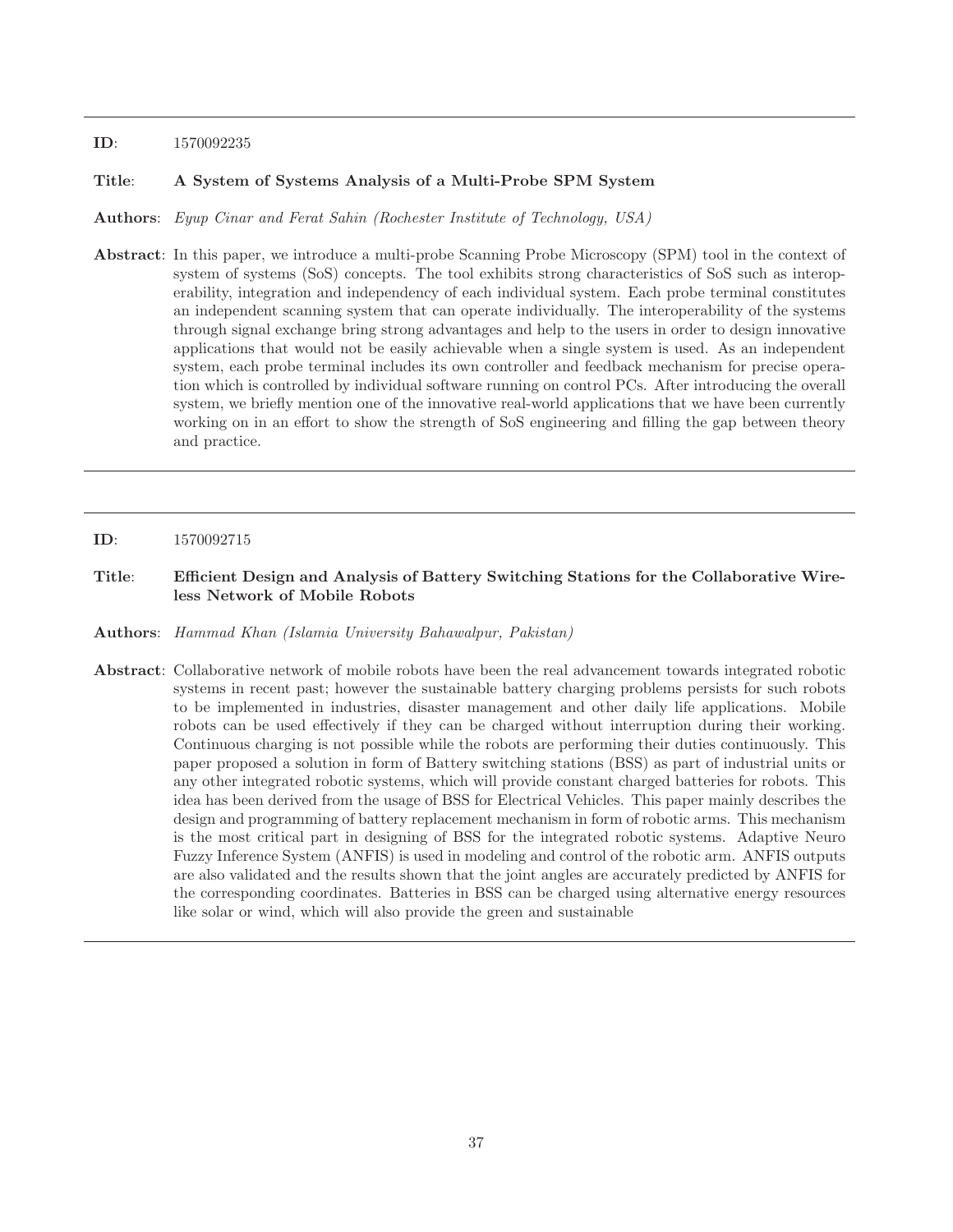#### Title: A Model Based Approach to System of Systems Risk Management

- Authors: Andrew Kinder, Michael Henshaw and Carys Siemieniuch (Loughborough University, United Kingdom)
- Abstract: This paper discusses the approaches required for risk management of 'traditional' (single) Systems and System of Systems (SoS) and identifies key differences between them. When engineering systems, the Risk Management methods applied tend to use qualitative techniques, which provide subjective probabilities and it is argued that, due to the inherent complexity of SoS, more quantitative methods must be adopted. The management of SoS risk must be holistic and should not assume that if risks are managed at the system level then SoS risk will be managed implicitly. A model-based approach is outlined, utilizing a central Bayesian Belief Network (BBN) to represent risks and contributing factors. Supporting models are run using a Monte Carlo approach, thereby generating results, which may be 'learnt' by the BBN, reducing the reliance on subjective data.

### ID: 1570096413

# Title: A Novel System and Technique for Enhancing the Lifetime of an Air Breathing Micro PEM Fuel Cell Based Power Source

- Authors: Ramesh P. (Indian Institute of Technology Bombay, India) Jithesh M. (College of Engineering Munnar, India) Varun Devaraj (Portland State University, USA)
- Abstract: Lately, there has been a tremendous amount of research in the field of renewable energy utilizing the fuel cell technology. This paper presents a highly reliable micro PEM fuel cell based power supply system which can operate in adverse and varying ambient conditions with a comparatively lower probability of cell damage. The life of a cell is greatly affected by catalyst poisoning- caused by selective adsorption of carbon monoxide by the platinum catalyst thereby reducing the rate of cell reaction by blocking its active sites; fuel starvation – resulting from the scarcity of oxygen required for the reaction to take place; and local hotspot generation caused by the non-uniformity in membrane impedance which occurs in the course of operation. The proposed system minimizes these threats with the help of an algorithm to overcome the issue of catalyst poisoning and fuel starvation and a mitigation algorithm to minimize the effect of impedance variation. It can be then used to power up portable electronic devices like wireless sensor nodes.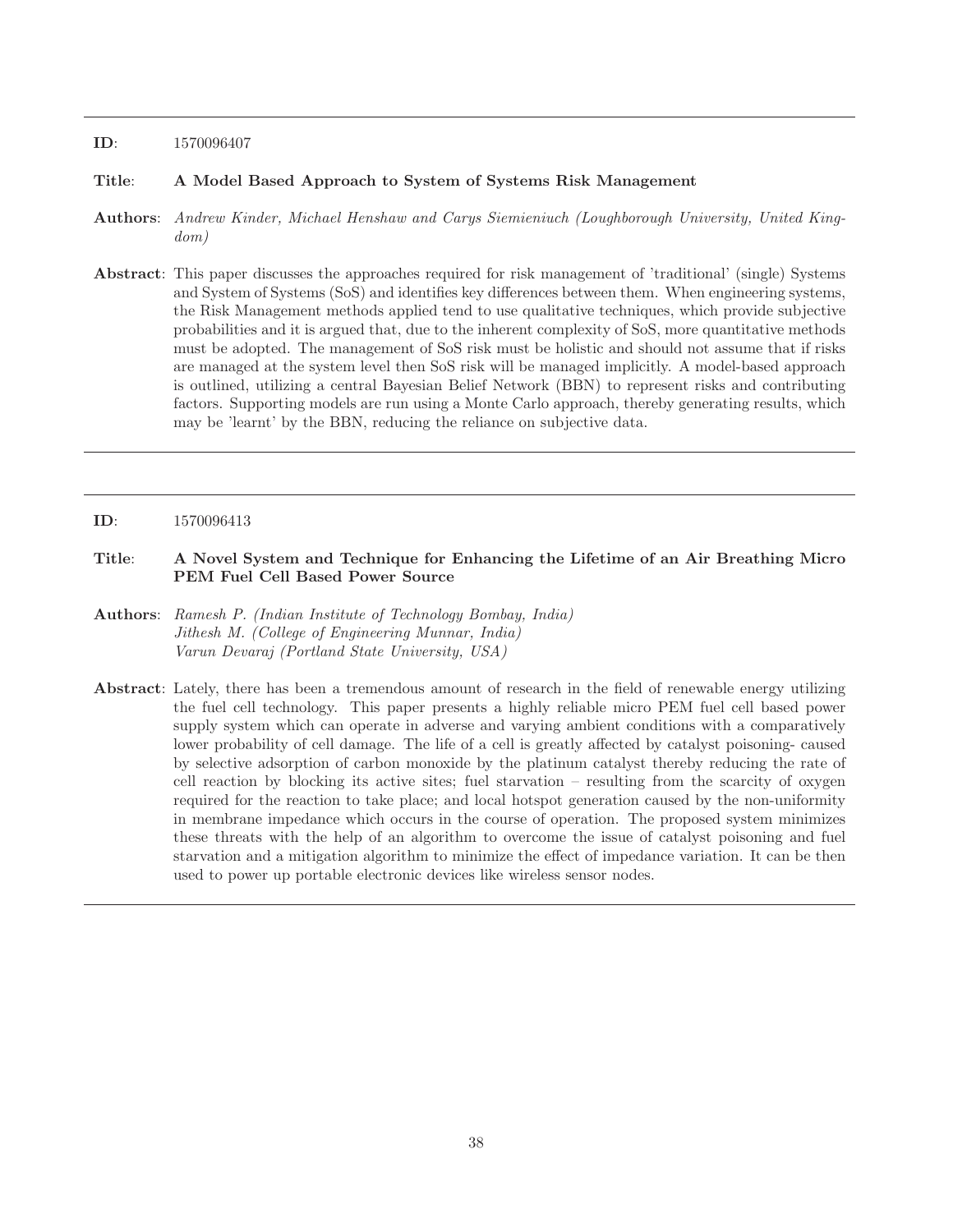# Title: Fuzzy Control of Cascaded H-Bridge Rectifier Based on Selective Harmonic Elimination Technique

- Authors: Amirhossein Moeini and Morteza Dabbaghjamanesh (University of Texas at San Antonio, USA) Mohsen Rakhshan (Shiraz University, Iran)
- Abstract: This paper tries to employ a fuzzy logic (FL) controller in order to provide a controller for the Cascaded H-Bridge (CHB) active rectifier, when a low switching frequency Selective Harmonic Elimination (SHE) method is used. The proposed CHB rectifier has 3-cell in each phase of the converter and needs to have an accurate voltage balancing method to control all of the DC link voltages to the desired value simultaneously as a coherent system. To achieve this goal, a modified voltage balancing method which can significantly reduce DC link ripples is proposed. As a result, this rectifier has all of the requirements of system of systems. Finally, the validity and effectiveness of the proposed method is verified in MATLAB environment.

#### ID: 1570096959

- Title: A Systematic Investigation of Tools in Model Based System Engineering for Embedded Systems
- Authors: Muhammad Rashid (Umm Al-Qura University, Saudi Arabia) Muhammad Anwar (Consultant MODEVES Project, Saudi Arabia) Aamir M. Khan (University of Buraimi, Oman)
- Abstract: Model Based System Engineering (MBSE) approach has been frequently used as it is highly supportive for early design verification. However, selection of appropriate tools to perform various MBSE activities is always challenging. In this paper, latest MBSE tools have been investigated in contemporary research practices through Systematic Literature Review (SLR). This facilitates practitioners and researchers to select appropriate MBSE tools according to their requirements.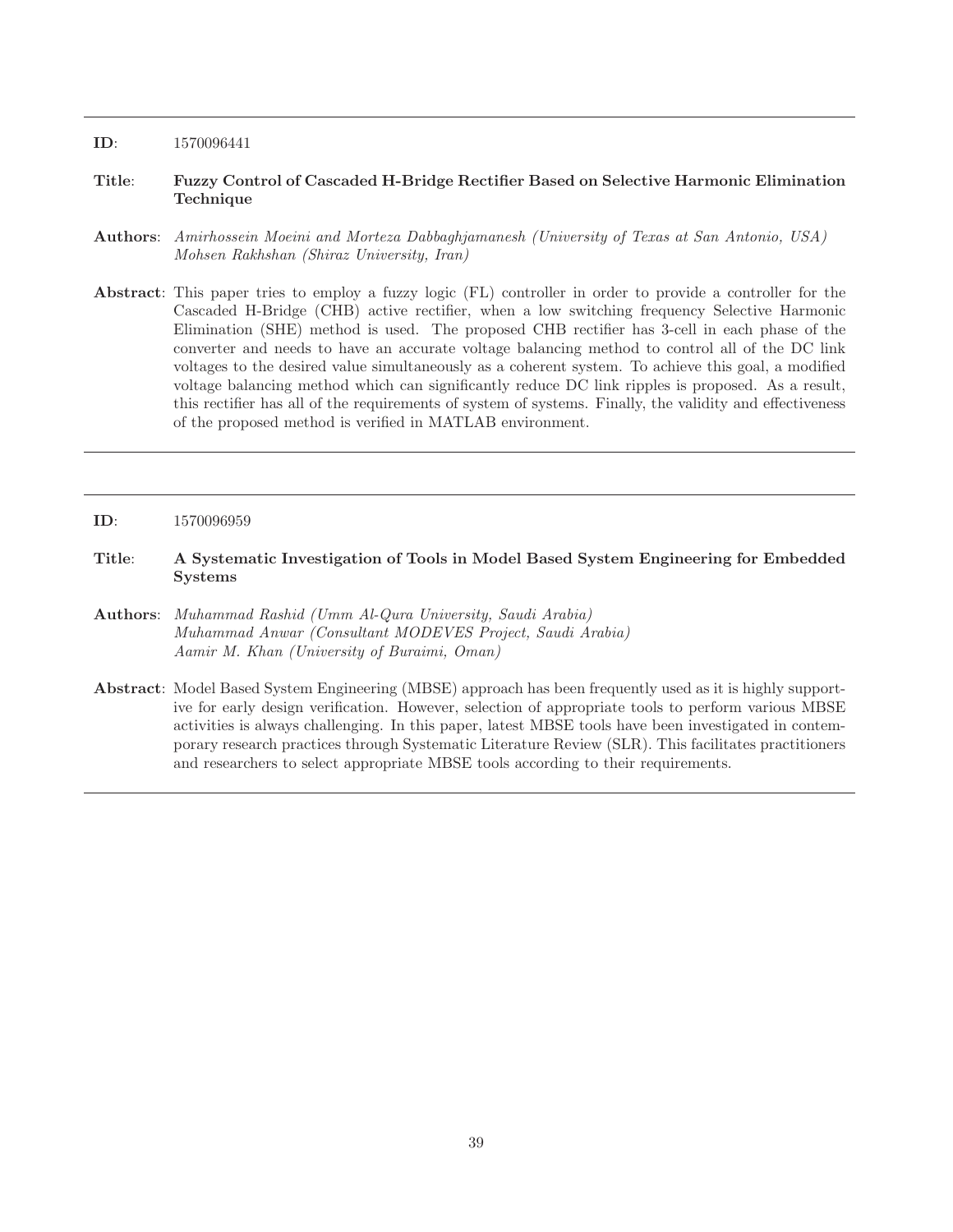#### Title: Differential Flatness of the Flux-decay Generator Model

Authors: Kevin Wedeward and Lucas Uecker (New Mexico Tech, USA)

Abstract: This paper shows that the flux-decay model of a synchronous generator exhibits the property of differential flatness. Differential flatness will be utilized for planning the generator's trajectory as there is a one-to-one correspondence between output curves and trajectories for states and inputs. Flat outputs of the generator are taken to be the generator's complex current injected into the power network, and inputs are taken to be the power set-point for the governor and reference voltage for the voltage regulator. The utility of the property and its application is demonstrated through trajectory planning, open-loop control and simulation of a single machine infinite bus system, as well as a simple linearizing feedback scheme to a 9-bus system with constant impedance loads.

ID: 1570097461

# Title: A service oriented virtual environment for complex system analysis: Preliminary Report

- Authors: Charles E. Dickerson and Stephen Clement (Loughborough University, United Kingdom) David Webster and David McKee (University of Leeds, United Kingdom) Jie Xu (Leeds University, United Kingdom) David Battersby (Jaguar Land Rover, United Kingdom)
- Abstract: Distributed virtual simulation is a capability that is increasing in demand within the automotive manufacturing industry. The distributed and networked approach to system level design and simulation stands to benefit from a unifying relational oriented modeling and simulation framework due to the large number of simulation technologies that must be integrated. This will also permit innovative use of existing independent simulations for increased concurrency in design and verification and validation. Through relational orientation, high level syntax and semantics for representing models and simulations have been developed for proof of concept analysis. This paper presents an approach to drive a process of analysis of the vehicle as a complex system through the combination of a relational trade-off analysis framework and a distributed simulation execution delivered through a service-oriented integration architecture. This promises to provide a rigorous, traceable and agile approach to early stage conceptual vehicle design and analysis.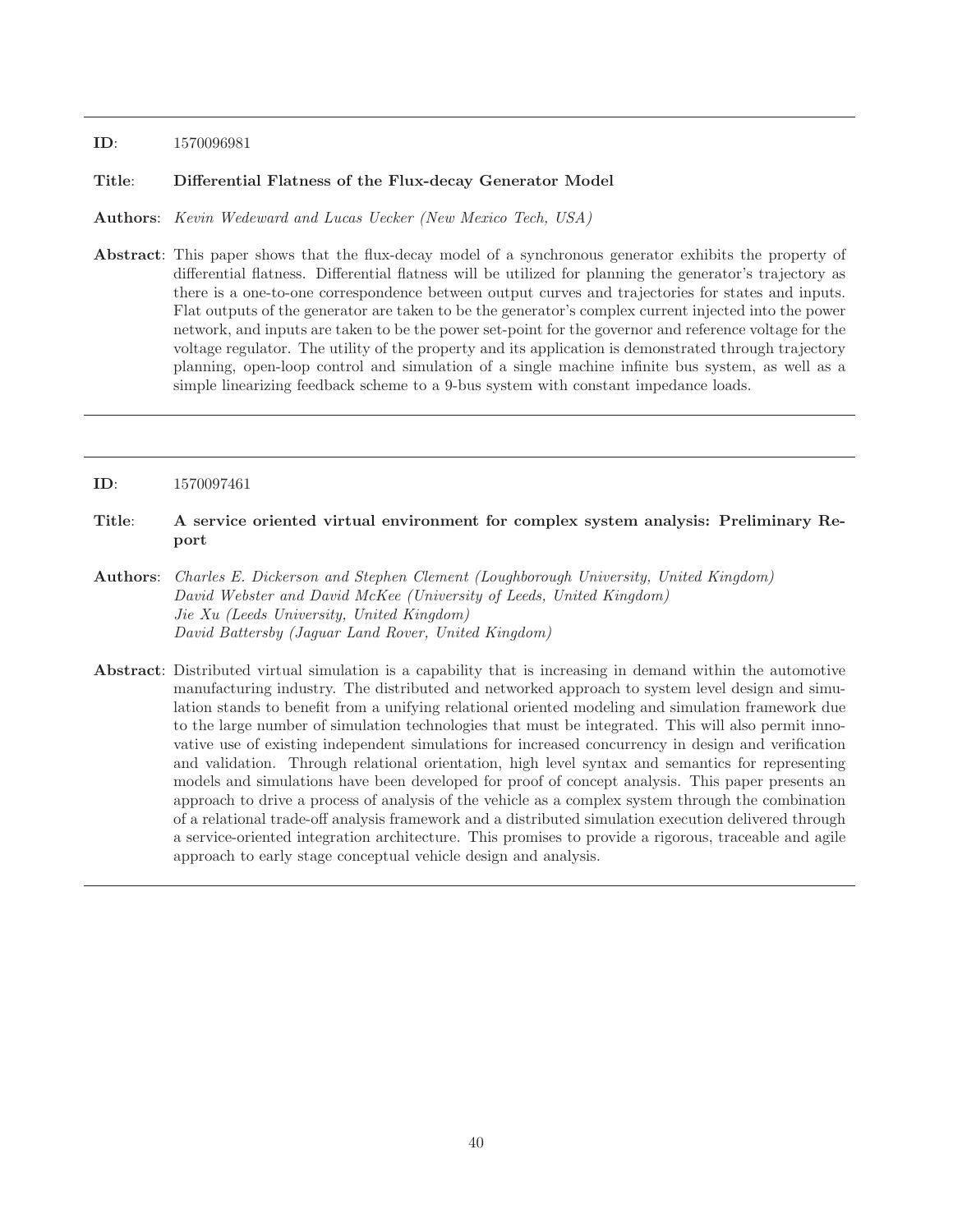# Title: Leveraging Wireless Communication Systems for Aiding Inertial-Based Navigation Systems

- Authors: Aly El-Osery (New Mexico Tech, USA) Stephen Bruder (Embry-Riddle Aeronautical University, USA) Richard Rivera (New Mexico Tech, USA)
- Abstract: Inertial navigation systems (INS) have gained attention as low-cost MEMS inertial measurement units (IMU) are becoming more available. INS provide position, velocity and attitude in environments where GNSS signals are not available, and hence, generate significant interest for a variety of applications. Unfortunately, all INS suffer from drift due to the inherent sensor errors. Consequently, aiding sensors must be used to bound the INS drift. In this paper we present a proof-of-concept of leveraging a system of communication systems to provide an INS aiding source. In particular, orthogonal frequency division multiplexing (OFDM) signals will be explored as they are the current communication standard. In particular, the ability to measure Doppler shift is investigated using software defined radios followed by a simulation to examine the effectiveness of the proposed system.

#### ID: 1570100019

## Title: Adaptable Mission Analysis and Decision System

- Authors: Paul C. Hershey (Raytheon, Inc., USA) Elizabeth Umberger (Self, USA) Roland Chang (Raytheon, USA)
- Abstract: Discrete Event Simulation (DES) is a proven methodology that enables the effective combination of modeling and formal mathematics. DES has been used for many applications ranging from aeronautics to health care to transportation. In this paper, we apply a novel DES architecture that is dynamically adaptable to support decision making for multiple and diverse mission areas (i.e., missile defense, cyber offense, remote object recognition and location). This paper also advances traditional probabilistic solutions for these mission areas by extending the analytics into the time domain through integration of Bayesian statistics into DES. Using DES in this way provides a straight forward way to determine the overall probabilities for a complex set of individual probabilities and time-based events. DES also allows for random sampling of the input probability distributions and, through iterative computation, provides Monte Carlo analysis with which to derive confidence intervals for the overall probability for the simulated conditions. Confidence interval accuracy is of great importance to the simulation end-user with respect to course of action decisions.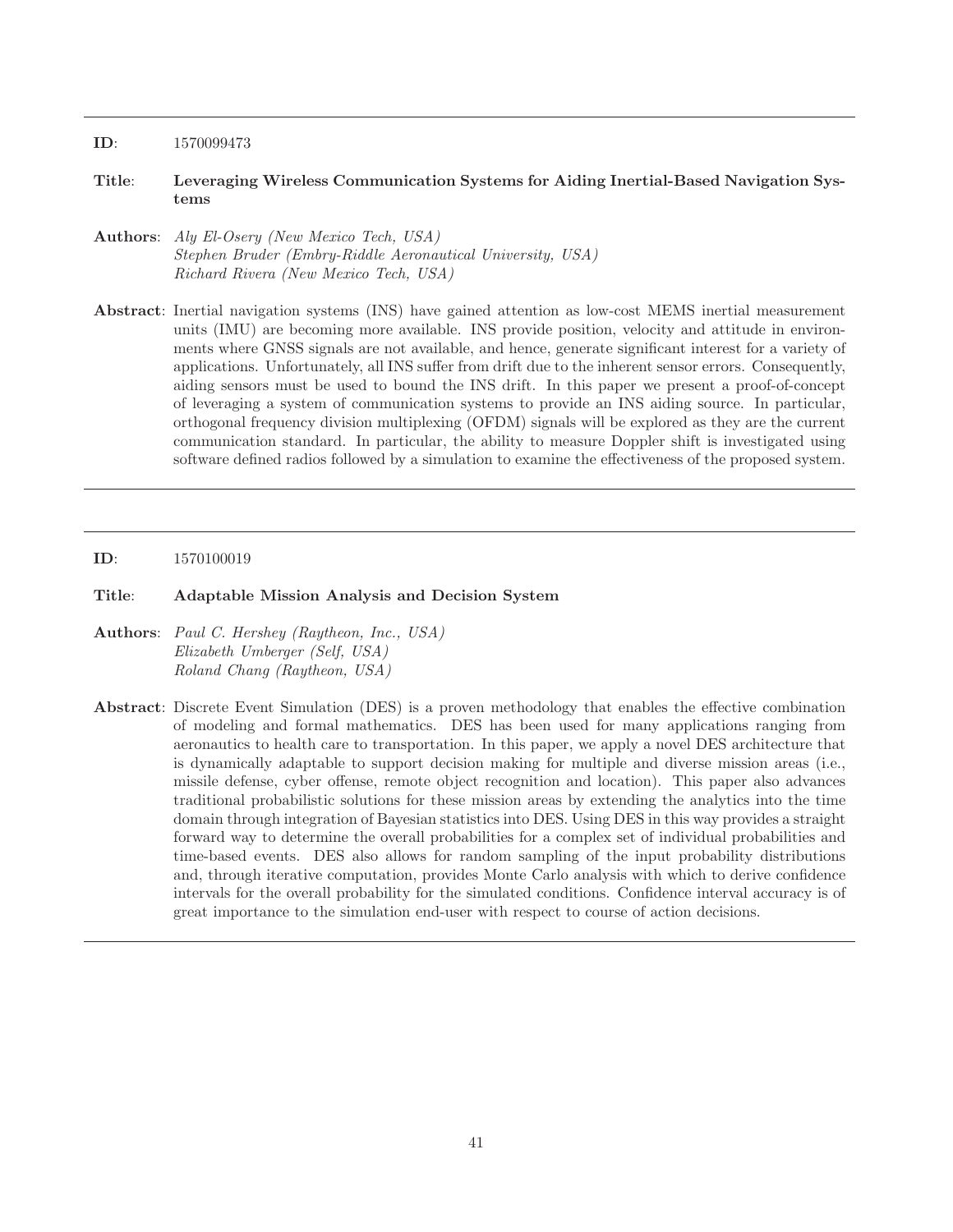## Title: FPGA-based Authenticated Key Exchange Scheme Utilizing PUF and CSI for Wireless Networks

Authors: Mostafa Abutaleb (Helwan University, Egypt) Ali Mohamed Allam (University of Helwan, Egypt)

Abstract: Wireless networks offer an economical and easy way for all modern requests. However, it is also easy to eavesdrop upon any wireless channel and capture all transmitted data. Therefore, we must set up an authenticated secure channel before transmission, to make all the transmitted data safe from eavesdropping. The present paper proposes a scheme that depends on the physical layer mechanisms, which consist of Physical Unclonable Functions (PUF) and Channel Status Information (CSI) for providing point-to-point real-time hardware based authentication technique between two parties communicating directly through wireless media and effective key exchange to assure an authenticated secure channel between them. The proposed scheme is depending on provable secure authenticated key exchange protocol. Moreover, we will test the scheme performance and compare with related schemes.

#### ID: 1570100343

#### Title: Continuous improvement of technical systems using Design for X

- Authors: Christer Elverum and Henrik Vagle Dalsgaard (Norwegian University of Science and Technology, Norway) Torgeir Welo (Department of Engineering Design and Materials, Norway)
- Abstract: Continuous, incremental improvements of existing products is an important aspect of maintaining competitiveness. One of the main challenges related to improving existing products is to take into account and weigh the various impacts that a change entails. Through a case-study with a company producing flood protection systems , this paper describes and discusses a systematic approach for identifying, evaluating and ranking the impact of identified improvement areas for an existing product. The approach consists of four steps: identify areas for improvement; devise a ranking system; score the different alternatives and compare and prioritize. The approach proved valuable as an early-stage indication of the most important areas for product improvements for the case company.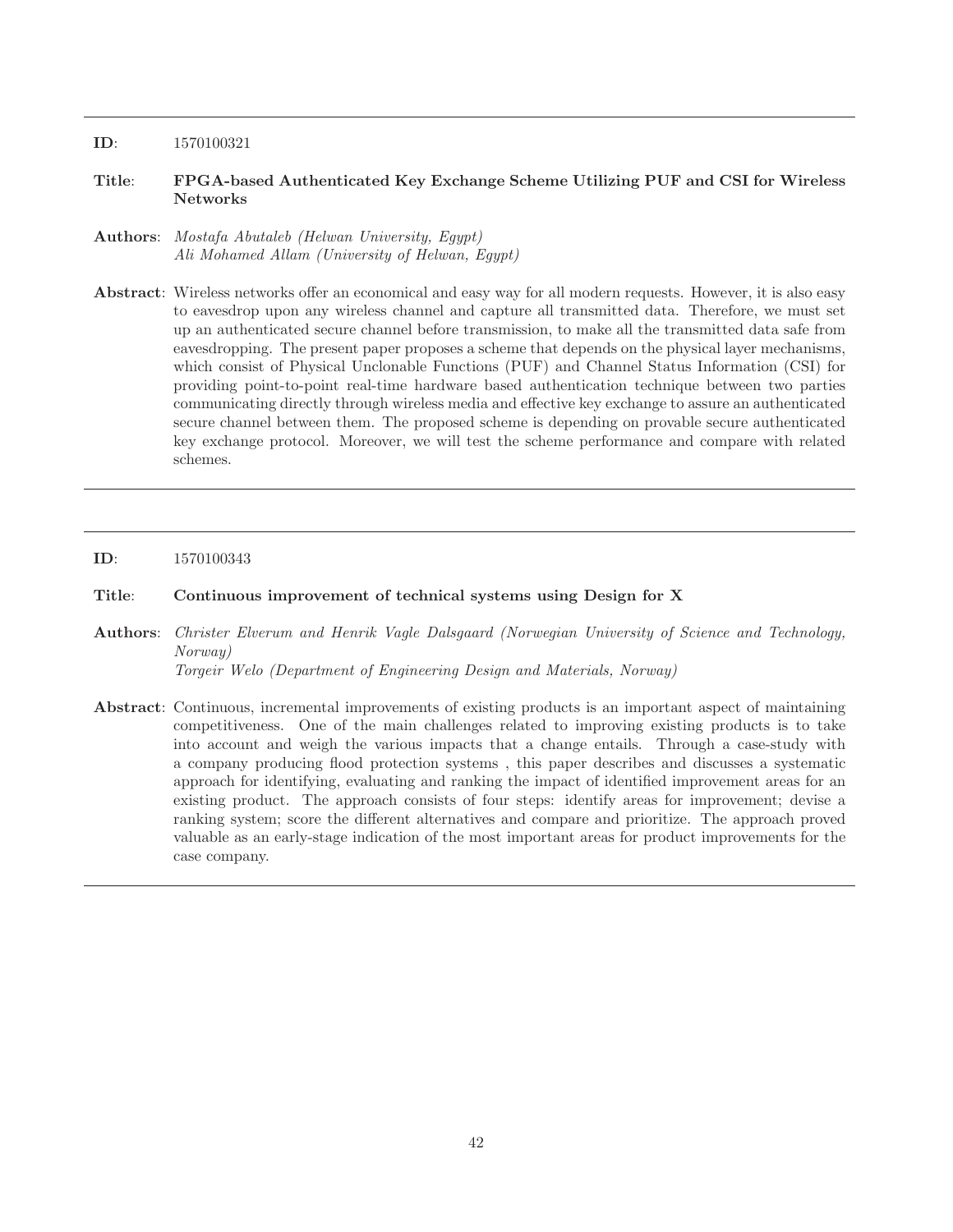#### Title: Contribution to System of Systems Modeling

Authors: Wissam Khalil (Jean Monnet University, France) Belkacem Ould Bouamama (Ecole Polytechnique de Lille (France), France) Rochdi Merzouki (Polytech Lille, France) Blaise Conrard (CRIStAL - Univ Lille 1, France)

Abstract: Modeling a system of systems, for supervision purpose, is a complex issue influenced by security constraints more important than those of its component systems. This work proposes a hierarchical model of system of systems based on Hypergraphs and Constraint Satisfaction Problems. First of all, the developed model allows the operator to show, by a bottom up analysis of the hyper-graphs, the failure of a local system, and its influence on the other systems. In the other hand, the top down analysis of the hypergraphs, allows to check the possible reconfigurations of the global system of systems that satisfy a maximum number of constraints.

### ID: 1570100511

#### Title: Cluster-Based Correlation of Severe Braking Events with Time and Location

- Authors: Guoyan Cao (University of Houston, USA) John Michelini (Ford Motor Company, USA) Karolos Grigoriadis (University of Houston, USA) Behrouz Ebrahimi (University fo Houston, USA) Matthew Franchek (University of Houston, USA)
- Abstract: In this paper, a systematic strategy is proposed to identify severe braking events occurrence correlation with time and location. The proposed approach, which is constructed based on batch clustering and real-time clustering techniques, incorporates historical and real-time data to predict the time and location of severe braking events. Batch clustering is implemented with the combination of subtractive clustering and fuzzy c-means clustering to generate clusters representing the initial correlation patterns. Real-time clustering is then developed to create and update real-time correlation patterns on the foundation of the batch clustering using evolving Gustafson Kessel Like (eGKL) algorithm. Real-time driving data of operating vehicles each equipped with a data acquisition and wireless communication platform are used to validate the proposed strategy. Drivers can be notified of the potential severe braking locations through maps, and recognize the events occurrence at different times and locations through the variation of the identified correlation patterns.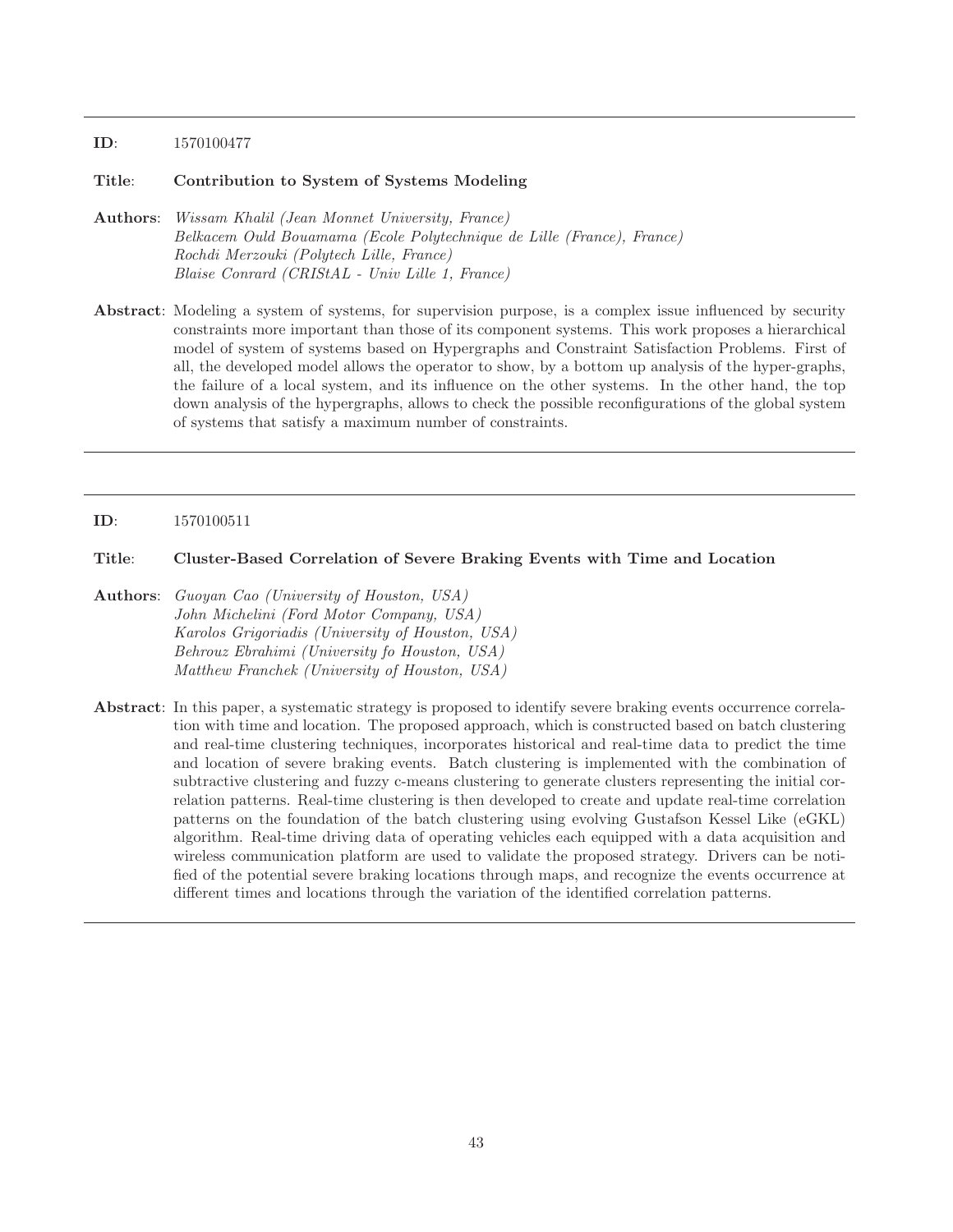- Title: Real-Time Neural Inverse Optimal Control for Position Trajectory Tracking of an Induction Motor
- Authors: Maria Elena Antonio Toledo (CINVESTAV, Unidad Guadalajara, Mexico) Edgar N. Sanchez (Cinvestav Unidad Guadalajara, Mexico) Alexander Loukianov (CINVESTAV, Unidad Guadalajara, Mexico)
- Abstract: This paper describes a neural inverse optimal control law approach for a three-phase induction motor position trajectory tracking and flux magnitude for a different references. A recurrent high order neural network (RHONN) is used to identify the plant model, trained with an Extended Kalman Filter (EKF) algorithm; the control law minimize a cost functional avoiding to solve the Hamilton Jacobi Bellman (HBJ) equation. The applicability of the approach is illustrated via experimentals results. The proposed scheme allows the easy interaction of this kind of motors into a system of systems configuration.

## ID: 1570100585

#### Title: UAF for System of Systems Modeling

- Authors: Matthew C Hause (PTC, USA) Fatma Dandashi (Mitre Corp., USA)
- Abstract: Organizations are changing their emphasis from "We need a new system" to "We need to achieve a specific outcome." As these outcomes become more difficult to define and the associated systems more complex, the management, modeling and simulation of these SoS becomes equally challenging. Often, the SoS is modeled in all its complexity, at a single level of abstraction or level of detail. Instead of a "mega-model" approach, a standards-based, layered "model of models" (MOM) approach is what is necessary. This paper discusses use of the Object Management Group (OMG) Unified Profile for DoDAF and MODAF (UPDM) for architecture modeling. UPDM supports a MOM approach by enabling the development of integrated model layers such as an outcomes model layer and a component layer. An integrated, layered MOM is in keeping with the Model-Based Systems Engineering (MBSE) approach. The model layers can be referenced when detailed analysis is required, or hidden when a SoS viewpoint is required.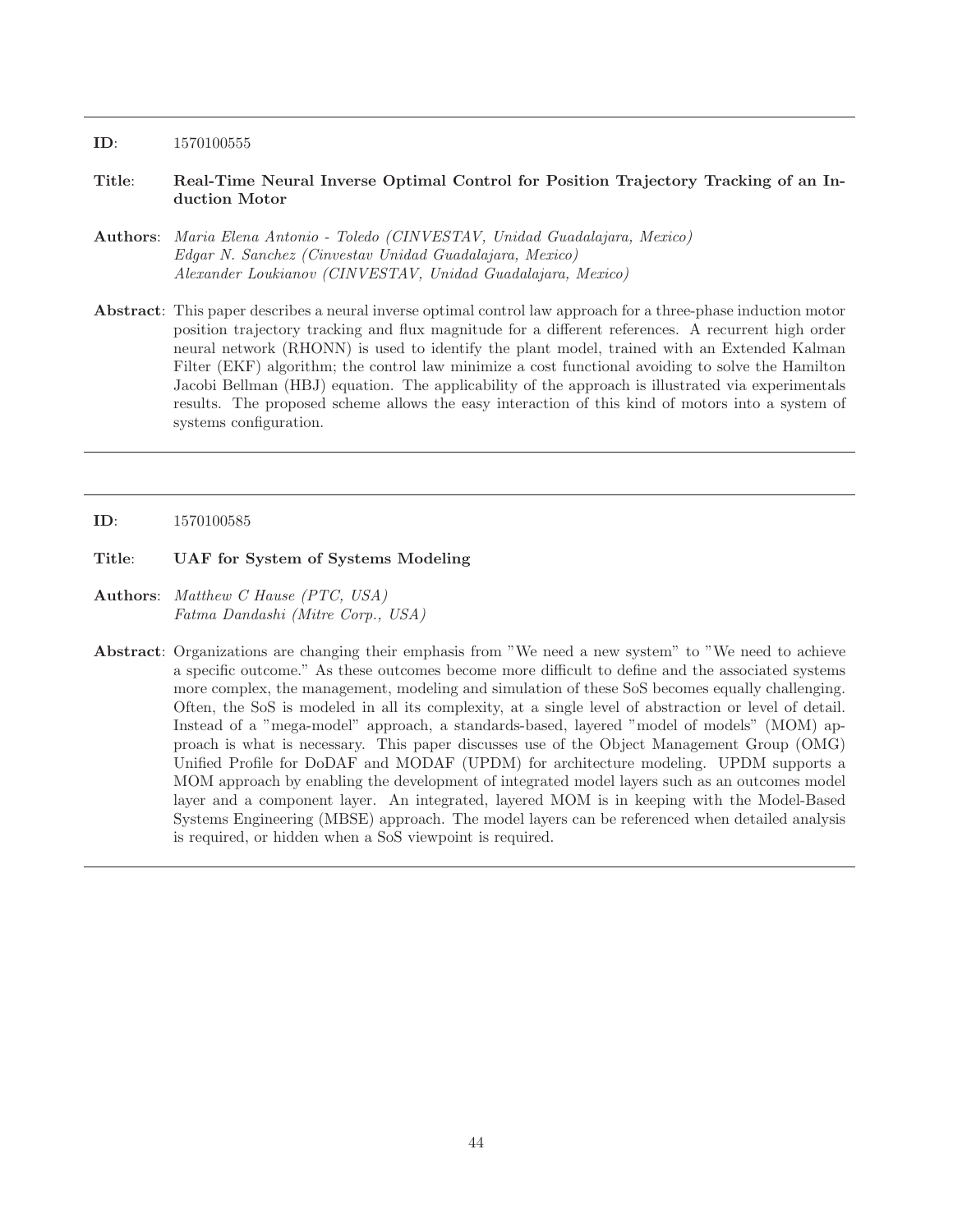#### Title: Swarm Intelligence for the Control of a Group of Robots

- Authors: Sreerenjini Nair, Michael Frye and Erik Coronado (University of the Incarnate Word, USA) Yong Qin (Harbin University of Science and Technology, USA)
- Abstract: This paper investigates the science of sensory and sensorimotor systems that enable navigation and natural flight in insects with application to the collaborative control of robots. The authors discuss fundamental research being conducted at the Autonomous Vehicle Systems Lab located at the University of the Incarnate Word on developing biologically inspired robots that emulate insect foraging and search behavior. Particle Swarm Optimization (PSO) technique is used in order to analyze the social characteristics of the studied insects and to implement those in the design of multi-robot systems. The authors will also present novel approaches for integrating the studied collective behavioral techniques for the collaborative and formation control of autonomous vehicles.

ID: 1570100625

# Title: On the Study of Human Reliability in Transportation Systems of Systems

- Authors: Subeer Rangra, Mohamed Sallak and Walter Schon (Université de Technologie de Compiègne, France) Frederic Vanderhaegen (University of Valenciennes, France)
- Abstract: Humans are and will remain one of the critical constituents of a technological system. The study of Human Factors is a broad domain with equally varying applications. Quantification thereof with a Human Reliability Analysis (HRA) poses considerable challenges and advantages. In increasingly complex modern systems where large resources are allocated towards ensuring system's operational safety, it becomes necessary to analyze the actions of human operator who directly or indirectly influences system reliability. This paper tries to establish a base towards a HRA model, to address existing issues. Railway systems and Advanced Driver Assistance Systems for automobiles are our application domains; we aim to identify the need of and usability in both. Human considered as a component of the System of Systems for risk assessment will allow us to study its impact on system reliability and give feedback to improve system safety.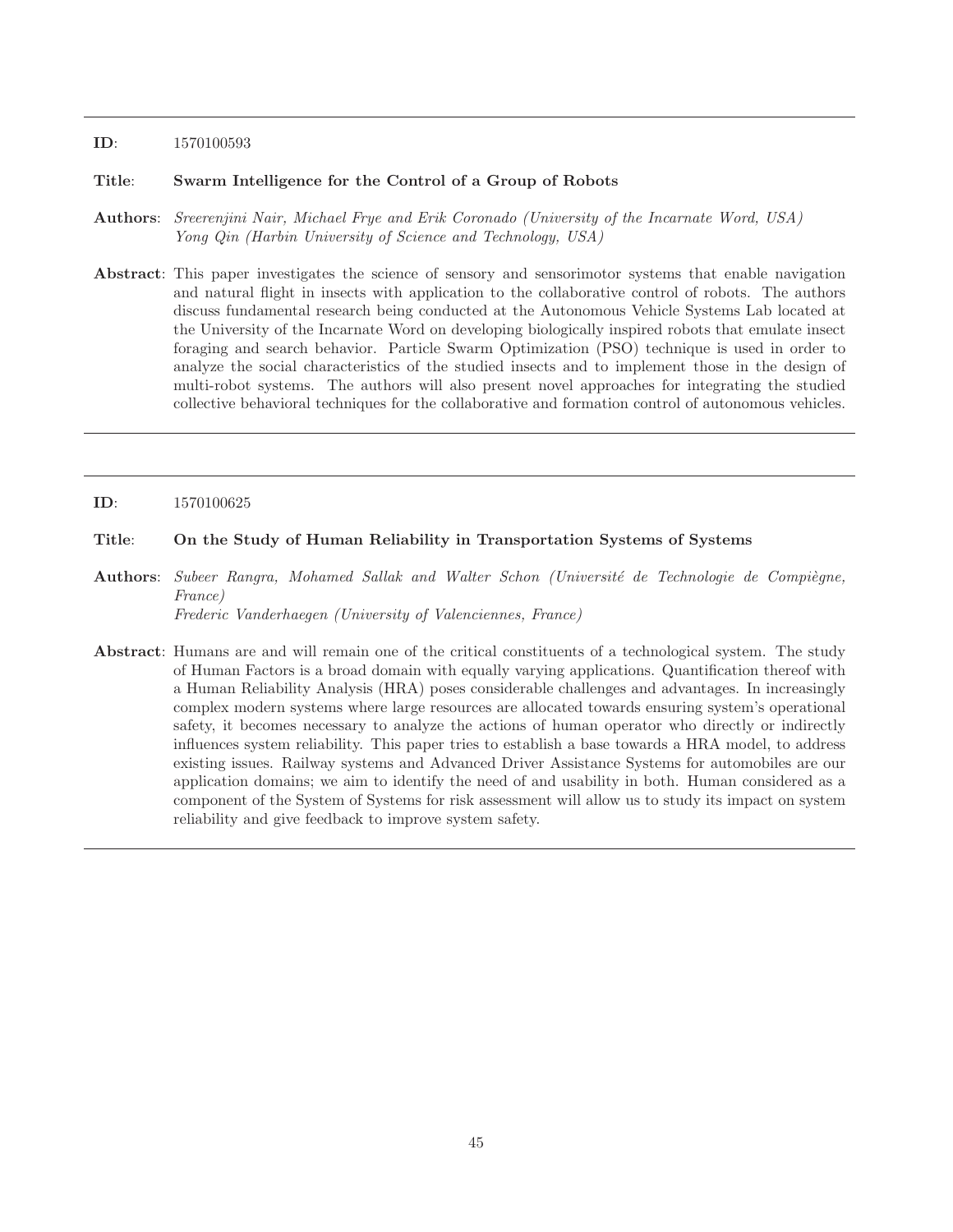#### Title: Towards an Understanding of Emergence in Systems-of-Systems

- Authors: Hermann Kopetz (Technical University of Vienna, Austria) Oliver Höftberger and Bernhard Frömel (Vienna University of Technology, Austria) Francesco Brancati (Resiltech S.R.L., Italy) Andrea Bondavalli (University of Florence, Italy)
- Abstract: Emergence is a systemic phenomenon in an System-of-Systems (SoS) that cannot be reduced to the behavior of the isolated parts of a system. It is the objective of this paper to contribute to the understanding of emergent phenomena in SoSs. After a short look at the literature on emergence in the domains of philosophy and computer science, this paper continues with an elaboration on multi-level nearly-decomposable systems, gives a tentative definition of emergence and discusses how emergent behavior manifests itself in an SoS.

#### ID: 1570101029

# Title: Real-Time Direct Field-Oriented and Second Order Sliding Mode Controllers of Induction Motor for Electric Vehicles Applications

- Authors: Eduardo Quintero and Edgar N. Sanchez (Cinvestav Unidad Guadalajara, Mexico) Ramón Antonio Félix (Universidad de Colima, Mexico)
- Abstract: This paper presents a comparison between two control techniques: Direct Field-Oriented Control (DFOC) and Second Order Sliding Mode Control (SOSMC), both are real-time implementations. DFOC is one of the most popular control strategies in the industry for induction motor drives and has the advantage to produce a continuous control signal, helping to extend life of electric vehicle batteries. On the other hand SOSMC is based on the super-twisting algorithm, which reduces chattering, rejects disturbances and produces a continuous control signal. To modulate the inverter pulses, Space Vector Modulation (SVM) is used and to estimate the rotor flux, a sliding mode observer is applied. Experimental implementation in real-time of these controllers have been successfully done, using a  $1/4$  hp induction motor prototype. Results are presented to illustrate the advantages and drawbacks of these controllers. The proposed schemes allow easy integration of these kind of vehicles into a system of systems configuration.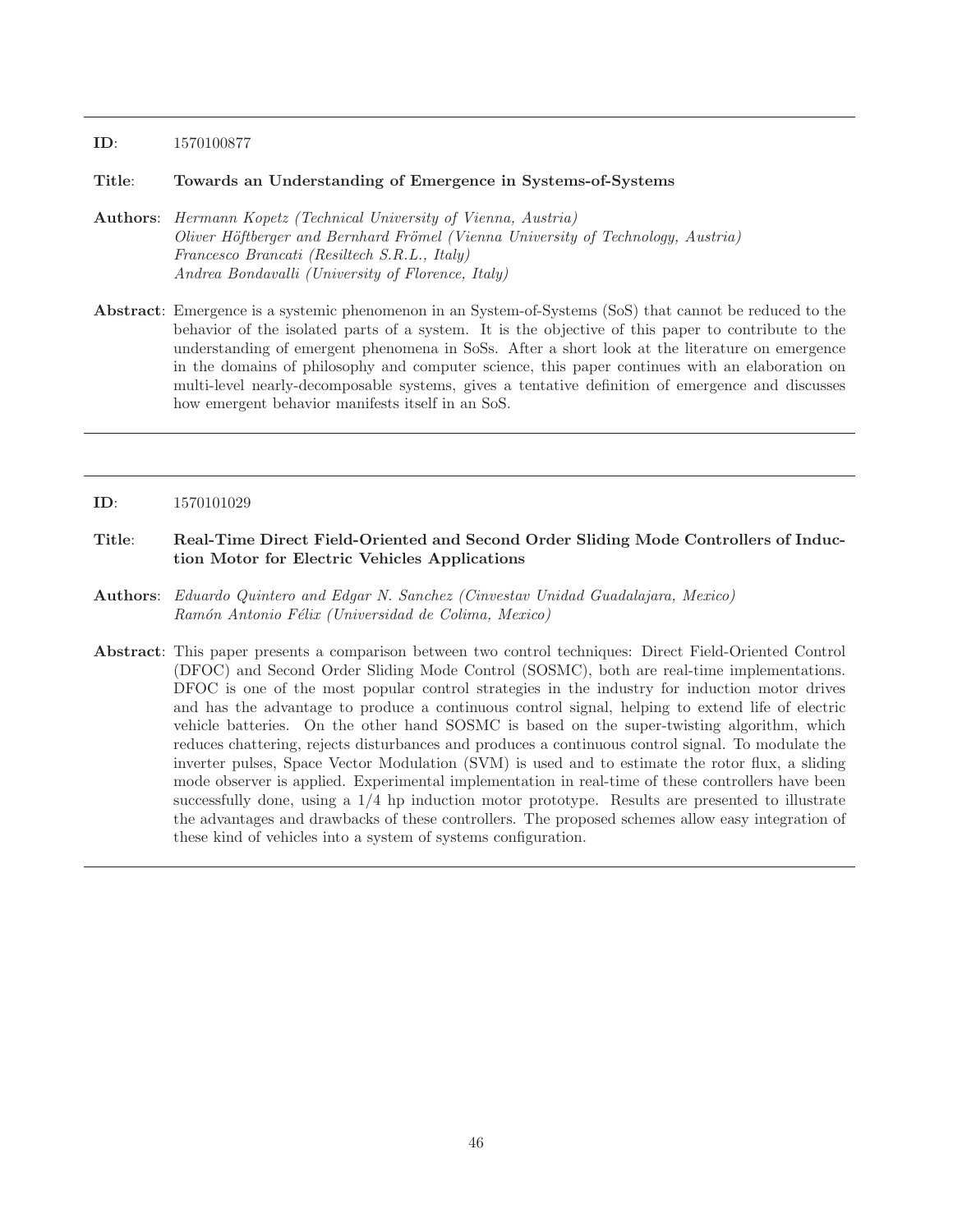# Title: Complex System Governance: Theory to Practice Challenges for System of Systems Engineering

## Authors: Charles Keating (Old Dominion University, USA)

Abstract: This paper explores challenges in moving Complex System Governance (CSG) from the theoretical/conceptual formulation to practice. CSG is an emerging field with potential to complement and extend System of Systems Engineering (SoSE). We begin with a brief introduction to CSG and the nature of the problem domain of interest for this field. Next, the nature of the CSG field is developed in light of SoSE. Focus is then turned to the spectrum of challenges faced for deployment of CSG. Finally, a path forward to addressing these challenges is explored. The paper concludes with several contributions that CSG can offer to SoSE in the struggle to deal with increasingly complex systems and their associated problems.

#### ID: 1570101107

# Title: Intelligent Adaptive Cruise Control System Design and Implementation

- Authors: Islam Kilic and Ahmet Yazici (Eskisehir Osmangazi University, Turkey) Omur Yıldız (Savronik Elektronik, Turkey) Mustafa Ozcelikors and Atakan Ondogan (Eskisehir Osmangazi University, Turkey)
- Abstract: Advanced driver assistance systems (ADAS) have a critical role in the development of the active safety systems for vehicles. There are various sub technologies like Adaptive cruise control (ACC), Collision avoidance system, Blind spot detection etc. under ADAS. All these technologies are also accepted as the preliminary technology of autonomous driving. Therefore, during development of these technologies using a system of system (SOS) control approach would help both decreasing the development costs and unifying all these technologies under autonomous driving. In this paper, a SOS based intelligent ACC system design is proposed. The ACC system has high level control, low level control and sensor units.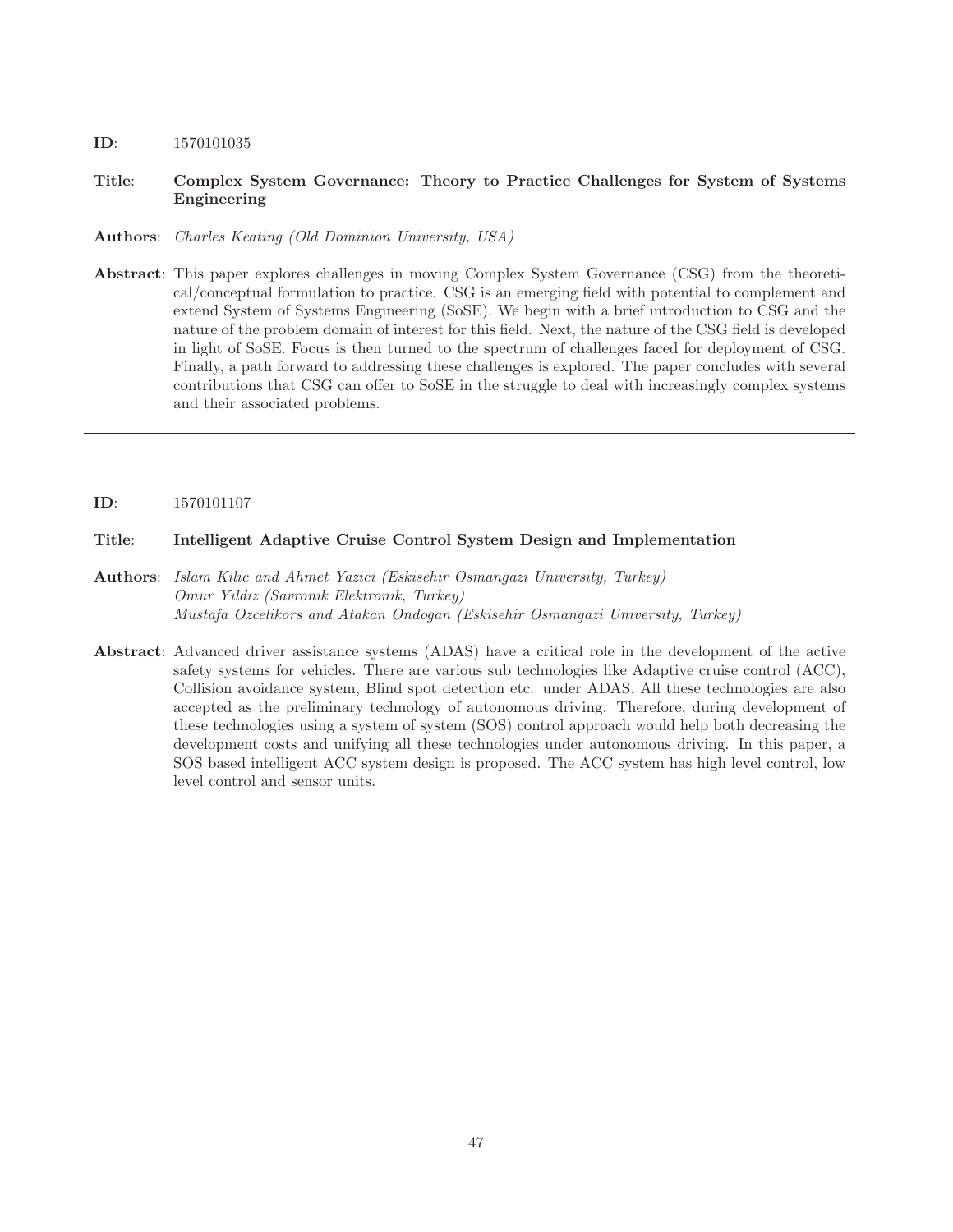## Title: Systems Modeling and Intelligent Control of Meat Drying Process

Authors: Hong Ma, Simon Yang and Wei Zhang (University of Guelph, Canada)

Abstract: The objective of this research is to develop models for the meat drying process and design an intelligent controller for the process control system, which leads to a better control accuracy than current PID control systems used in meat manufacturing. There is a coupling issue in meat drying rooms which is a function of temperature and relative humidity with nonlinearity and time relay. The classical algorithm is not effective for the relative humidity control, leading to higher energy costs. Based on the experimental data, a second-order system is used for modeling temperature and relative humidity in the drying room. The disturbance signal on relative humidity is modeled using an adaptive neural fuzzy inference system (ANFIS) and the training data for the ANFIS model are obtained from a current meat drying system. The proposed relative humidity controller uses a fuzzy PID control method to limit the disturbance signal for the meat drying process. Simulated results show the performance of the proposed fuzzy PID control system is superior in terms of relative humidity than the classical PID control method, which is used in current control systems for meat drying process.

## ID: 1570101259

# Title: SmartPowerchair: A Pervasive System of Systems

- Authors: Paul Whittington (Bournemouth University, United Kingdom) Huseyin Dogan (Faculty of Science and Technology, Bournemouth University, United Kingdom)
- Abstract: This paper presents the characterisation of a concept System of Systems called the SmartPowerchair, in which existing pervasive technologies are integrated into a standard powered wheelchair to enhance the quality of life through independent living. Traditional Systems Engineering focuses on building the right system whereas System of Systems focuses on selecting the right combination of systems and their interactions to satisfy a set of frequently changing requirements. The SmartPowerchair can be characterised as a System of Systems due to the integration of a finite number of constituent systems which are independent and operable, and networked together for a period of time to achieve a certain higher goal. A high-level two-dimensional System of Systems model is developed to illustrate the lifecycle stages of System of Systems and different levels including the Component, System, System of Systems and Capability levels. Usability evaluations and workload measurements of a constituent system is also provided.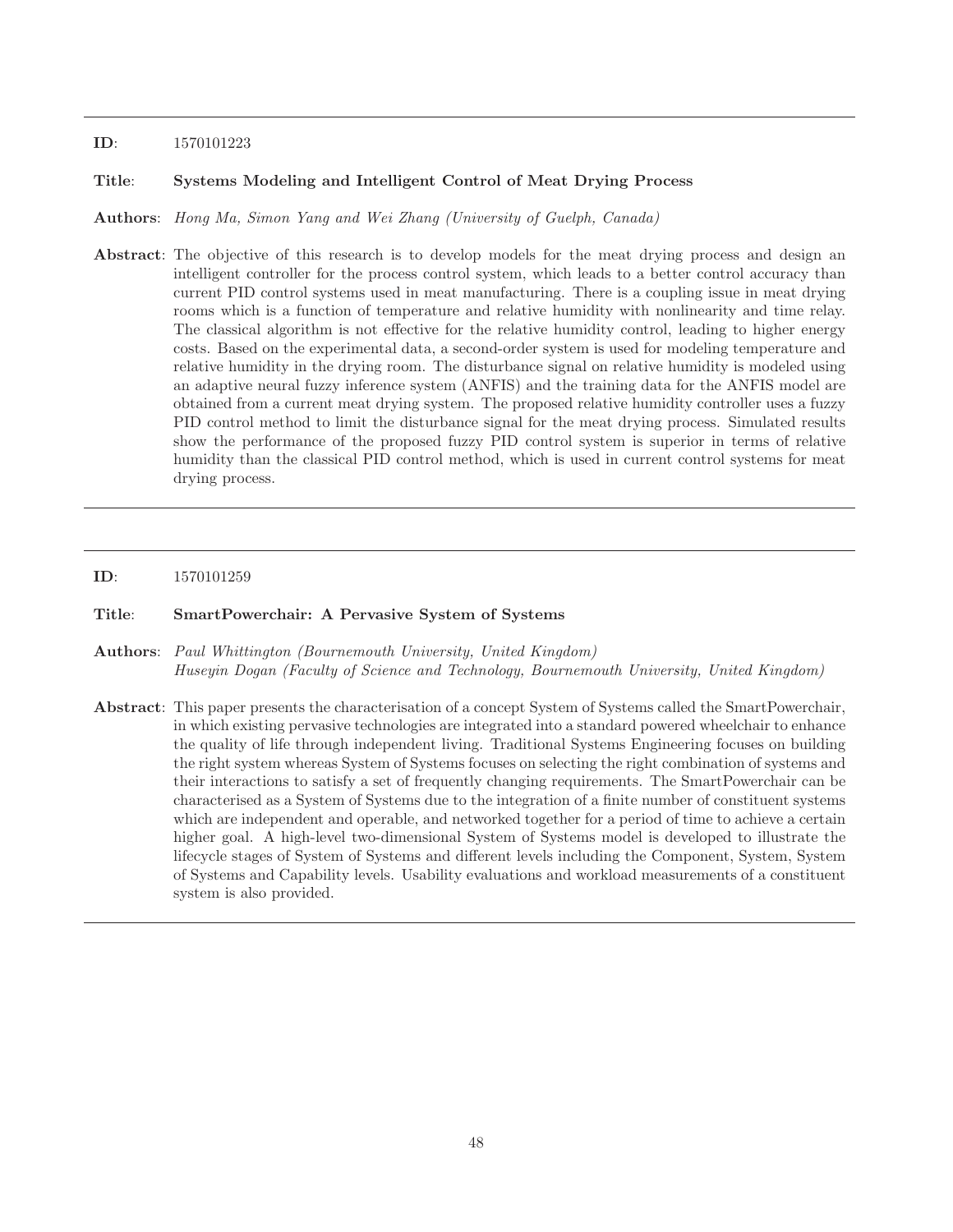#### Title: Real-time FPGA Decentralized Inverse Optimal Neural Control for a Shrimp Robot

Authors: Gener Quintal (Cinvestav, Mexico) Edgar N. Sanchez (Cinvestav Unidad Guadalajara, Mexico) Alma Y. Alanis (University of Guadalajara & CUCEI, Mexico)

Abstract: This paper presents a field programmable gate array (FPGA) implementation for a decentralized inverse optimal neural controller for unknown nonlinear systems, in presence of external disturbances and parameter uncertainties. This controller is based on two techniques: first, an identifier discretetime recurrent high order neural network (RHONN) trained with an extended Kalman filter (EKF) algorithm; second, on the basis of the neural identifier a controller which uses inverse optimal control, is designed to avoid solving the Hamilton Jacobi Bellman (HJB) equation. The proposed scheme is implemented in real-time to control a Shrimp robot.

#### ID: 1570101497

# Title: Distributed Leader-Follower Formation Control for Multiple Quadrotors with Weighted Topology

- Authors: Zhicheng Hou (Université de Technologie de Compiègne & UMR CNRS 7253, Heudiasyc, France) Isabelle Fantoni (Université de Technologie de Compiègne, France)
- Abstract: This paper addresses the problem of controlling a leader-follower formation of quadrotors (UAVs), which can be considered as a System of Systems. A distributed control scheme for the motion of the formation is proposed, ensuring consensus of the UAVs and collision avoidance. Each UAV has local and limited neighbors and uses weighted relative positions and velocities of its neighbors. In the simulation section, a comparison of using the formation controllers with weighted and unweighted topology is given. The results show that the proposed control strategy can keep the formation with some initial conditions, unlike the strategy with unweighted topology. The simulations also show that our proposed control strategy can be applied for both one leader and multiple leaders formation.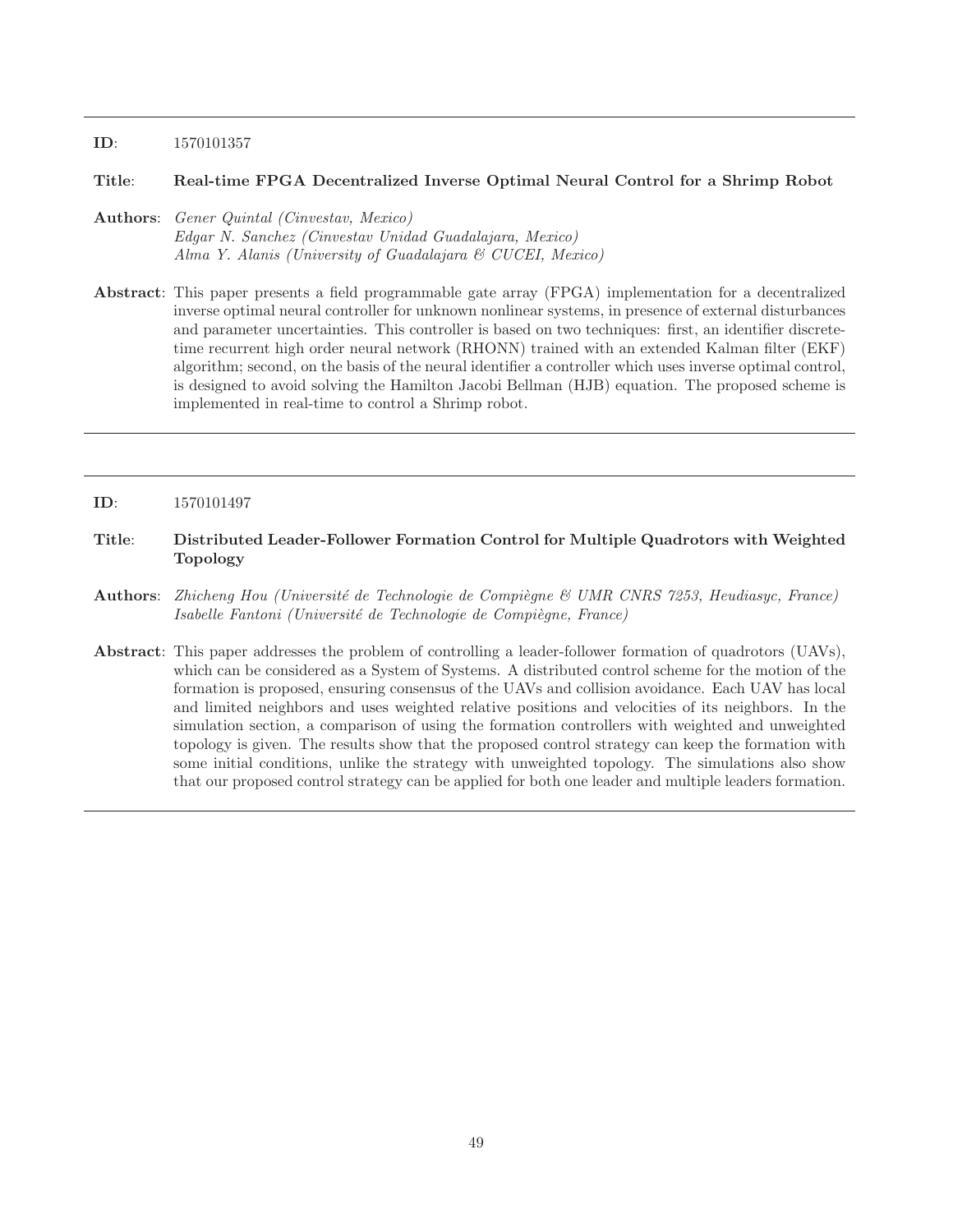#### Title: Multi-agent System of Systems to Monitor Wildfires

- Authors: Mauricio Gomez, Yongho Kim, Maria Tolstykh, Michael Munizzi and Eric Matson (Purdue University, USA)
- Abstract: Wildfire monitoring and mitigation have been a worldwide challenge in disaster reduction for quite a while, however as time goes, more and more acres of virgin forests continue being consumed. A problem like a wildfire can be analyzed from a point of view of System of Systems (SoS) for the nature of all the different stakeholders involved. In this work we discuss the benefits of developing a collaborative collection of systems that can quickly and effectively locate and track the spread of wildfires and compare it to monolithic approaches that have been vastly used until this times. Agent based modelling (ABM) is used to show the different interaction of each of the different systems including different system network configuration. Our consideration in SoS problem is to find an effective configuration of communication between agents, and to discover robustness with limited number of existing agents

ID: 1570101515

## Title: SLAM based Shape Adaptive Coverage Control using Autonomous Vehicles

- Authors: Junnan Song and Shalabh Gupta (University of Connecticut, USA)
- Abstract: The complete coverage problem requires the full exploration of the entire area, with real-world applications like floor cleaning, lawn mowing, search and rescue, etc. These tasks often do not have the exact a priori knowledge of the target area (e.g., exact shape of the lawn or oil spill area). Thus it is essential that the autonomous vehicle uses on-board sensor feedbacks for exploration so as to: i) dynamically build the a priori unknown environment, and ii) adapt its path in situ. In this regard, it is desired that the autonomous vehicle not only adapts to the obstacles (e.g., landmarks, etc.) but also to the shape of the target area (e.g., the lawn) to save time and energy. Since, GPS may not be accessible in all environments, this paper presents a SLAM-based shape adaptive coverage algorithm which assumes that the exact a priori information of the desired workspace is either unknown or only partially known.This algorithm integrates the on-line information of obstacle and boundary detection with the navigation control. The algorithm is built upon a discrete event supervisory controller which utilizes the concept of multi-resolution navigation to prevent the autonomous vehicle from getting stuck into any local minimum. The efficacy of the algorithm has

been validated in a lawn mowing example on the high-fidelity Player/Stage simulator.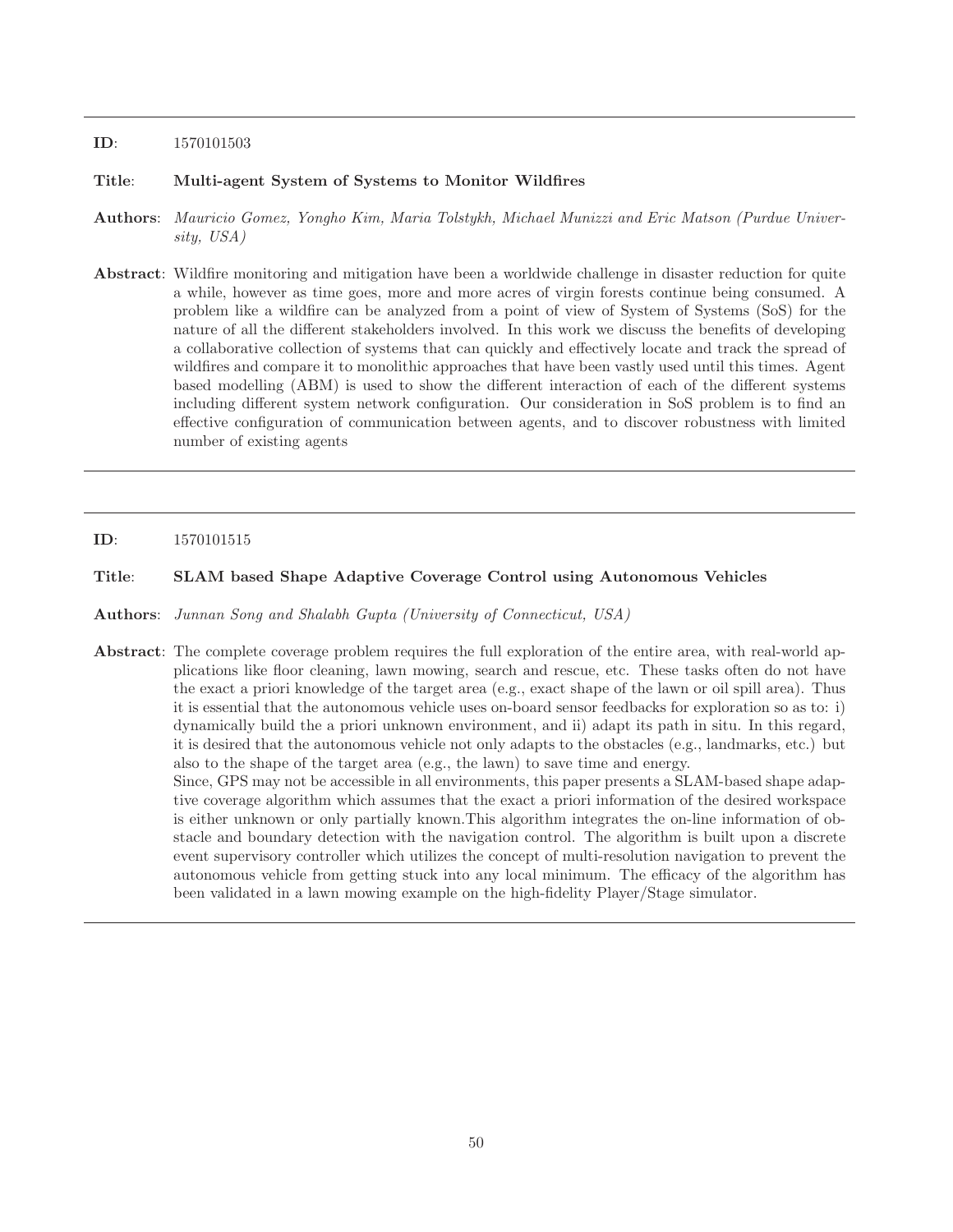#### Title: A Study on Analysis of Characteristics of Ships Navigators' Look-out by Using OZT

Authors: Jun Kayano (Tokyo Unibersity of Marine Science and Technology, Japan)

- Abstract: Human error is a main cause of collision accidents between ships. And most of them are caused by ship navigators' improper look-out. It is generally said that experienced navigators have adequately watched the other ships which there is a danger to collide with. Therefore, making clear of the characteristics of experienced navigators' look-out will certainly lead to reduce sea accidents. In this study, authors analyzed the data obtained by the ship-handling simulation experiment for making clear the differences of the characteristics of look-out between experienced navigators and inexperienced navigators by using OZT.
- ID: 1570101573

### Title: Bond Graph Modeling of a Class of System of Systems

- Authors: Pushpendra Kumar (Polytech Lille University of Lille 1 & Laboratory CRIStAL, France) Rochdi Merzouki (Polytech Lille, France) Belkacem Ould Bouamama (Ecole Polytechnique de Lille (France), France)
- Abstract: In this paper, a modeling method for a class of system of systems (SoS) is proposed based on the Bond graph modeling approach. A SoS is a large-scale integrated system which is composed of many complex systems called component systems (CSs). Most of the existing SoS models are based on the organizational modeling approach, and the behavioral models of the physical CSs are not considered. Thus, a unified multilevel model of a SoS is developed which combines the organizational and behavioral modeling approaches using Bond graph. The proposed modeling approach is applied to model an Intelligent transportation system (ITS) considering traffic dynamic in a platoon of Intelligent autonomous vehicles (IAVs).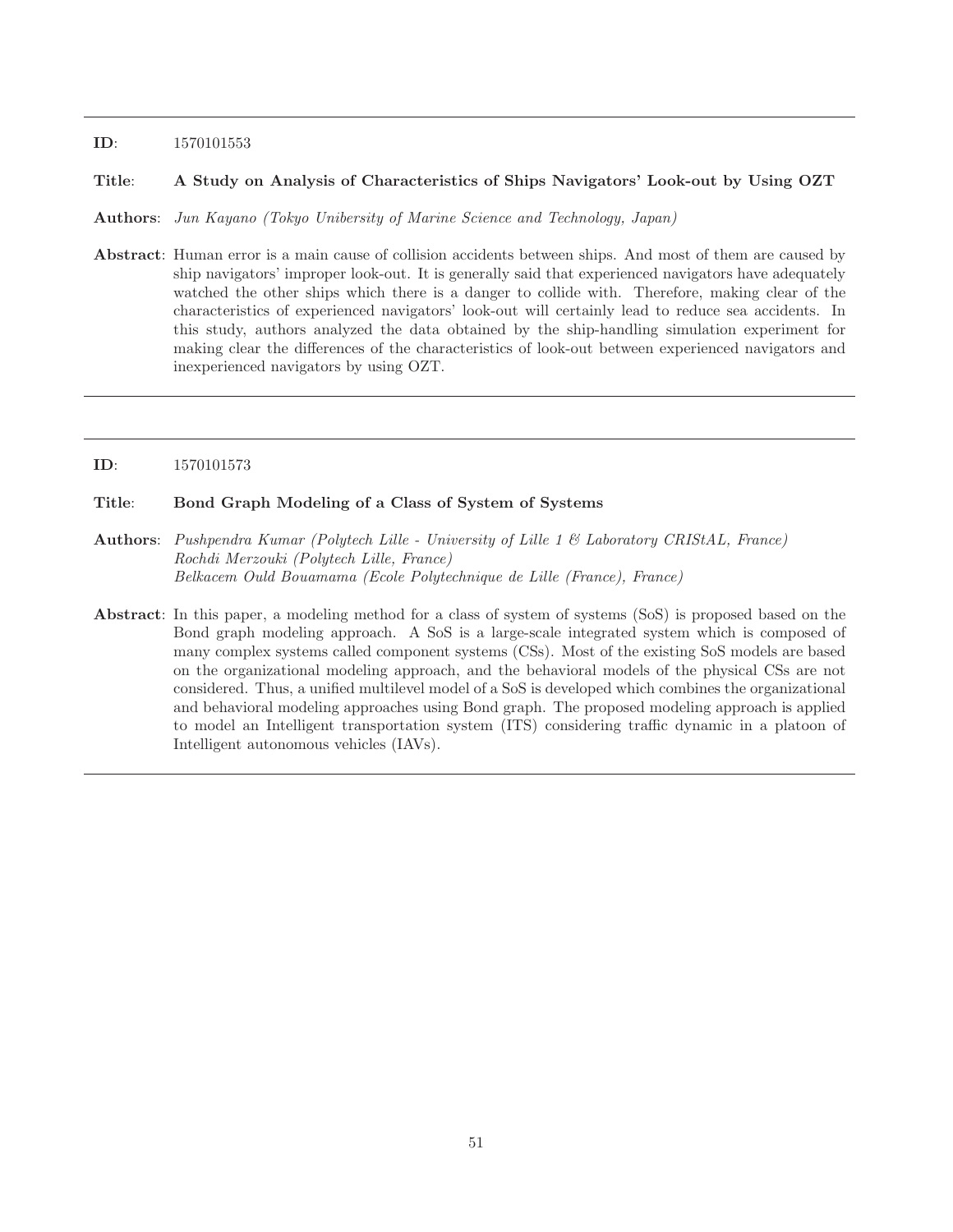#### Title: Real-Time Flocking of Multiple-Quadrotor System of Systems

- Authors: Osamah Saif and Isabelle Fantoni (Université de Technologie de Compiègne, France) Arturo Zavala-Rio (Instituto Potosino de Investigacion Cientifica y Tecnologica, Mexico)
- Abstract: The subject of this paper is a real-time flocking control of multiple quadrotors in the context of system of systems. We believe that the most challenging aspect in multiple-quadrotor control is the interaction between quadrotors through sensing and preserving safe interdistances. The final objective is a collision-free flock of multiple quadrotors while navigating to a predefined destination. For this purpose, we develop control laws that are based on the consensus theory introduced by Olfati-Saber in [1]. Our control laws are designed in order to be compatible with experimental implementation and nonlinear model of quadrotors. Simulations and experiments using four quadrotors validate the performance of the proposed control laws. The convergence of interdistances between quadrotors to a desired value are maintained while navigating to a destination point.

#### ID: 1570101609

#### Title: Dual Flexible 7 DoF Arm Robot Learns like a Child to Dance using Q-Learning

Authors: Ferat Sahin and Sulabh Kumra (Rochester Institute of Technology, USA)

Abstract: Many attempts have been made by researchers and scholars to make people feel more conversant to robots. One such example is the dance performance of an Entertainment Robot. In most cases, the challenge to program dance motions for a robot and synchronize them has been too heavy. In addition, pre-programmed dance moves and synchronization information are useful only for a specific music track and are useless for any other. To solve these problems, we developed a new system that can make a robot learn dance moves according to the input music track. The system comprises of two main parts: the first is a beat extraction system for music track; and the second one is a system that learns dance motion for Baxter. In the first part, music track is analyzed using STFT and peak-to-peak time duration is computed. This gives the beats per minute (BPM) of the given music track. The second part takes the BPM and duration of track and feeds it to the developed Q-learning algorithm to make Baxter learn dance moves and synchronize dance motion to beat rate.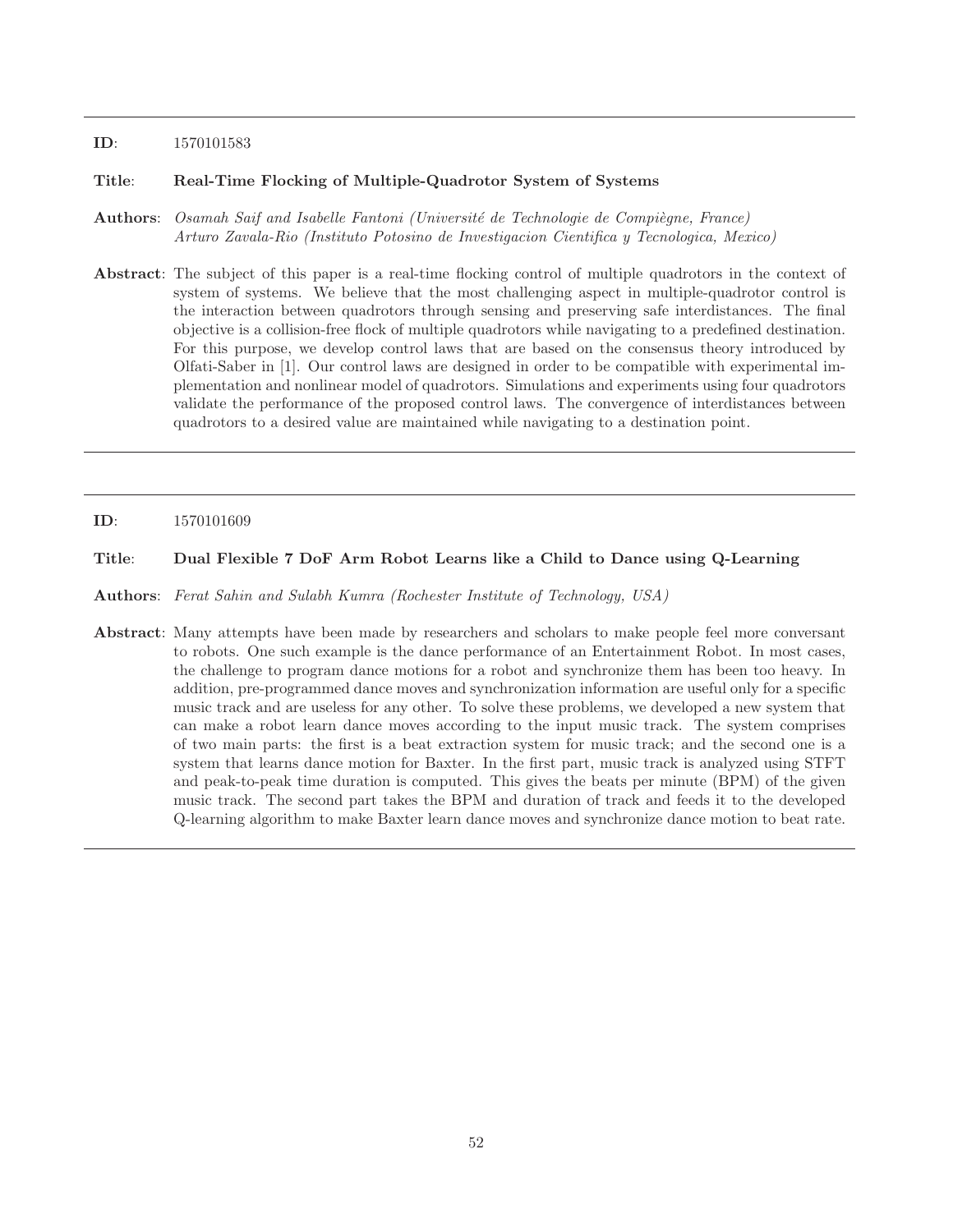#### Title: Omnidirectional Rule-Based Free Gait Utilizing Restrictedness

- Authors: Ferat Sahin and Christopher Johnson (Rochester Institute of Technology, USA)
- Abstract: Adaptable gaits are pivotal for allowing legged robots to navigate difficult terrain. One of the best gait styles to accomplish this goal is the rule-based free gait. First the forward and inverse kinematic solutions are solved for TigerBug, a circular hexapod. Then a rule based free gait is implemented on the circular hexapod in order to provide a platform for future rough terrain navigation.

ID: 1570101615

# Title: Modeling and Dynamic Control for a Hexapod Robot

- Authors: Ferat Sahin and Brian Stevenson (Rochester Institute of Technology, USA)
- Abstract: In the every expanding field of robotics, mobile robots come in a two primary variations: wheeled and legged. This paper will focus on the latter, specifically a hexapod with a circular body that has its six legs distributed symmetrically around the body. The core goal of the project discussed here is to allow the robot to dynamically change foot placement based on an input vector in addition to controlling the position and orientation of the body. Specific attention is also given to a simulation model that can mimic this control of the robot in a virtual environment. Having a high level of control enhances the robot's ability to move in a very smooth and purposeful manner.

## ID: 1570101619

# Title: Simultaneous Localization and Mapping using a Micro-Particle Swarm Optimization

- Authors: Christopher Monfredo (Rochester Institute of Technology, USA)
- Abstract: Scan matching is a popular way of calculating a robot's position given range data corresponding to objects in the environment. This paper proposes a simultaneous localization and mapping algorithm that uses micro-particle swarm optimization as an alternative method to the traditional scan matching algorithms. The effectiveness of this algorithm is tested and compared to other popular simultaneous and localization algorithms.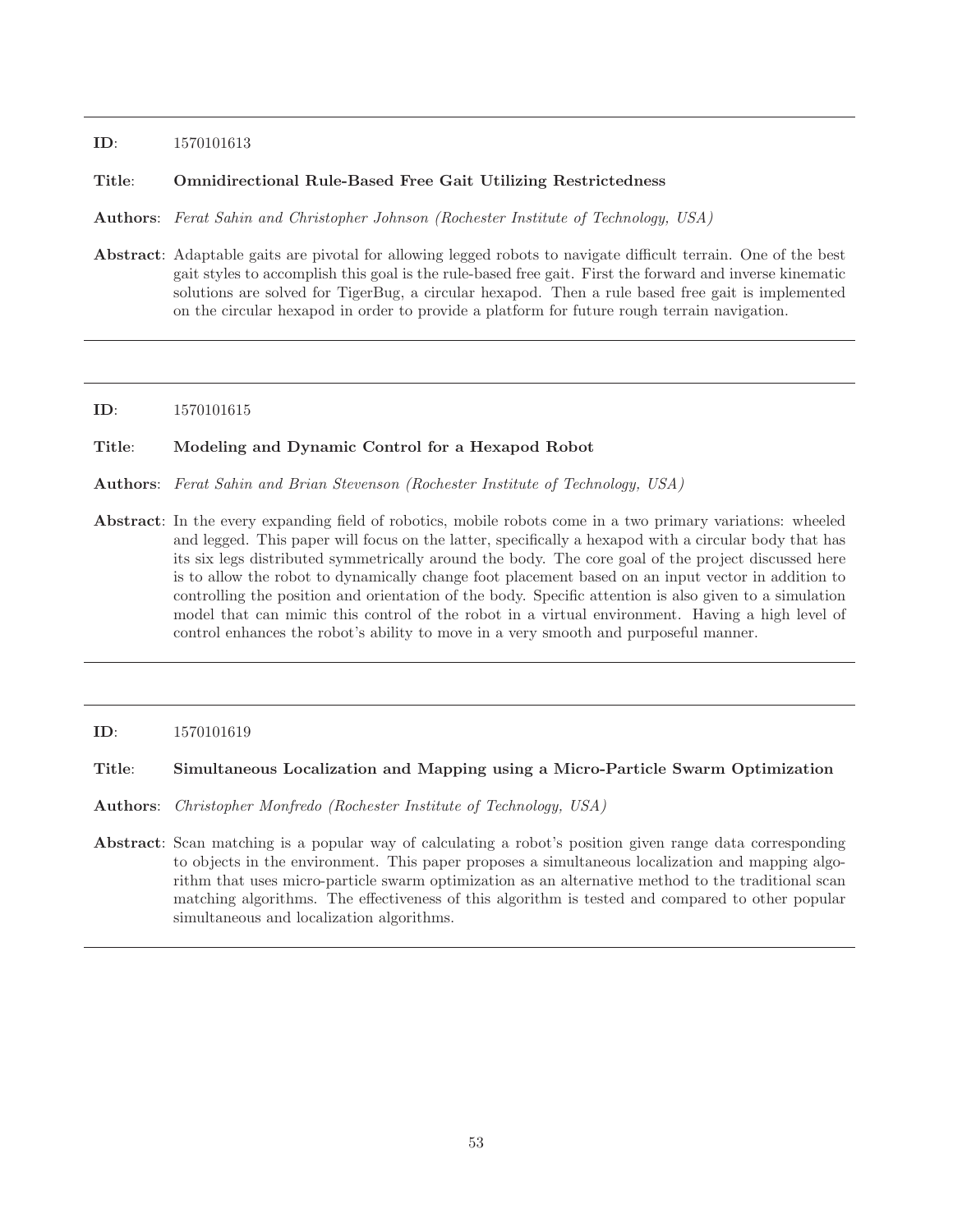## Title: An Update on the Framework for a Junior Level Design Course

Authors: Aly El-Osery and Kevin Wedeward (New Mexico Tech, USA)

Abstract: This paper presents a follow up look at a one semester, junior-level design course in electrical engineering at New Mexico Institute of Mining and Technology. A summary of the class's objectives, content, system of systems- based projects and use in assessment are presented for the past three years. The course has evolved from that reported previously where it was centered on mobile robots, sensing and coordinated behavior to its current incarnation that focuses on the design of beaconfinding mobile robots. Beacon-finding robots are the result of the evolution of the course and desire to have students address projects with design and integration of multiple, independent systems. Students are tasked to build an autonomous mobile robot that can detect a Radio Frequency (RF) beacon, and ultimately use the robot's location and measurements from the beacon to determine the beacon's location without necessarily driving to it. The project blends several technical areas of electrical electrical engineering that include electromagnetics, RF, control theory, analog and digital electronics, signal processing, programming, and microcontrollers along with broader skills related to communication and design.

## ID: 1570101673

- Title: Epoch Era Analysis in the Design of the Next Generation Offshore Subsea Construction Vessels
- Authors: Henrique Gaspar (Aalesund University College & Faculty of Maritime Technology and Operations, Norway)
- Abstract: The objective of the article is to investigate the plausibility of an applied Epoch-Era Analysis (EEA) and whether it can deliver sustained value to stakeholders over time in a complex, uncertain and changing operating context. Additionally, the article discuss how to evaluate and interpret the results of such an analysis. As a basis for the EEA, a concise analysis of the current OSCV market and inherent development trends should also be provided to ensure realistic input parameters.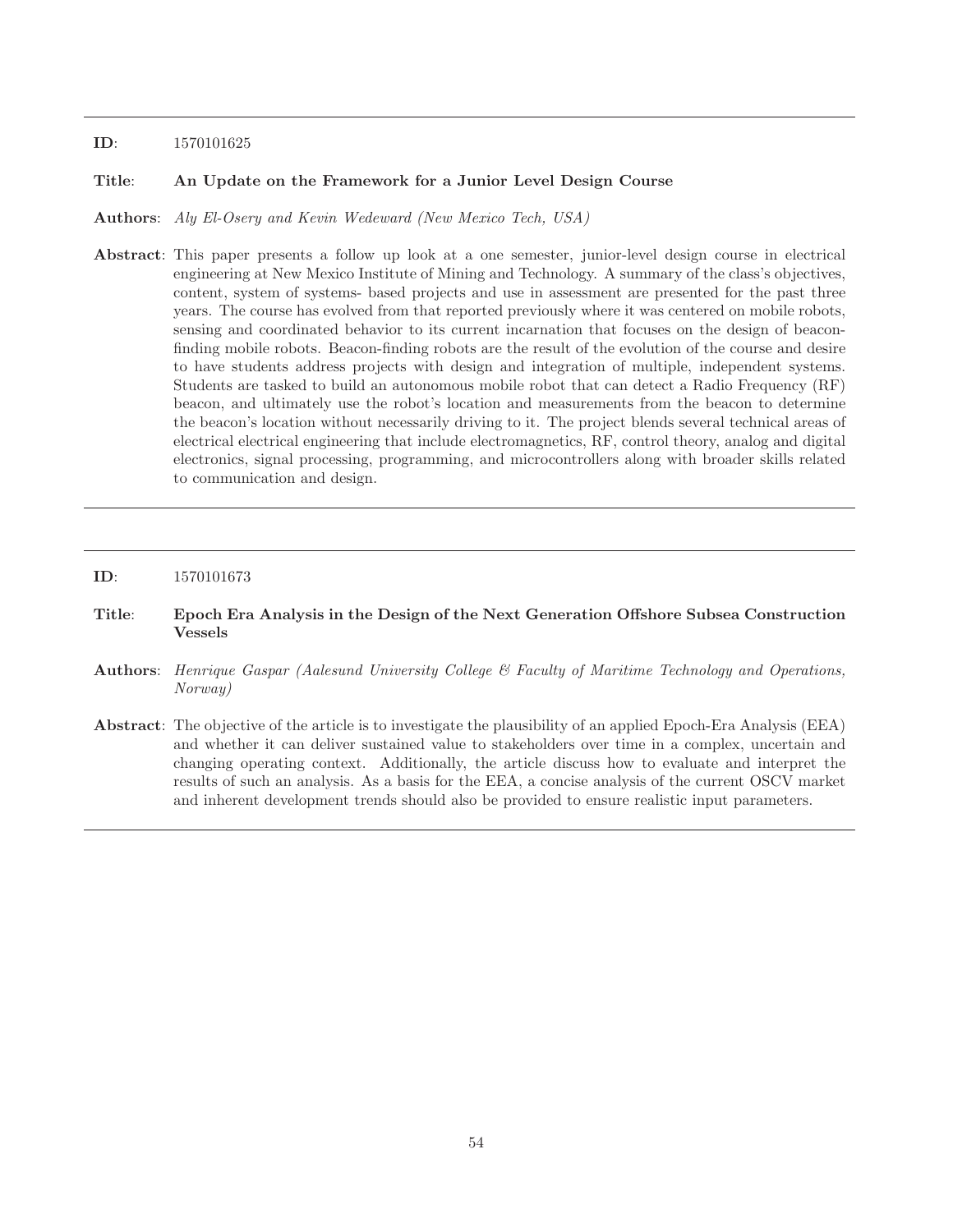#### Title: Robustness of Offshore Winches - The Value of Size

- Authors: Henrique Gaspar (Aalesund University College & Faculty of Maritime Technology and Operations, Norway)
- Abstract: This article comments on the systems engineering best practices applied to an offshore support vessel winch. The case focuses on reducing the winch system physical size, while keeping its original specifications. Most of the work will revolve around winch systems as a clear potential for reduction in size is clearly visible, and data is available via industrial partners. Used experience data, factors and other information have been informally gathered from senior sales personnel and senior engineers. Findings are in general applicable for most of the larger volume consuming and personnel requiring products both on ships and on other platforms.

ID: 1570101679

### Title: Simulating SysML Models: Overview and Challenges

- Authors: Mara Nikolaidou, George Dimitrios Kapos, Anargyros Tsadimas, Vassilis Dalakas and Dimosthenis Anagnostopoulos (Harokopio University of Athens, Greece)
- Abstract: SysML language, proposed by OMG, is a commonly accepted standard to model and study systemsof-systems (SoSs). It provides the means to depict SoS components and their behavior in a multilayer fashion and explore alternative architectures for their design. To validate SysML models in terms of performance criteria, simulation is usually the preferred method employed. To this end, different SysML diagrams are utilized, while numerous simulation methodologies and tools are employed. There are many efforts targeting simulation code generation from SysML models. Modelbased system engineering concepts are adopted in most of these to generate simulation models from SysML models. Nevertheless, this process is not standardized, although most of current approaches tend to follow the same steps, even if they employ different tools. The scope of this paper is to provide a comprehensive understanding of the similarities and differences of existing approaches and identify current challenges in fully automating SysML model simulation process.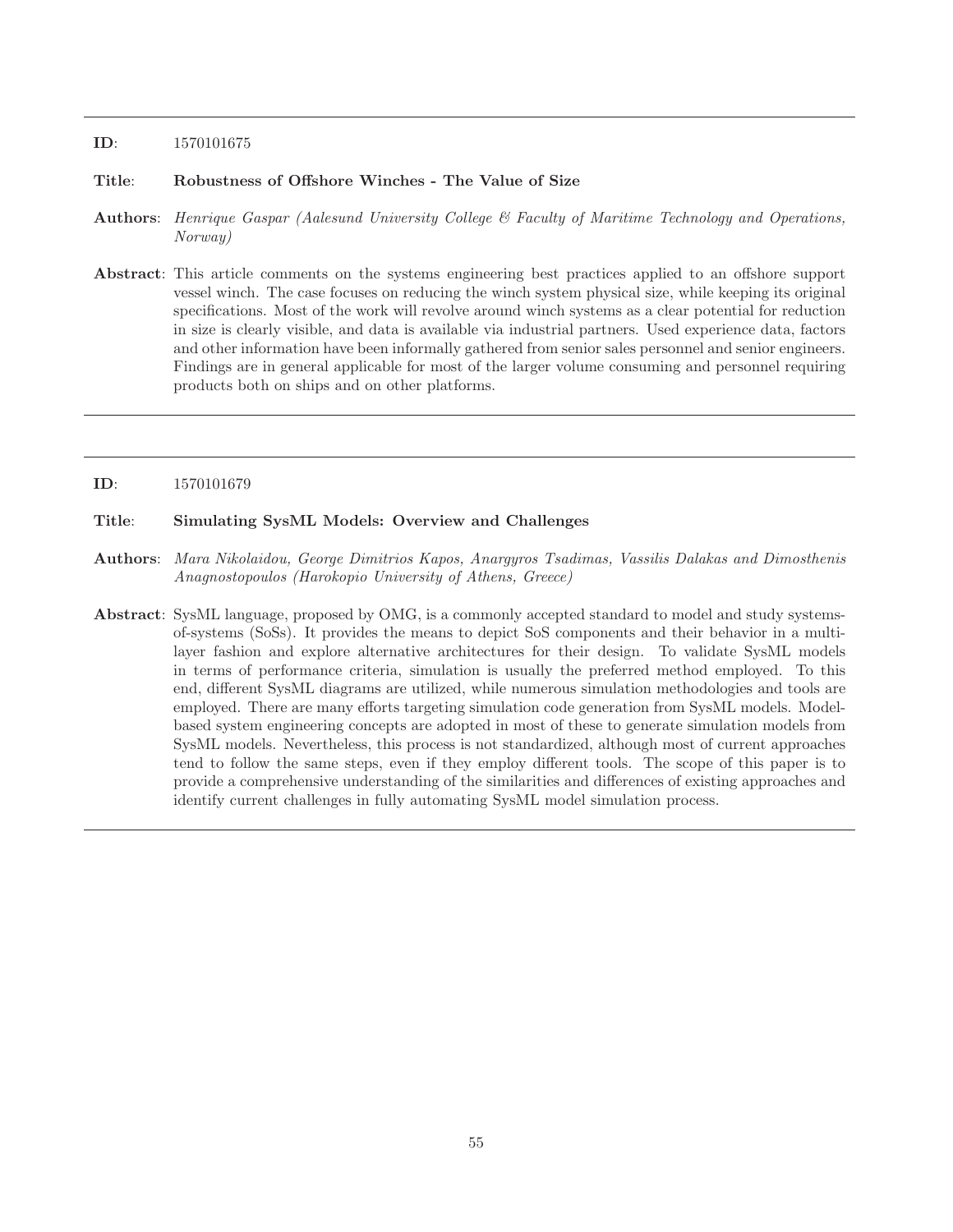#### Title: Enabling Emergent Behavior in Systems-of-Systems Through Bigraph-based Modeling

Authors: Dominik Wachholder and Christian Stary (Johannes Kepler University Linz, Austria)

- Abstract: Today's complexity of distributed application systems, such as dynamic supply networks or distributed healthcare systems, require a systems-of-systems perspective for effective adaptation and sustainable use. Those systems not only need to be operated as separate systems (e.g., optimizing each transport modality in supply networks), but also are required to capture complex situations as interconnected entity (e.g., adapting a transport chain involving different modalities according to weather conditions). Systems-of-systems can handle such challenges through emerging behavior, while letting each of the involved systems operate separately. The latter property requires interoperability of systems. It can be preserved even in dynamically changing environments applying the theory of bigraphs. Dynamic interaction cannot only be represented by means of abstract relationships with respect to contextual conditions, but can also be analyzed and (re-)designed through specifying behavior adaptations. This abstraction supports cross-system decomposition as well as composition of interaction patterns for the purpose of emergent behavior. We demonstrate the potential of this approach by orchestrating a distributed scenario of two independent systems. Systems-of-systems behavior orchestration enables to directly respond to changes in the application system context.
- ID: 1570101705
- Title: A low cost velocity control of double sided LSRM by sliding mode control and PIC18F452
- Authors: Wajdi Zaafrane (University of Tunis, Tunisia) Mahir Dursun (Gazi University & Faculty of Technology, Turkey) Habib Rehoolia (University of Tunis, Tunisia)
- Abstract: This paper present a low cost positioning application based on Linear Switched Reluctance Motor (LSRM). Design, modeling and experimental results are detailed and presented in this work. The proposed control strategy is based Sliding Mode Control (SMC) to control the velocity. PIC18F452 and MOSFET inverter are designed and developed for the implementation of the proposed controls strategy. This solution is characterized by its low cost thing that can help to more integration of this actuator in industrial application. The accuracy and quality of the positioning prove the effeteness of the proposed control strategy when it was seen that problems of force and displacement ripples of the LSRM are solved.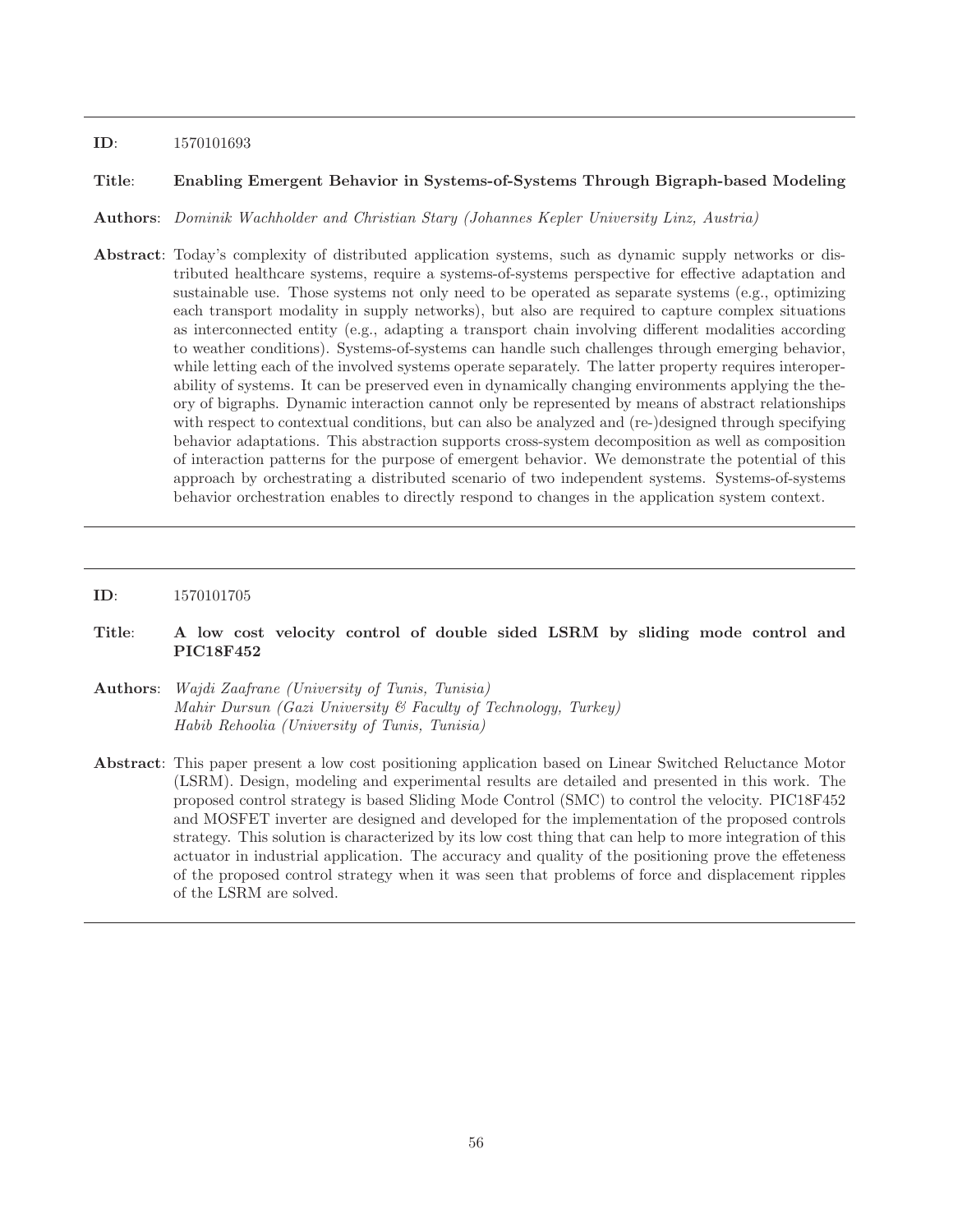#### Title: A Mission-Oriented Approach for Designing System-of-Systems

- Authors: Eduardo Silva (UFRN, Brazil) Thais Batista (Federal University of Rio Grande do Norte, Brazil) Flavio Oquendo (IRISA - UBS, France)
- Abstract: In system-of-systems (SoS), a mission is an essential information that can guide the whole SoS development process. Through the so-called mission model, it is possible to identify required capabilities for the constituent system, operations, connections, emergent behavior, among other elements that characterize a SoS. Although the importance of missions for the SoS domain, the literature provides few proposals that focus on mission and none of them encompass a conceptual model for representing missions or a language to define mission models. In this paper, we present mKAOS, a language for SoS mission description that is based on a conceptual model for SoS missions. mKAOS organizes the mission-related information in a set of complementary models that allows a detailed description of mission information independent of implementation details. mKAOS also has an associated tool, mKAOS Studio, an open-source tool for modeling SoS missions using the mKAOS language.

#### ID: 1570101757

# Title: Abandonment: A Natural Consequence of Autonomy and Belonging in Systems-of-Systems

#### Authors: Alejandro Salado (Buskerud and Vestfold University College, Norway)

Abstract: A key element differentiating traditional systems from systems of systems is governance. While systems are characterized by belonging to a single governing authority, systems within a system of systems are often independently governed or governed by fully empowered entities. Such independence is a necessary condition for the autonomy of each constituent system and for enabling the concept of belonging. At the same time, the capability to be autonomous and the voluntary nature of belonging, enables a constituent system to voluntarily abandon the system of systems it belongs to as well. Yet, research has not addressed so far the implications and modeling of intended abandonment into the operational effectiveness of a system of systems. This paper presents the concept of system abandonment as a philosophical necessity in the definition of systems of systems, it discusses some visions to measure the risk of abandonment, and proposes a way forward to explore mitigation techniques.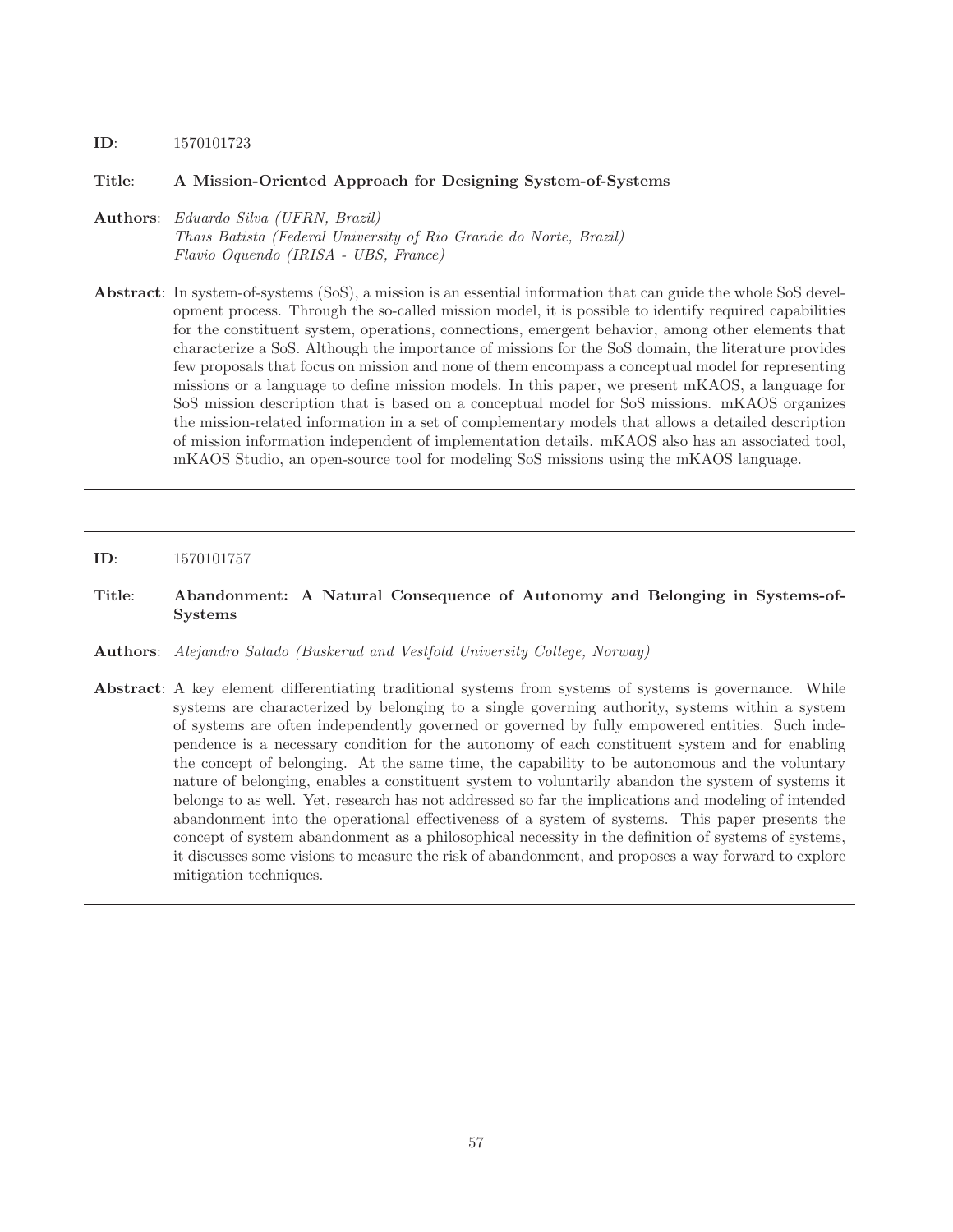## Title: Bond Graph Model-Based for Fault Tolerance Level Assessment of a Wireless Communication Link in a System of Systems Concept

- Authors: Ahmad Koubeissi (Polytech Lille, University of Lille 1, Lebanon) Mohammed Ayache (UIL, Lebanon) Rochdi Merzouki (Polytech Lille, France) Blaise Conrard (CRIStAL - Univ Lille 1, France)
- Abstract: The main focus of this paper is on graphical modeling of wireless link of a System of Systems (SoS) for the purpose of Fault Tolerance Level Assessment. Having used hypergraphs previously for modeling the structural organization of SoS, it's now important to introduce another graphical tool for modeling the wireless communication channel (WCL) between component systems of SoS, namely Bond Graph, and to evaluate at the same time, the fault tolerance level of each WCL so that we are able to compare various SoS configurations in terms of communication reliability and robustness. We perform an experiment on cooperative behavior of NAO humanoids forming an SoS to exploit model benefits at microscopic level and at macroscopic level, by developing a simulator that demonstrates how we can assess the fault tolerance level of each WCL in SoS.

# ID: 1570101787

# Title: On the Impacts of Project Based Learning for Workplace Preparedness of Engineering Graduates

## Authors: Seda Senay and Aly El-Osery (New Mexico Institute of Mining and Technology, USA)

Abstract: Aligning preparedness of graduates with the current and future workplace demands is a complex issue for higher education institutions. Labour market demands can shift very rapidly in knowledgebased economies, so it is not easy to predict what kind of work or trades will come out in the future. Therefore, tying university and college programs too closely to immediate labor market demands is not desired in the US higher education system. However, it is possible to predict the skills graduates will need to prosper in workplace and improve education system without limiting the missions of colleges and universities to training of students for specific job skills. In the case of engineering education, project based learning (PBL) can provide a way to prepare students for the current and future demands of engineering profession, without focusing education solely on the development of specific job skills. This paper is a review on benefits and challenges associated with the implementations of PBL in engineering education.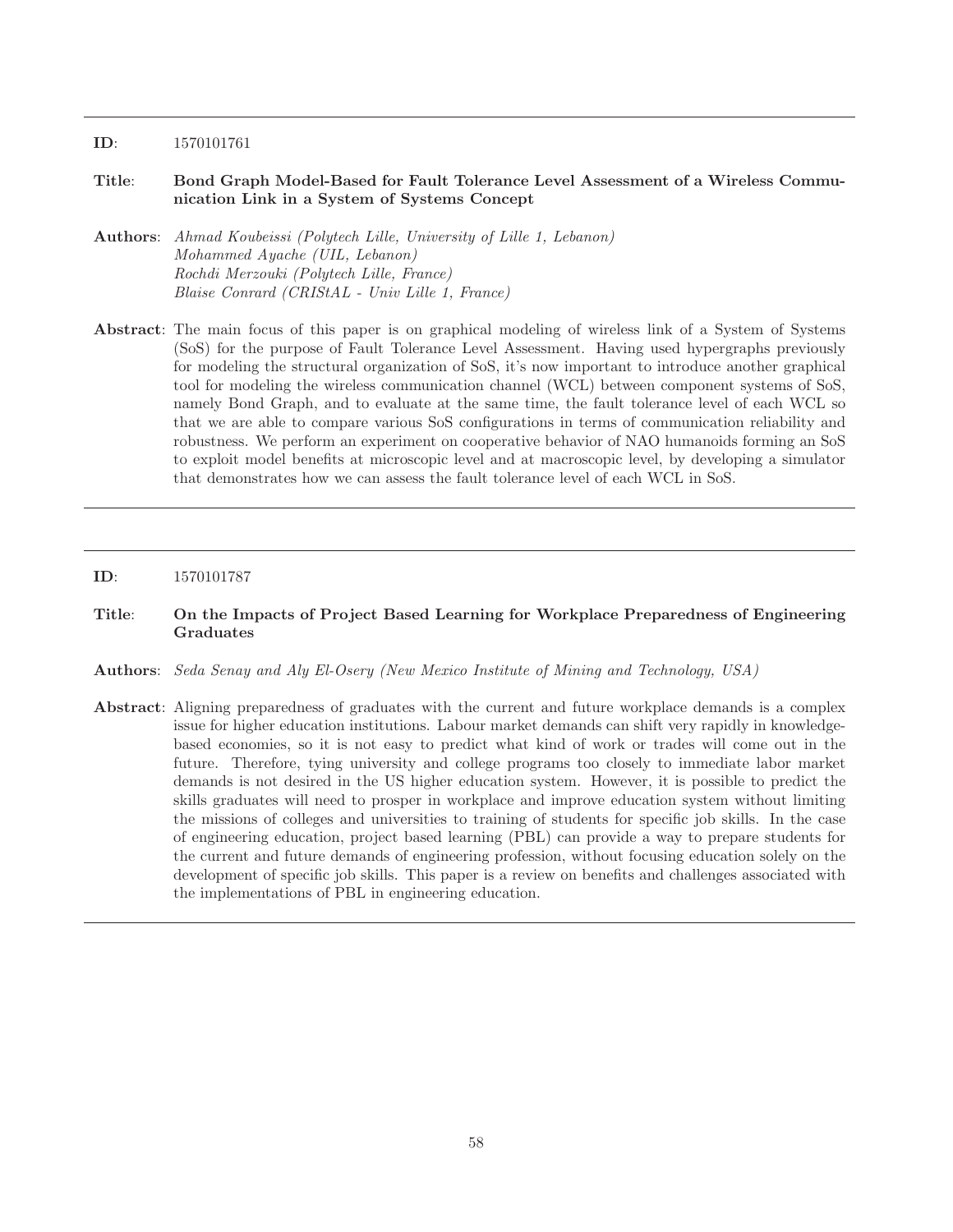#### Title: Distributed Super Twisting Controller for Multiple Quadrotors

Authors: Luis F. Luque-Vega (ITESO University, Mexico) Bernardino Castillo-Toledo (CINVESTAV, Mexico) Alexander Loukianov (CINVESTAV, Unidad Guadalajara, Mexico) Jawhar Ghommam (Ecole de Technologie Superieure, Canada) Maarouf Saad (École de technologie supérieure, Canada) Luis Gonzalez-Jimenez (ITESO University, Mexico)

Abstract: The distributed cooperative tracking control problem for a group of quadrotors in a three-dimensional space is addressed in this paper. The controller design is divided in two stages. In the first stage, local distributed controllers for the translational dynamics are designed, forcing the quadrotor to asymptotically track the desired trajectory with the required separation and therefore a specific formation. In the second stage, the rotational dynamics is asymptotically stabilized. The controllers implemented in both stages are based in a combination of block control technique and the super twisting control algorithm which ensures robustness with respect to external disturbances and parameter uncertainties. Moreover, a first order exact differentiator is used to estimate the virtual control inputs, simplifying the control law design. The stability proof of the complete closed-loop system is shown to be asymptotically stable. Finally, numerical simulations are carried out to show that theoretical conclusions are effective.

## ID: 1570101791

#### Title: Smart Data-Harnessing for Financial Value in Short-Term Hire Electric Car Schemes

# Authors: Peter Cooper (University of Bristol, United Kingdom) Tom Crick (Cardiff Metropolitan University, United Kingdom) Theo Tryfonas (University of Bristol, United Kingdom)

Abstract: In the developed world, two distinct trends are emerging to shake-up the current dominance of privately-owned, combustion motor car transport. The first is the emergence of the electric powertrain for vehicles as an affordable and mass-marketed means of transport. This carries with it the potential to address many of the immediate shortcomings of the current paradigm, especially CO2 emissions, air and noise pollution. The second is the rise of new hire models of car ownership – the concept of paying for the use of a car as and when you need it. This carries with it the potential to address many of the existing issues: outlay-induced car use, residential parking and social division. On a similar timescale, we are witnessing the rise of smart technologies and smart cities, concepts that use data about the state of a system or elements of it to create value.

There have been relatively few examples of schemes that have combined the electric and hire-model concepts, despite the huge potential for synergy. Indeed, the majority is against them on both counts – cars are predominantly privately-owned and driven by internal combustion engines. Nevertheless, there is significant potential for this to change over the coming years.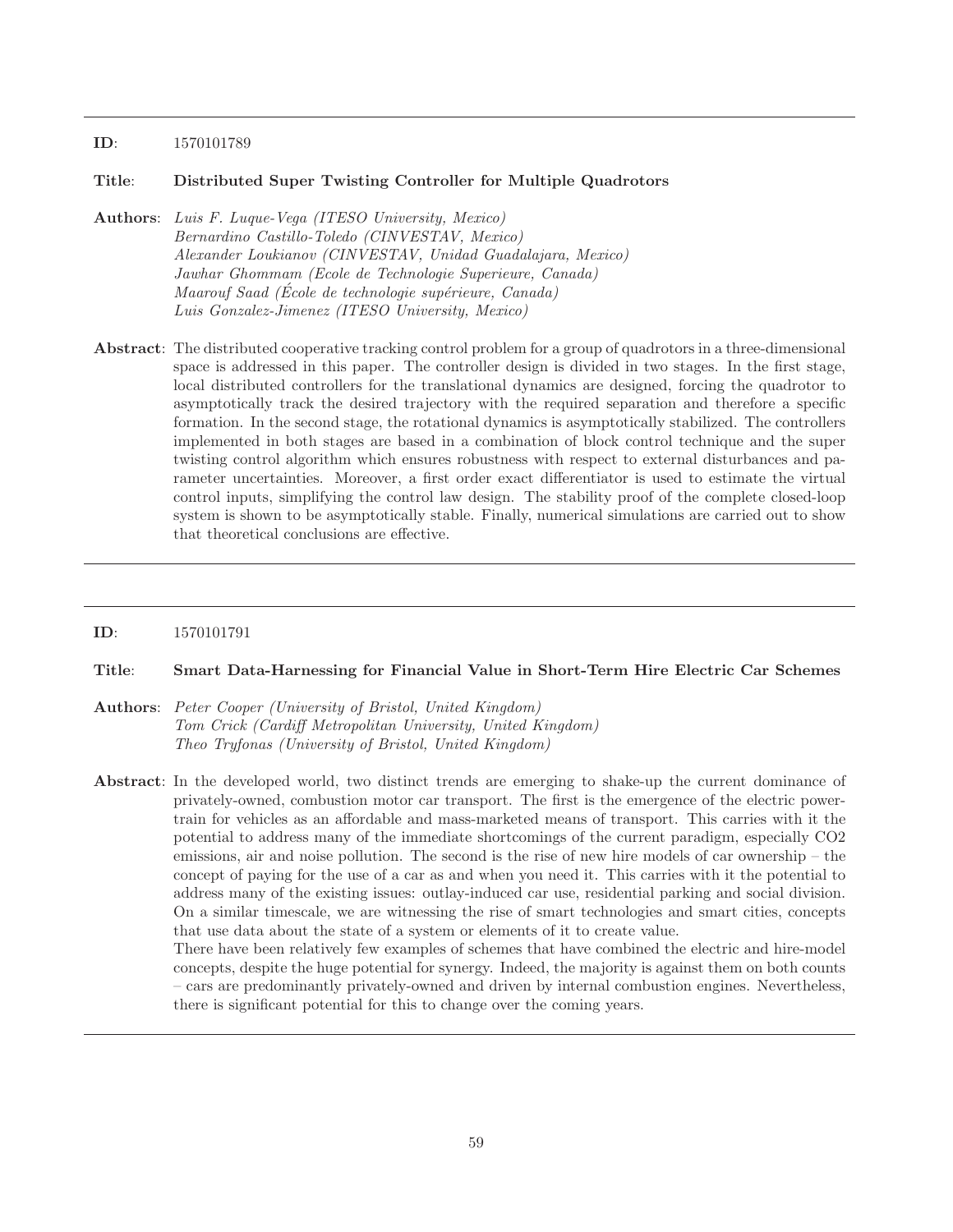#### Title: Behavioral Detection in the Maritime Domain

- Authors: James Scrofani, Murali Tummala, Donna Miller, Deborah Shifflett and John C. McEachen (Naval Postgraduate School, USA)
- Abstract: The maritime domain is important to the security, prosperity and vital interests of the global community. In order to protect these interests, governments require capabilities that provide situational awareness of the maritime domain. In [11] a spatiotemporal analysis approach is proposed that autonomously analyzes and classifies ship movement and possible intent at sea. The analysis focuses on detection of vessels of interest that exhibit one behavior, paralleling or following behavior. In this paper, we extend this approach by proposing a generalized semantic method that enables consideration of other behaviors of interest. Additionally we conduct a series of simulations using simulated and real AIS data to assess the performance of the algorithm to variation in behavior thresholds.

#### ID: 1570101829

# Title: Quaternion-based Trajectory Tracking Robust Control for a Quadrotor

- Authors: Carlos Augusto Arellano-Muro (CINVESTAV Unidad Guadalajara, Mexico) Bernardino Castillo-Toledo (CINVESTAV, Mexico) Alexander Loukianov (CINVESTAV, Unidad Guadalajara, Mexico) Luis F. Luque-Vega and Luis Gonzalez-Jimenez (ITESO University, Mexico)
- Abstract: This paper tackles the problem of trajectory tracking problem of a quadrotor. A sliding mode block control algorithm based on the super twisting algorithm using unit quaternion feedback is applied to the dynamic model of the quadrotor helicopter. The derivative of the virtual control inputs are obtained using the exact first order differentiator, and the aerodynamic forces and moments acting on the quadrotor are estimated via a sliding mode observer to ensure robustness against external disturbances and model uncertainties. Moreover, a comparison of the computational complexity of the controller between the proposed control scheme and the one considering Euler angles is carried out. The stability proof showing the asymptotic stability of proposed control scheme is presented. Simulations shows the good performance of the proposed control scheme.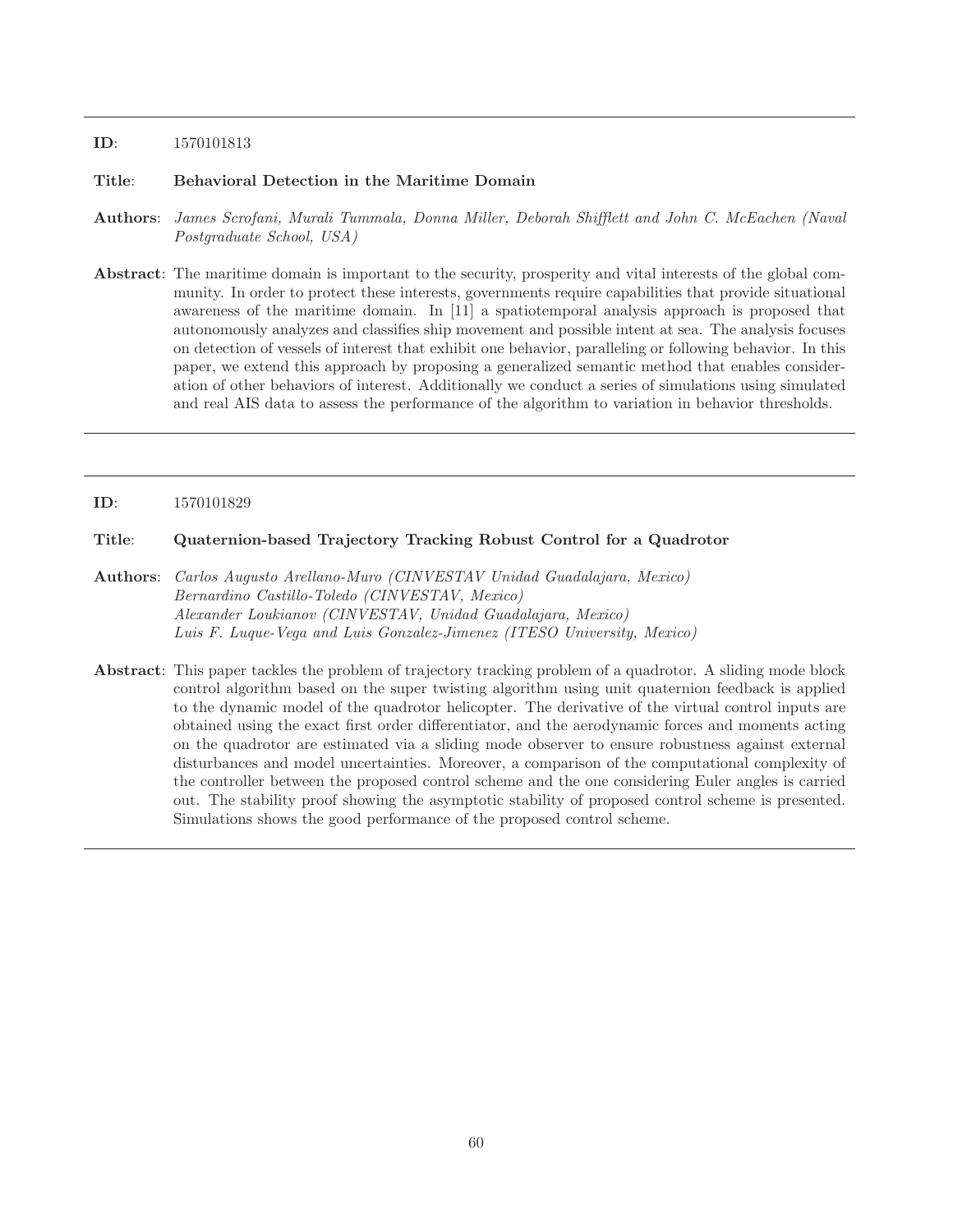#### Title: Design of a Home Multi-Robot System for the Elderly and Disabled

- Authors: Patrick J Benavidez (University of Texas at San Antonio, USA) Mohan Muppidi (University of Texas at San Antonio & ACE Lab, USA) Sos Agaian (, USA) Mo Jamshidi (University of Texas at San Antonio & University of Texas @ San Antonio, USA)
- Abstract: Home-based assistive robotic care for the elderly and disabled has long been a goal of robotics researchers. Unfortunately, no single group has solved the problem of making robots that will perform a set of tasks sufficient enough to warrant the cost to the end consumer. Numerous advances and improvements in computing, communication and related robotic technologies have been paving the way towards cheaper, more capable robots. We propose a home robot system consisting of a set of heterogeneous robots with different task spaces, cloud computing to enhance the abilities of the system, integration with existing home infrastructure, and compatibility with mobile technology. A high level of integration with the open source software of the Robot Operating System (ROS) is proposed to accelerate the design process. For the exact types of robots, we propose to use an enhanced floor cleaning robot and a mobility and vision assistance robot in the form of an improved rollator walker.
- ID: 1570101843

# Title: A Fast Map-Reduce Algorithm for Burst Errors in Big Data Cloud Storage

- Authors: Brian T Kelley and Xue Qin (University of Texas at San Antonio, USA) Mahdy Saedy (IEEE Senior Member & AT&T Research Labs., USA)
- Abstract: In distributed storage for Big Data systems, there is a need for exact repair, high bandwidth codes. The challenge for exact repair in big-data storage is to simultaneously enable both very high bandwidth repair using Map-Reduce and simple coding schemes that also combine robust maximally distance separable (MDS) exact repair. MDS repair is for the rare, but exceptional outlier error patterns requiring optimum erasure code reconstruction. We construct the optimum fast bandwidth repair for big-data sources. Our system uses Map-Reduce, exact repair reconstruction. The algorithm combines MDS with a second fast decode algorithm in a cloud environment. We illustrate cloud experiments for optimum fast bandwidth reconstruction for 1-Exabyte Big Data in the cloud and demonstrate cloud results for Poisson error rate arrival models. Unlike prior methods, we jointly solve the problem of fast bandwidth repair for burst-memory error patterns and for code rates up to 2/3 in a real time error model framework for Big Data. Furthermore, simulations indicate this method outperforms prior fast bandwidth approaches for burst errors. We also illustrate Map-Reduce algorithm optimized for fast bandwidth repair in Big Data storage in clouds.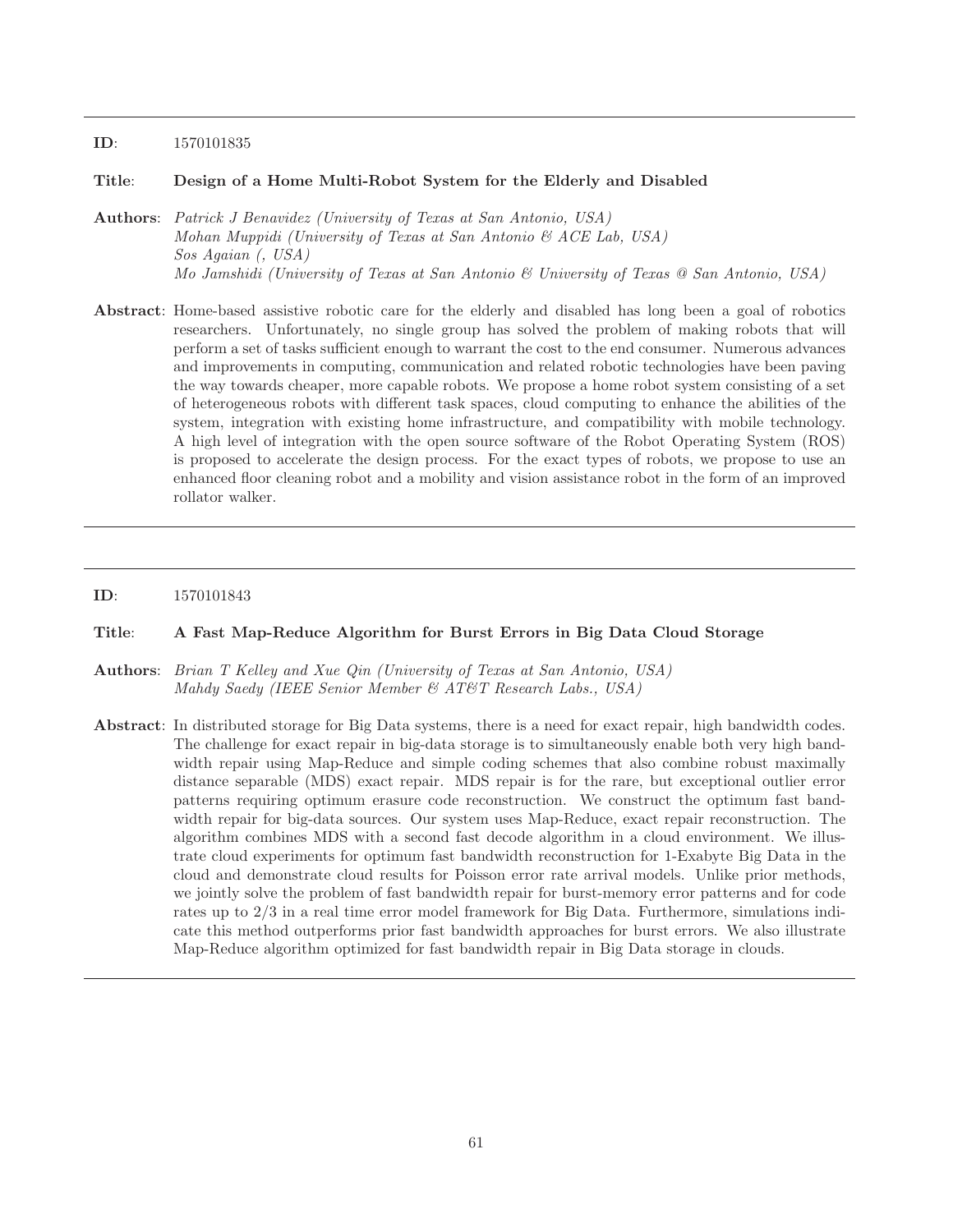## Title: Software Interface Design for Home-Based Assistive Multi-Robot System

Authors: Patrick J Benavidez (University of Texas at San Antonio, USA) Mohan Muppidi (University of Texas at San Antonio & ACE Lab, USA) Berat Alper Erol (University of Texas at San Antonio, USA) Sos Agaian (, USA) Mo Jamshidi (University of Texas at San Antonio & University of Texas @ San Antonio, USA)

Abstract: In many assistive robotic systems, the interface to the user is simply a tablet computer or a monitor attached to a single robot. Missing from approaches are the system extensibility made possible with a tablet computer and a division of work between multiple agents. In this paper we present the design for a software interface to connect users to an assistive robot system for the disabled and elderly. The system is comprised of heterogeneous low-cost assistive robots, a home management portal and a cloud computing backend. The system is designed with the premise that all components do not need to be present for the system to function, but it will be improved when expanded by addition of robots and expanded computing capabilities. This paper focuses on developing the interfaces necessary to connect the user to these systems in a simple and easy to comprehend manner for the target user population.

## ID: 1570101849

# Title: Cognitive Interference Avoidance in 4th Generation GPS

- Authors: Brian T Kelley and Gonzalo Delatorre (University of Texas at San Antonio, USA) David Akopian (The University of Texas at San Antonio, USA)
- Abstract: GPS systems have revolutionized the way people and social networks in society interact. As GPS becomes more ubiquitous in road transportation, energy, or autonomous delivery drones, there is increasing opportunity for adversaries and malicious attackers to exploit GPS infrastructure so as to hijack or damage position-sensitive systems. We propose the development of a precise positioning system that can be implemented in terrestrial metropolitan networks that is also capable of interference avoidance, hi-jack prevention, and operational in GPS denied environments. The significant contribution of this work is the development of cognitive GPS system that utilizes a novel anti-jamming algorithm to dynamically allocate signal power so as to avoid interference. We also propose a resource elements encryption algorithm to prevent hi-jacking and GPS spoofing.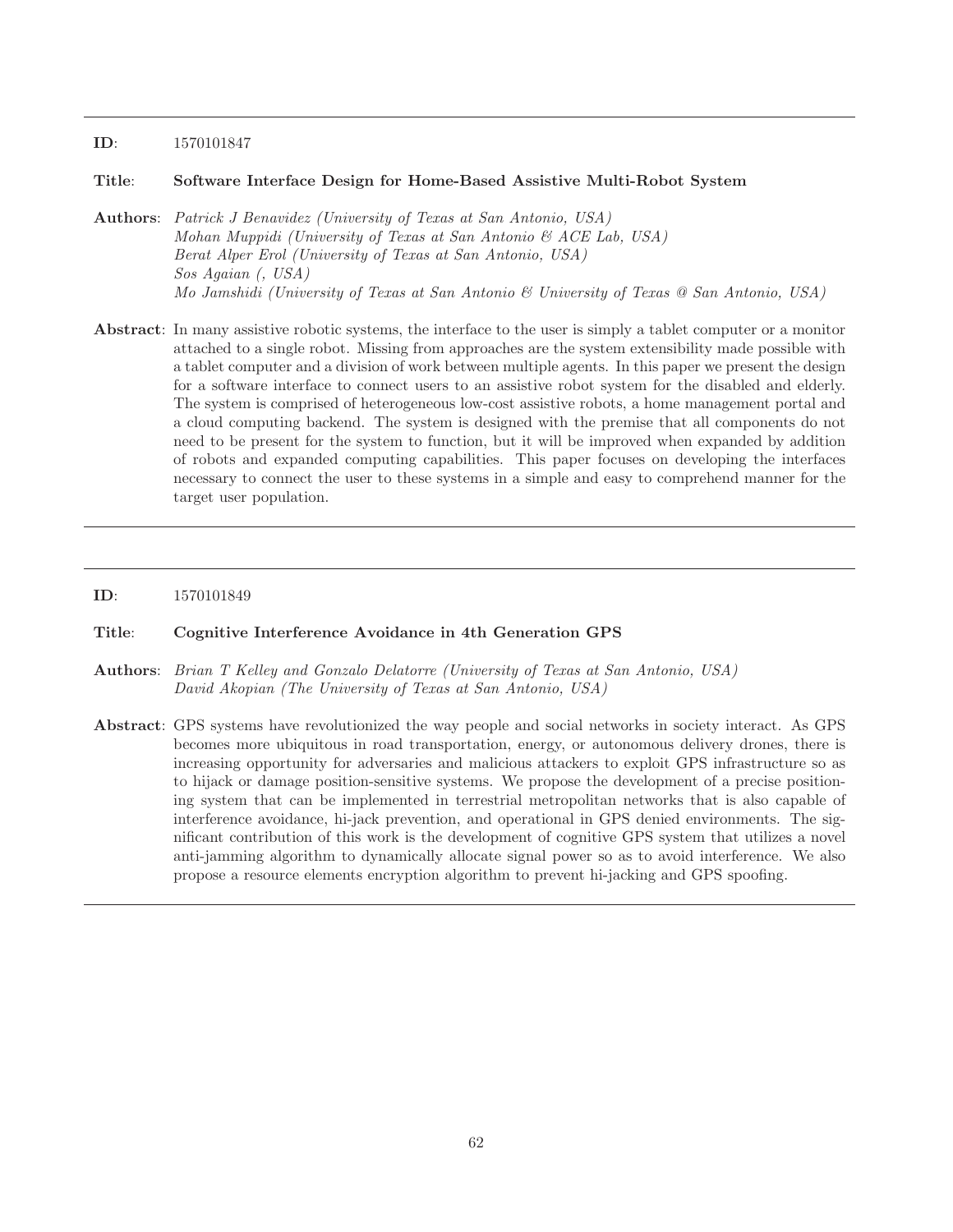#### Title: Keyboard Control Method for Virtual Reality Micro-robotic Cell Injection Training

Authors: Syafizwan Faroque, Ben Horan and Matthew Joordens (Deakin University, Australia)

Abstract: The rapid development of virtual reality offers much potential for skills training applications. Our ongoing work proposes virtual reality operator trainings in the micro-robotic cell injection procedure. The interface between the operator and the system can be achieved in many different ways. The keyboard is ubiquitous in its use for everyday computing applications and also commonly utilized in virtual reality systems. Based on the premise that most people have experience in using a computer keyboard, as opposed to more sophisticated input devices, this paper considers the feasibility of using a keyboard to control the micro-robot for cell injection. In this study, thirteen participants underwent the experimental evaluation. The participants were asked to perform three simulated trial sessions in a virtual micro-robotic cell injection environment. Each session consisted of ten cell injection trials and relevant data for each trial were recorded and analyzed. Results showed participants' performance improvement after undertaking the three sessions. It is also observed that participants intuitively controlled multiple axes of the micro-robot simultaneously despite the absence of any training to do so. This continued throughout the experiments where average usage gradually increased in the later sessions. Based on the results provided, it is suggested that keyboard control is a feasible, simple and low-cost control method for the virtual micro-robotic cell injection environment.

## ID: 1570101859

# Title: SCV2: A Model-based Validation and Verification approach for System-of-Systems Engineering

# Authors: Rami Baddour (University of Lugano, Switzerland) Alkiviadis Paspaliaris and Daniel Solis Herrera (Universita della Svizzera Italiana, Switzerland)

Abstract: Model-Based Systems Engineering provides an effective methodology for designing complex systems and System-of-Systems. Importantly, such an approach opens the possibility to automatically generate executable simulators from system modules using model-to-code transformations, in order to verify the system model's completeness and validate design requirements. However, the user may still need to write code segments to describe the detailed functionality of system components. In this paper, we present the SCV2 tool, which allows the simulation of big size heterogeneous/ multipleclass systems and system-of-systems, imposes code-model consistency and aided statechart design through reverse code-to-model transformations, and provides query-based requirement validation and functionality verification through an intuitive user interface. At the end, we present a use-case showing the utilization of the tool in the WiBRATE FP7 project for early-stage validation of system requirements.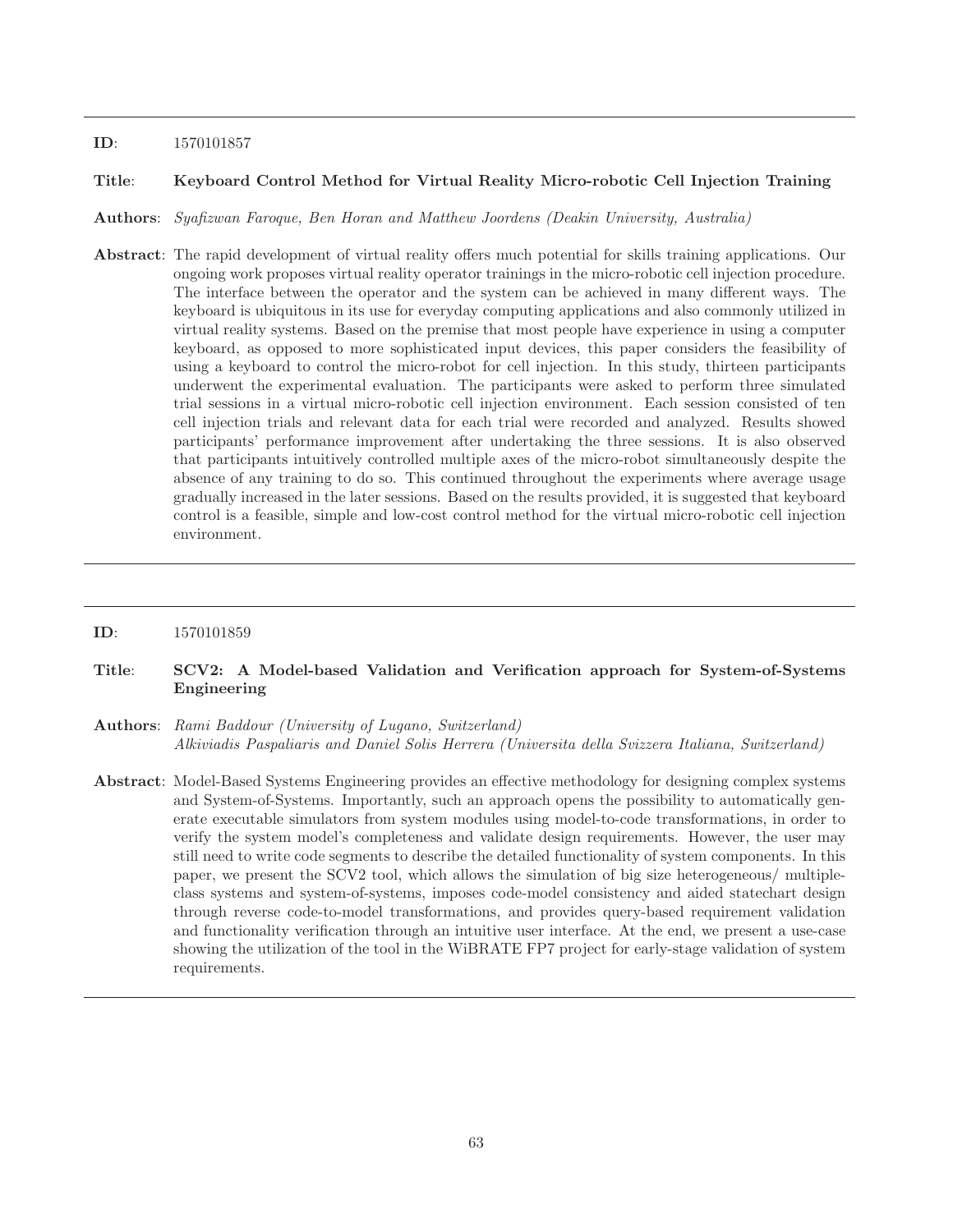## Title: Searching Robot Joint and Link Trees for Active Serial Chains using URDF

#### Authors: Michael Mortimer, Ben Horan and Matthew Joordens (Deakin University, Australia)

Abstract: Teleoperation plays an integral role to the integration of robots within society. With an array of different robotic systems ranging from simple mobile platforms and UAVs to advanced humanoid robots such as ASIMO and PR2 teleoperational control is required in many different forms. The recent expansion in virtual reality systems, interactive input controls and even haptic devices provides a range of teleoperational control options. This paper proposes a dynamic user interface to help improve teleoperative control of robotic hardware. In order to develop a dynamic user interface the robot(s) comprising the system and their active components need to be categorized. In order to categorize robots and their active components this paper uses the standardized URDF descriptive format in ROS to search for active serial chains in individual robot systems. Results show the active chains and associated kinematic information extracted from the URDF model of Baxter.

### ID: 1570102555

#### Title: Performance Enhancing of Storage System for Point Cloud Geographic Data

- Authors: Marian Svalec (University of Zilina, Slovakia) Lubos Takac (University Science Park & University of Zilina, Slovakia) Michal Zábovský (University od Zilina, Slovakia)
- Abstract: This paper deals with the problem of storing and distribution of geographic point cloud data. A scalable file based database system for storing and accessing large amount of point cloud geographic data mostly acquired by LIDAR was developed. The principle of the system is briefly described and the results of experiments with different file formats and their impact to overall performance of the system as well as to space occupied on hard disk drives are presented. Based on results, one format was chosen for a data layer of system. This paper also offers results of tests focused on scaling the main data structure and its optimal setting under certain circumstances.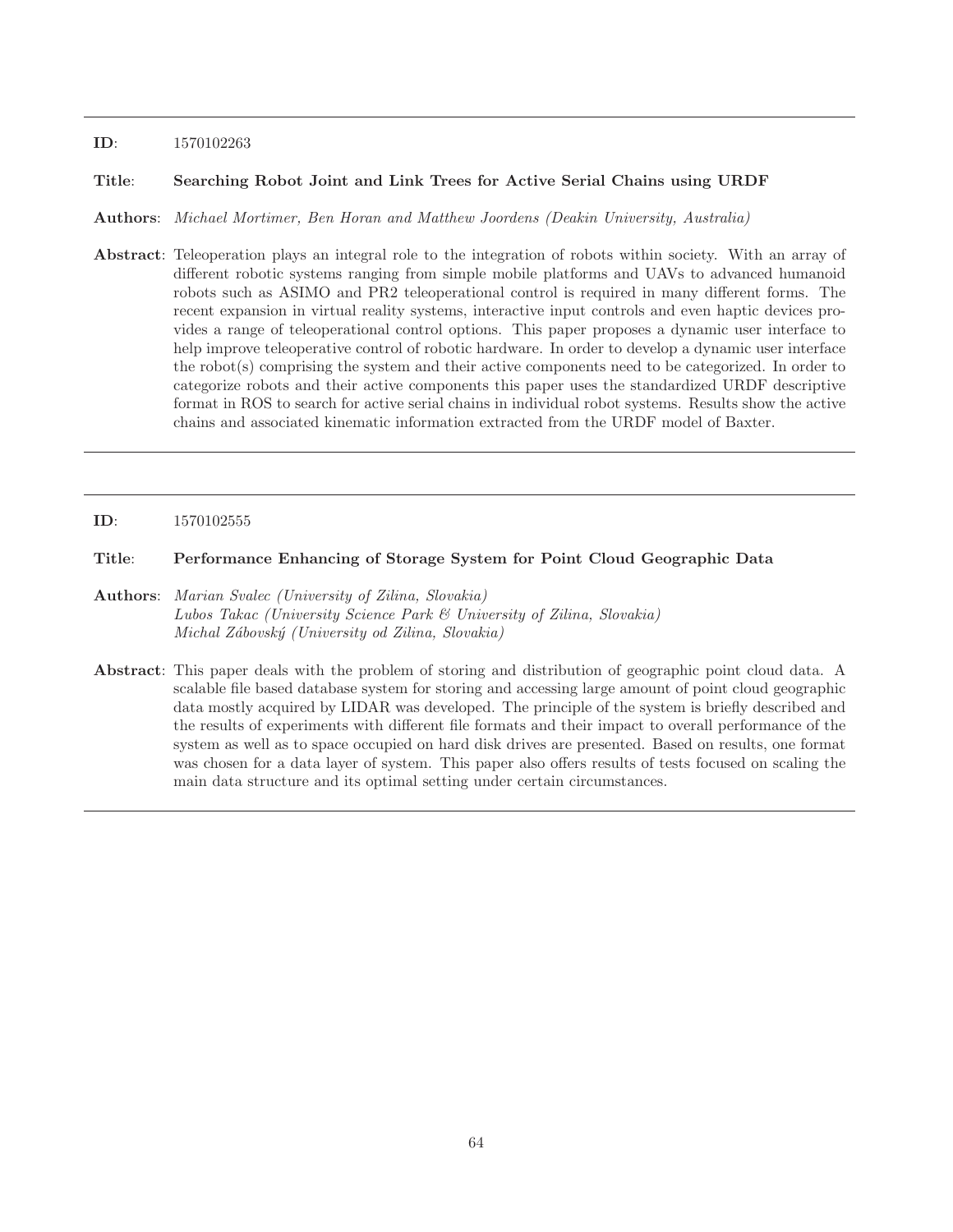#### Title: Noise Level Classification for EEG using Hidden Markov Models

- Authors: Sherif Haggag, Sh, Shady Mohamed and Asim Bhatti (Deakin University, Australia) Hussein Haggag (Deakin University - Australia, Australia) Saeid Nahavandi (Deakin University, Australia)
- Abstract: EEG signal is one of the most important signals for diagnosing some diseases. EEG is always recorded with an amount of noise, the more noise is recorded the less quality is the EEG signal. The included noise can represent the quality of the recorded EEG signal, this paper proposes a signal quality assessment method for EEG signal. The method generates an automated measure to detect the noise level of the recorded EEG signal. Mel-Frequency Cepstrum Coefficient is used to represent the signals. Hidden Markov Models were used to build a classification model that classifies the EEG signals based on the noise level associated with the signal. This EEG quality assessment measure will help doctors and researchers to focus on the patterns in the signal that have high signal to noise ratio and carry more information. Moreover, our model was applied on an uncontrolled environment and on controlled environment and a result comparison was applied.

ID: 1570105307

## Title: Research directions in SOSE

Authors: Vernon Ireland (The University of Adelaide, Australia)

Abstract: Research directions in system of systems are examined and areas which have been relatively neglected are identified. These include the definition of complexity, the application of power laws and Paretian statistics to most complex systems issues; the greatest innovation occurring at the edge of chaos; chaordic behavior, scale laws, fractals, self-organized criticality, tiny initiating events, adaptive cycles, systemic and cascading risk, attractor cages and fitness landscapes. The use of systems thinking methodology and its application to complex system problems is examined. Finally, the concept of system context is examined and the issue of whether soft system methodology can be applied to the examination of context is discussed. Appropriate economic models is also briefly discussed.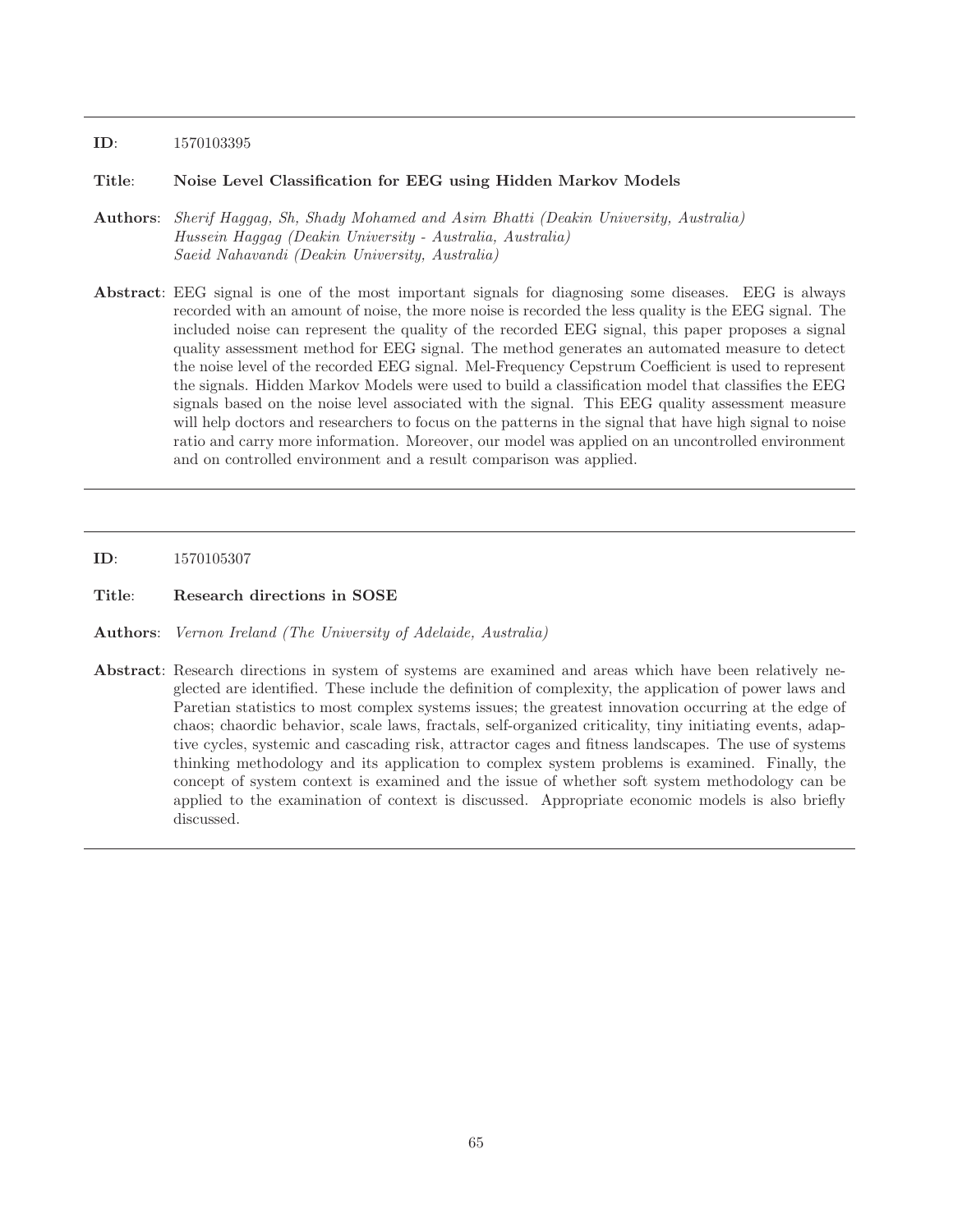#### Title: Data-Centric Development of Architecture Models with the DM2 and MS-SDF

Authors: Matthew Amissah and Holly Handley (Old Dominion University, USA)

Abstract: The Department of Defense Architecture Framework's (DoDAF) [1]data-centric development paradigm offers the potential for depth in architecture data and flexibility in presentation styles aimed at decision support. However the architecture development methodology advocated in versions 2.0 and upwards is a significant shift in approach, compared to prior versions. The framework specification, supporting literature and exemplar implementations fail to offer enough detail on a number of pertinent issues, among them executable modeling and architecture analysis, and the technology or tooling requirements which will facilitate their implementation. As part of ongoing research efforts aimed at addressing this gap this paper offers an overview of the literature on architecture modeling methodologies specifically tailored to the DoDAF, and propose the Modeling and Simulation Systems Development Framework (MS-SDF) [2] as a coherent and comprehensive approach for modeling within the DoDAF.

# ID: 1570106209

# Title: A Conditional Value-at-Risk Approach to Risk Management in System-of-Systems Architectures

- Authors: Navindran Davendralingam, Dan DeLaurentis and Parth Shah (Purdue University, USA)
- Abstract: The development of a system-of-systems(SoS) is challenging due to the complex dynamics attributed to the interdependencies between systems and the inherent technical and programmatic uncertainties. The sheer number of decision variables that need to be considered in SoS development prompts the need for effective analytical support frameworks. Current frameworks and guidelines in addressing SoS challenges lack analytical means of objective SoS level decision-making. Research in this paper adopts computational decision methods rooted in financial risk management that allow SoS practitioners the means to identify optimal 'portfolios' of systems based on dimensions of capability, cost and operational risk. Many risk management processes are in place for individual systems, but these tools and techniques are not always compatible for SoS. Our research leverages a Conditional Value-at-Risk (CVaR) perspective to managing risks that can incorporate simulation/observed data in the decision-making process. We demonstrate the method using a simple SoSE problem.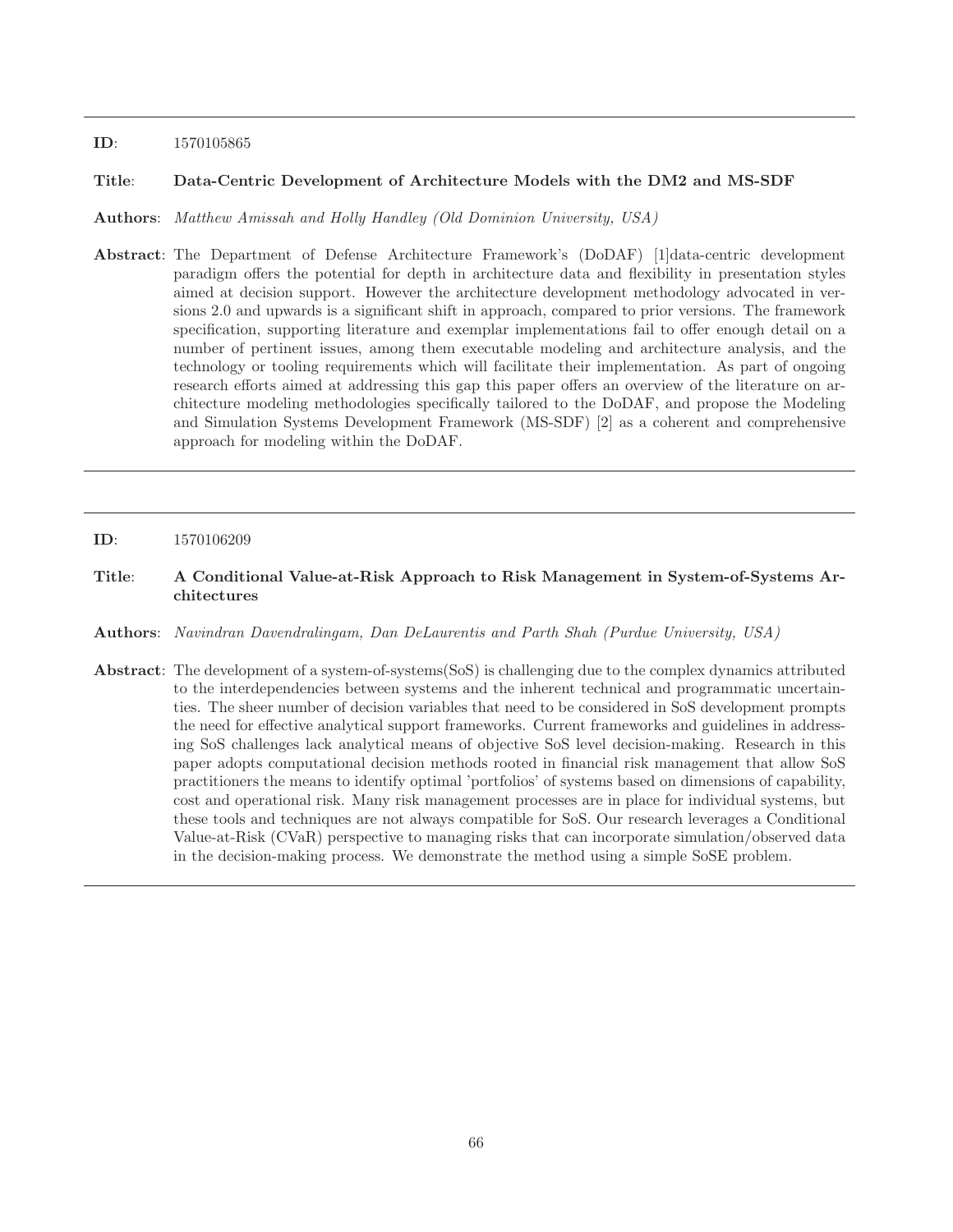# Title: A Perspective on Decision-Making Research in System of Systems Context

- Authors: Dan DeLaurentis, Navindran Davendralingam and Michael Jacobs (Purdue University, USA)
- Abstract: 'System of systems (SoS)' is a special kind of system that appears more and more in many application domains. It has spawned active research across many technical domains and perspectives. One aspect of this research that has perhaps received less attention is the role of decision-making models to capture the essential collaborative nature of SoS. In this paper, we summarize some (not all!) of the approaches presented on this topic in an effort to subsequently identify critical areas that remain in need of further work to improve the effectiveness of the many SoS problems facing the practitioner community. We identify and briefly describe key areas and discuss concept applications in these areas. A link between models used in the design/planning stages and operations/control stage is found to be a useful endeavor.

ID: 1570118893

# Title: Challenges of Risk Identification and Assessment in a Complex System of System Environment;

- Authors: Gennaro Avvento (Lockheed Martin, USA)
- Abstract: The paper will focus on the challenges of performing the key tasks of risk identification and assessment in a complex System of Systems (SOS) environment - representative of particular class of systems call Complex Adaptive Systems CAS. There are two major initiatives detailed within SEI capabilities that address risk driven engineering and integration challenges posed from a SOS/CAS environment. The first initiative is based on the use of an advanced Conops development and modelling approach implemented through a CONOPS Simulator concept. Next initiative outlines advanced applications of Reference Architectures (RA's) as it relates to system design activities within a SOS/CAS environment. These initiatives are applied as the foundation for a risk adverse design within SOS/CAS Enterprises.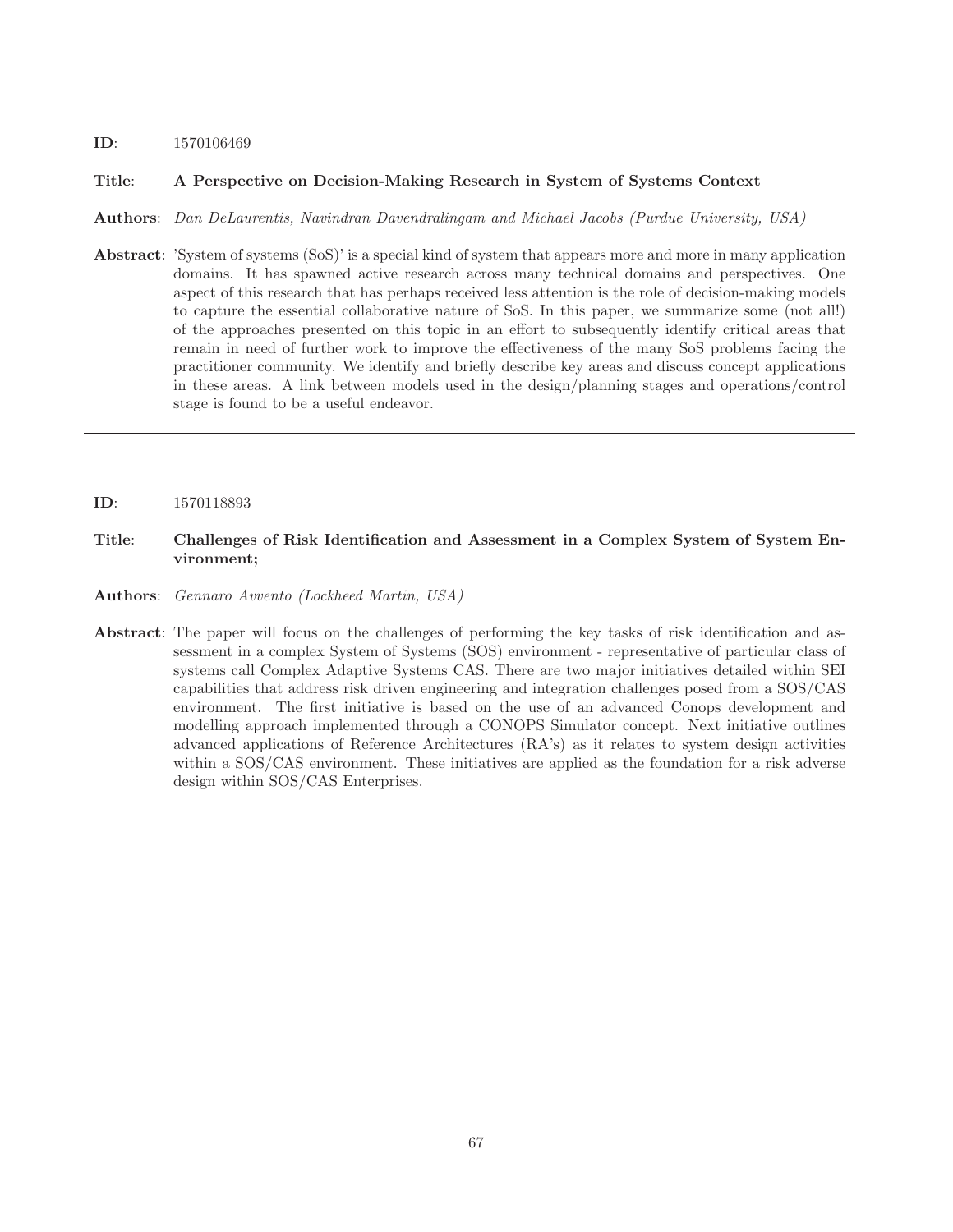#### Title: SoS Capability Schedule Prediction

- Authors: Jo Ann Lane (University of Southern California, USA) Adrian Pitman (Defence Materiel Organisation, Australia) Elizabeth Clark (Software Metrics, Inc., USA) Angela Tuffley (RedBay Consulting, Australia)
- Abstract: The Australian Defence Materiel Organisation recently developed a process for determining the probability that a system development program will meet their stated delivery or completion date as well as predicting the actual schedule and identifying factors that are driving the schedule. This process, the Schedule Compliance Risk Assessment Methodology (SCRAM), provides a framework for identifying and communicating the issues and risks to, and the root causes of, schedule slippage and providing recommendations to mitigate and/or remediate issues and risks. To date, SCRAM has been successfully applied to a number of major development acquisition programs in Australia and the United States. This paper describes the application of the SCRAM process to predict the completion date of an SoS capability, conduct a root cause analysis of any identified schedule slippage, and identify possible remedial actions that can be taken to reduce schedule slippage.

## ID: 1570119003

# Title: The State of Systems of Systems Engineering Knowledge Sources

- Authors: Judith S. Dahmann (MITRE Corporation, USA)
- Abstract: Application of systems engineering to 'systems of systems' is a topic of increasing interest across the systems engineering community. This paper reviews the upcoming latest versions of three core SE knowledge sources, the Guide to the Systems Engineering Body of Knowledge (SEBoK), the INCOSE Systems Engineering Handbook and the SoS Annex to ISO/IEC 15288, Systems and software engineering - System Lifecycle Processes, and examines how they address various aspects of systems of systems engineering, as an indicator of the current state of knowledge on systems of systems and systems engineering.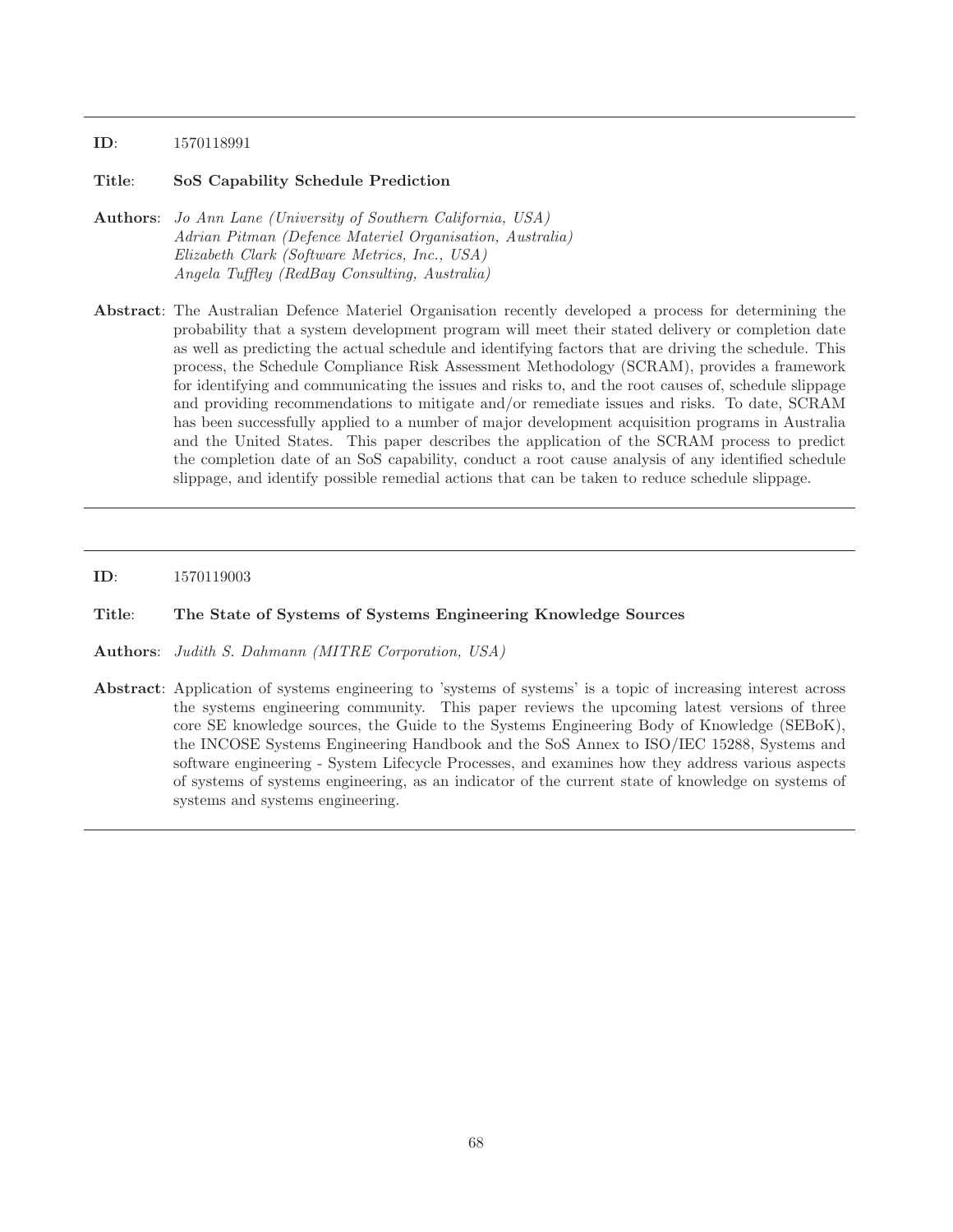#### Title: Modeling an Organizational View of the SoS Towards Managing its Evolution

- Authors: Richard Turner (Stevens Institute of Technology, USA) Alexey Tregubov (USC, USA) Alice E. Smith, Jeffrey Smith, Levent Yilmaz, Donghuang Li and Saicharan Chada (Auburn University, USA)
- Abstract: Managing the evolution of independent or loosely coupled systems of systems (SoS) is difficult. Much of the difficulty resides in the ways that elements are combined to make up the SoS and how those elements interface. The Systems Engineering Research Center has been studying how new governance mechanisms drawn from agile, lean and other adaptive approaches could be applied to systems of systems engineering. One of the current tasks is developing a broad, general purpose simulation platform designed to investigate how various combinations of organizational structure, work flow, and governance mechanisms affect the visibility, flow, and overall value produced in developing and evolving SoSs.

# ID: 1570119225

#### Title: Low-Latency Software Defined Network for High Performance Clouds

- Authors: Paul Rad (Rackspace, USA) Palden Lama (UTSA, USA) Rajendra V Boppana (University of Texas at San Antonio, USA) Gilad Berman (Mellanox, USA) Mo Jamshidi (University of Texas at San Antonio & University of Texas @ San Antonio, USA)
- Abstract: Multi-tenant clouds with resource virtualization offer elasticity of resources and elimination of initial cluster setup cost and time for applications. However, poor network performance, performance variation and noisy neighbors are some of the challenges for execution of high performance applications on public clouds. Utilizing these virtualized resources for scientific applications, which have complex communication patterns, require low latency communication mechanisms and rich set of communication constructs. To minimize the virtualization overhead, a novel approach for low latency network for HPC Clouds is proposed and implemented over a multi-technology software defined network. The efficiency of the proposed low-latency SDN is analyzed and evaluated for high performance applications. The results of the experiments show that the latest Mellanox FDR InfiniBand interconnect and Mellanox OpenStack plugin gives the best performance for implementing VM-based high performance clouds with large message sizes.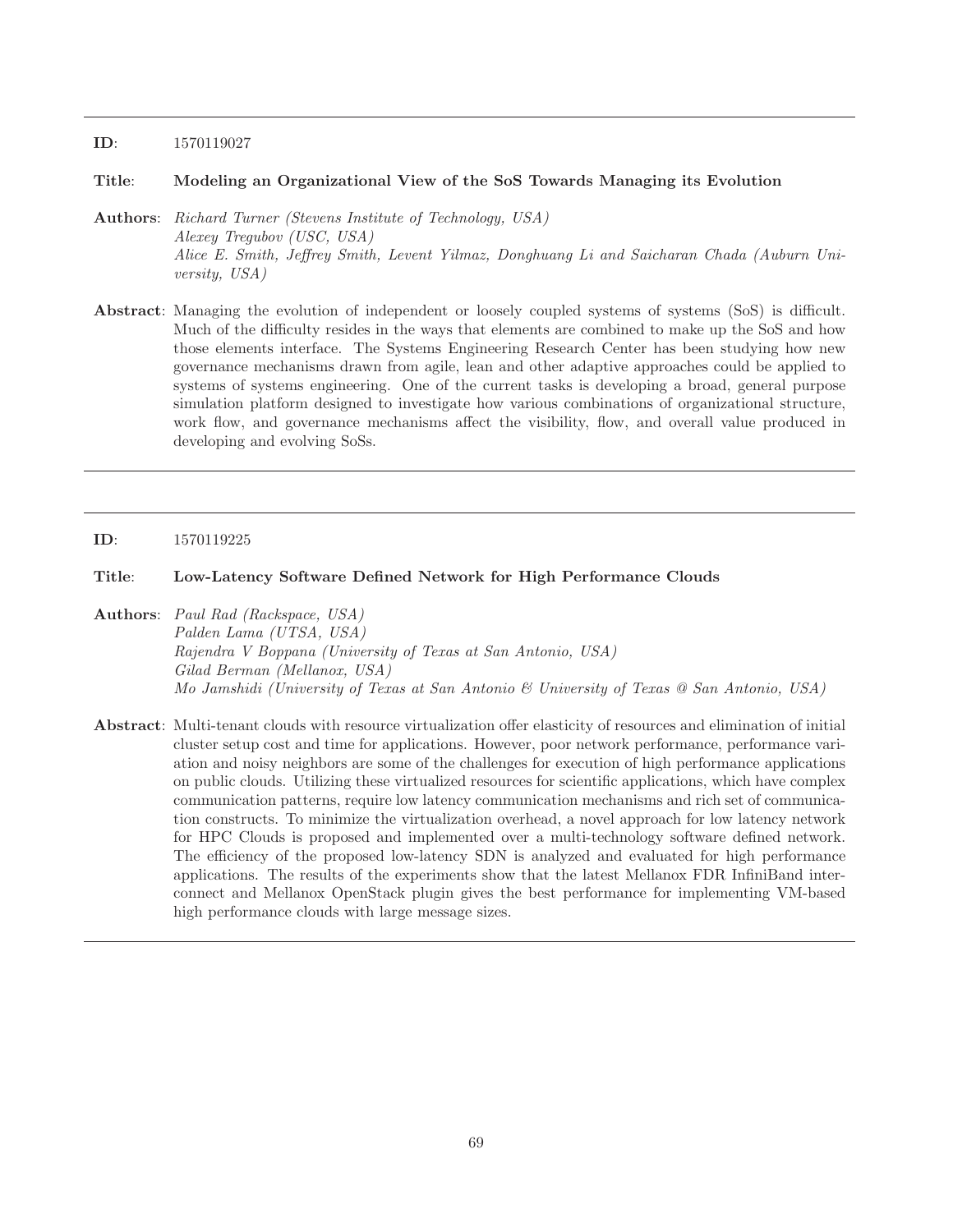# Title: Image Segmentation by Multi-Level Thresholding based on Fuzzy Entropy and Genetic Algorithm in Cloud

- Authors: Paul Rad (Rackspace, USA) Mohan Muppidi (University of Texas at San Antonio  $\mathcal{B}$  ACE Lab, USA) Sos Agaian (University of Texas, San Antonio, USA) Mo Jamshidi (University of Texas at San Antonio & University of Texas @ San Antonio, USA)
- Abstract: Image segmentation is the first step in applications like object detection, image classification or recognition. In this paper image segmentation by multilevel thresholding based on probability partition and fuzzy entropy is presented and results are compared to that of Otsu multi-level thresholding method. The optimized set of membership functions are determined by maximizing total entropy of the image and then thresholds are obtained from the intersections of membership functions. The results looked similar to that of Otsu thresholding and better in some cases.

#### ID: 1570131033

## Title: A Wrapper-based feature selection approach using Bees Algorithm for a wood defect classification system

- Authors: Michael Packianather (Cardiff University, United Kingdom)
- Abstract: Identifying defects and classifying them according to some predefined classes is common in many manufacturing processes. The basis of such approach depends on a set of features extracted from all the classes and using them to train a classifier and then use it to determine which of these classes the unseen data belongs to, with a reasonable accuracy. Hence the performance of the classifier depends on the features' ability to discriminate between the good or normal and the defects. Therefore, one way of improving the classifier is to select the most appropriate features from a given feature set for the purpose of training and testing so that, at the end, overall, better results can be achieved. In this paper, a novel wrapper-based feature selection approach using Bees Algorithm for the application of wood defect classification is presented. Bees Algorithm is a swarm-based optimisation technique mimicking the foraging behaviour of honey bees found in nature. In order to demonstrate the wrapper-based feature selection procedure a Minimum Distance Classifier (MDC) is used in this study. However, the method can be applied to any application using some other classifier. The study shows that, on average, a 10% improvement is achieved when a sub-set of features selected using the proposed wrapper-based method with Bees Algorithm is used in training the MDC when compared to using the original full set of features.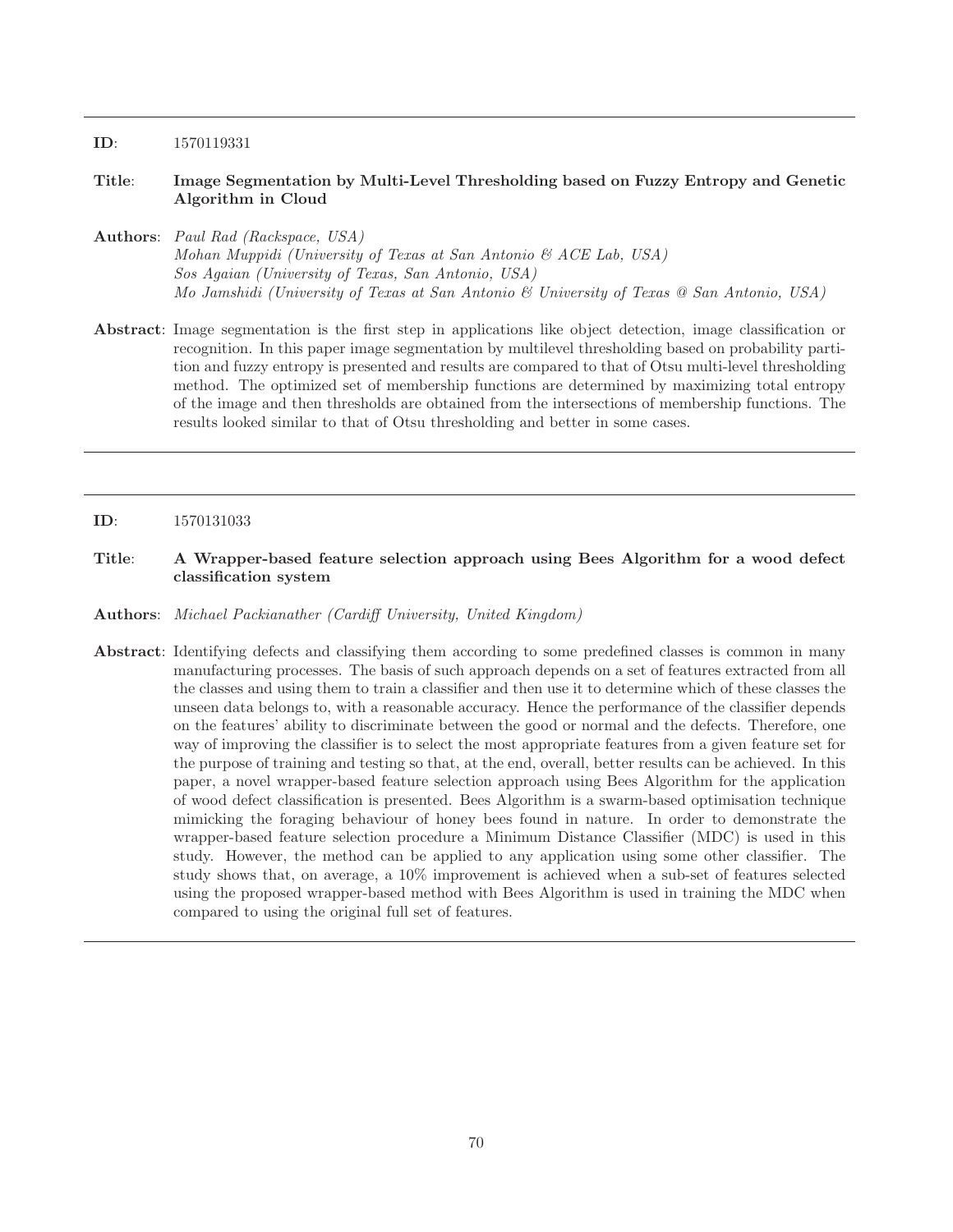# Author Index

# A

| Abutaleb, Mostafa             | 42     |
|-------------------------------|--------|
| Agaian, Sos                   | 61,    |
| Agaian, Sos                   | 70     |
| Akopian, David                | 62     |
| Alanis, Alma                  | 49     |
| Allam, Ali                    | 42     |
| Allan, Blake                  | 36     |
| Ameen, Siddeeq                | 35     |
| Amissah, Matthew              | 66     |
| Anagnostopoulos, Dimosthenis  | 55     |
| Andersen, June                | 30     |
| Antonio - Toledo, Maria Elena | 44     |
| Anwar, Muhammad               | 39     |
| Arellano-Muro, Carlos         | 60     |
| Avvento, Gennaro              | 67     |
| Axelsson, Jakob               | $28\,$ |
| Ayache, Mohammed              | 58     |
|                               |        |

# B

| Baddour, Rami            | 63  |
|--------------------------|-----|
| Batista, Thais           | 57  |
| Battersby, David         | 40  |
| Benavidez, Patrick       | 61, |
| Berdjag, Denis           | 34  |
| Berman, Gilad            | 69  |
| Bhatti, Asim             | 65  |
| Bonaceto, Craig          | 31  |
| Bondavalli, Andrea       | 46  |
| Bonnema, G. Maarten      | 32  |
| Boppana, Rajendra        | 69  |
| Braakhuis, Jasper Gerard | 29  |
| Bradley, Joseph          | 27  |
| Brancati, Francesco      | 46  |
| Brodie, Tom              | 36  |
| Bruder, Stephen          | 41  |
|                          |     |

 $\frac{61}{34}$ 

# C

| Cao, Guovan                 | 43     |
|-----------------------------|--------|
| Castillo-Toledo, Bernardino | 59,60  |
| Chada, Saicharan            | 69     |
| Chaieb, Sofiane             | 31     |
| Champion, Benjamin          | 36, 36 |
| Chang, Roland               | 41     |

|                 | Chen, Kai                 | 33         |
|-----------------|---------------------------|------------|
| $\overline{62}$ | Chiprianov, Vanea         | 33         |
|                 | Cinar, Eyup               | 37         |
|                 | Clark, Elizabeth          | 68         |
|                 | Clement, Stephen          | 40         |
|                 | Conrard, Blaise           | 43, 58     |
|                 | Cooper, Peter             | 59         |
|                 | Coronado, Erik            | 45         |
|                 | Crick, Tom                | $59\,$     |
|                 | $\vert$ )                 |            |
|                 | Dabbaghjamanesh, Morteza  | 39         |
|                 | Dahmann, Judith           | 68         |
|                 | Dalakas, Vassilis         | 55         |
|                 | Dandashi, Fatma           | 44         |
|                 | Davendralingam, Navindran | 66, 67     |
|                 | Delatorre, Gonzalo        | 62         |
|                 | DeLaurentis, Dan          | 66, 67     |
|                 | Destercke, Sebastien      | 34         |
|                 | Devaraj, Varun            | 38         |
|                 | Dickerson, Charles        | 40         |
|                 | Dogan, Huseyin            | 48         |
| $\red{62}$      | Drury, Jill               | 31         |
|                 | Dursun, Mahir             | $56\,$     |
|                 | Е                         |            |
|                 | Ebrahimi, Behrouz         | 43         |
|                 | Efatmaneshnik, Mahmoud    | 27         |
|                 | El Hachem, Jamal          | 33         |
|                 | El-Osery, Aly             | 41, 54, 58 |
|                 | Elverum, Christer         | 42         |
|                 | Erol, Berat Alper         | 62         |
|                 | $\mathbf{F}$              |            |
|                 | Fantoni, Isabelle         | 49, 52     |
|                 | Farhan, Farqad            | 35         |
|                 | Faroque, Syafizwan        | 63         |
|                 | Félix, Ramón Antonio      | 46         |
| 60              | Franchek, Matthew         | 43         |
|                 | Frömel, Bernhard          | 30, 46     |
|                 | Frye, Michael             | 45         |
| 36              |                           |            |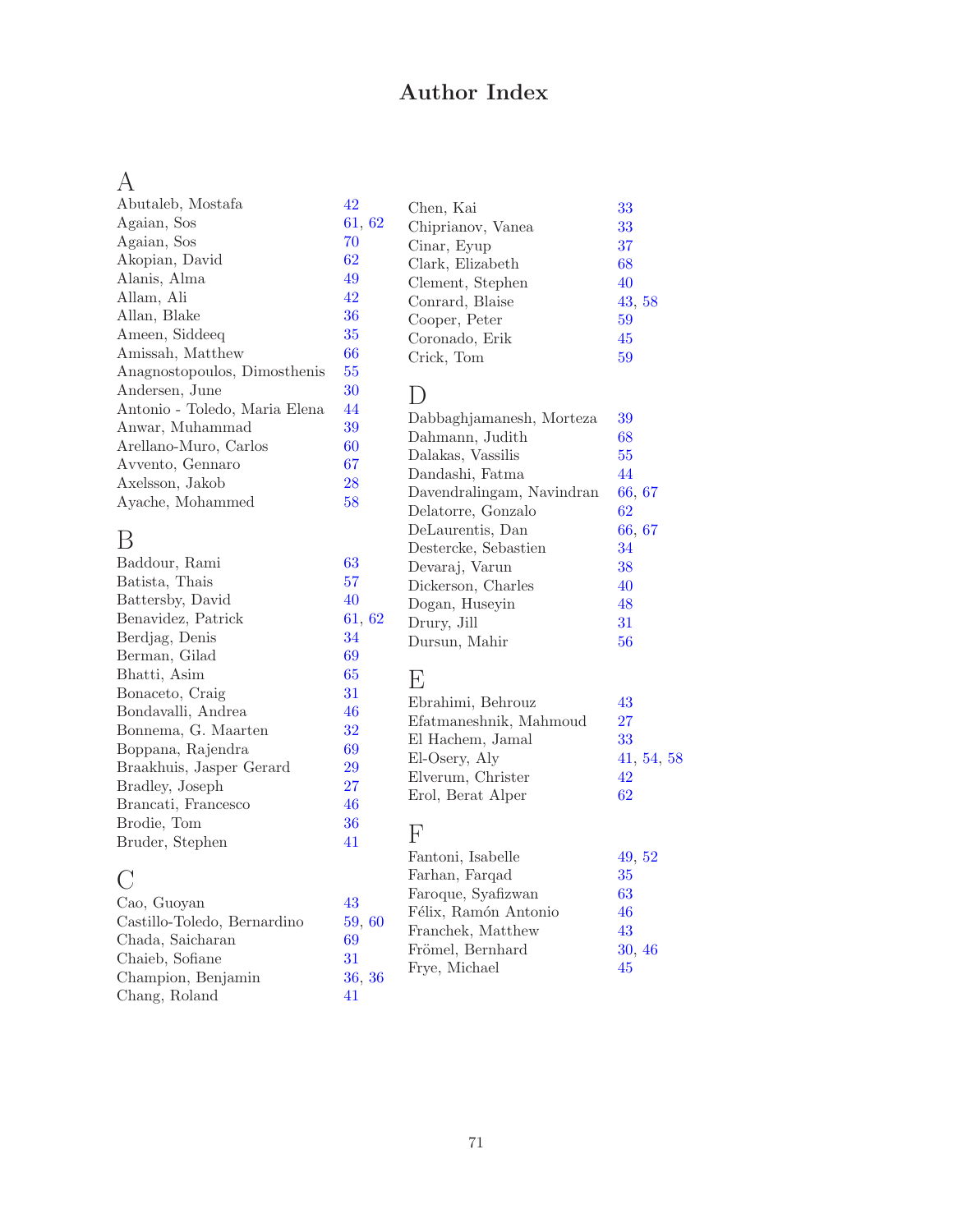# G

Kumar, Pushpendra  $51$ <br>Kumra, Sulabh  $52$ 

Kumra, Sulabh

| Gallon, Laurent         | $33\,$             |                         |            |
|-------------------------|--------------------|-------------------------|------------|
| Gao, Xiaoqiang          | 33                 |                         |            |
| Gaspar, Henrique        | 54, 55             | L                       |            |
| George Smith, Jessy     | 35                 | Lama, Palden            | 69         |
| Ghommam, Jawhar         | 59                 | Lane, Jo Ann            | 68         |
| Gomez, Mauricio         | 50                 | Li, Donghuang           | 69         |
| Gonzalez-Jimenez, Luis  | 59, 60             | Long, Jianyu            | 33         |
| Grigoriadis, Karolos    | 43                 | Loukianov, Alexander    | 44, 59, 60 |
| Gupta, Shalabh          | $50\,$             | Luque-Vega, Luis        | 59,60      |
| Н                       |                    | M                       |            |
|                         |                    |                         |            |
| Haggag, Hussein         | 65                 | M., Jithesh             | 38         |
| Haggag, Sherif          | 65                 | Ma, Hong                | 48         |
| Handley, Holly          | 66                 | Maenaka, Kazusuke       | 34         |
| Hause, Matthew          | 44                 | Marchlewitz, Stefan     | 32         |
| Hayashi, Yuji           | 34                 | Marsh, Ronald           | 31         |
| Henshaw, Michael        | 38                 | Matson, Eric            | 50         |
| Hershey, Paul           | 41                 | McEachen, John          | 60         |
| Higuchi, Kohei          | 34                 | McKee, David            | 40         |
| Höftberger, Oliver      | 30, 46             | Merzouki, Rochdi        | 43, 51, 58 |
| Horan, Ben              | 63, 64             | Michelini, John         | 43         |
| Hou, Zhicheng           | 49                 | Miller, Donna           | 60         |
|                         |                    | Moeini, Amirhossein     | 39         |
| I                       |                    | Moghadasi, Amir         | 28         |
| Ireland, Vernon         | 65                 | Mohamed, Shady          | 65         |
|                         |                    | Monfredo, Christopher   | 53         |
| J                       |                    | Mortimer, Michael       | 64         |
|                         |                    | Muller, Gerrit          | 30, 32     |
| Jacobs, Michael         | 67                 | Munier, Manuel          | 33         |
| Jamshidi, Mo            | 61, 62, 69, 70     | Munizzi, Michael        | 50         |
| Johnson, Christopher    | 53                 | Muppidi, Mohan          | 61, 62, 70 |
| Joordens, Matthew       | 36, 36, 36, 63, 64 | Murai, Koji             | 34         |
| K                       |                    |                         |            |
| Kading, Benjamin        | $31\,$             | N                       |            |
| Kapos, George Dimitrios | 55                 | Nahavandi, Saeid        | 65         |
| Kayano, Jun             | $^{51}$            | Nair, Sreerenjini       | 45         |
| Keating, Charles        | 47                 | Nguyen, Minh            | $27\,$     |
| Kelley, Brian           | 61, 62             | Nicklas, Jan-Peter      | 32         |
| Khalil, Wissam          | 43                 | Nikolaidou, Mara        | 55         |
| Khan, Aamir             | 39                 |                         |            |
| Khan, Hammad            | 37                 | ( )                     |            |
| Kilic, Islam            | 47                 | Oberli, Thomas          | 36         |
|                         |                    | Ondogan, Atakan         | 47         |
| Kim, Yongho             | $50\,$<br>38       | Oquendo, Flavio         | 57         |
| Kinder, Andrew          |                    | Ould Bouamama, Belkacem | 43, 51     |
| Klein, Gary             | 31                 | Ozcelikors, Mustafa     | 47         |
| Kopetz, Hermann         | 30, 46             |                         |            |
| Koubeissi, Ahmad        | 58                 |                         |            |
| Kumar, Pushpendra       | 51                 |                         |            |